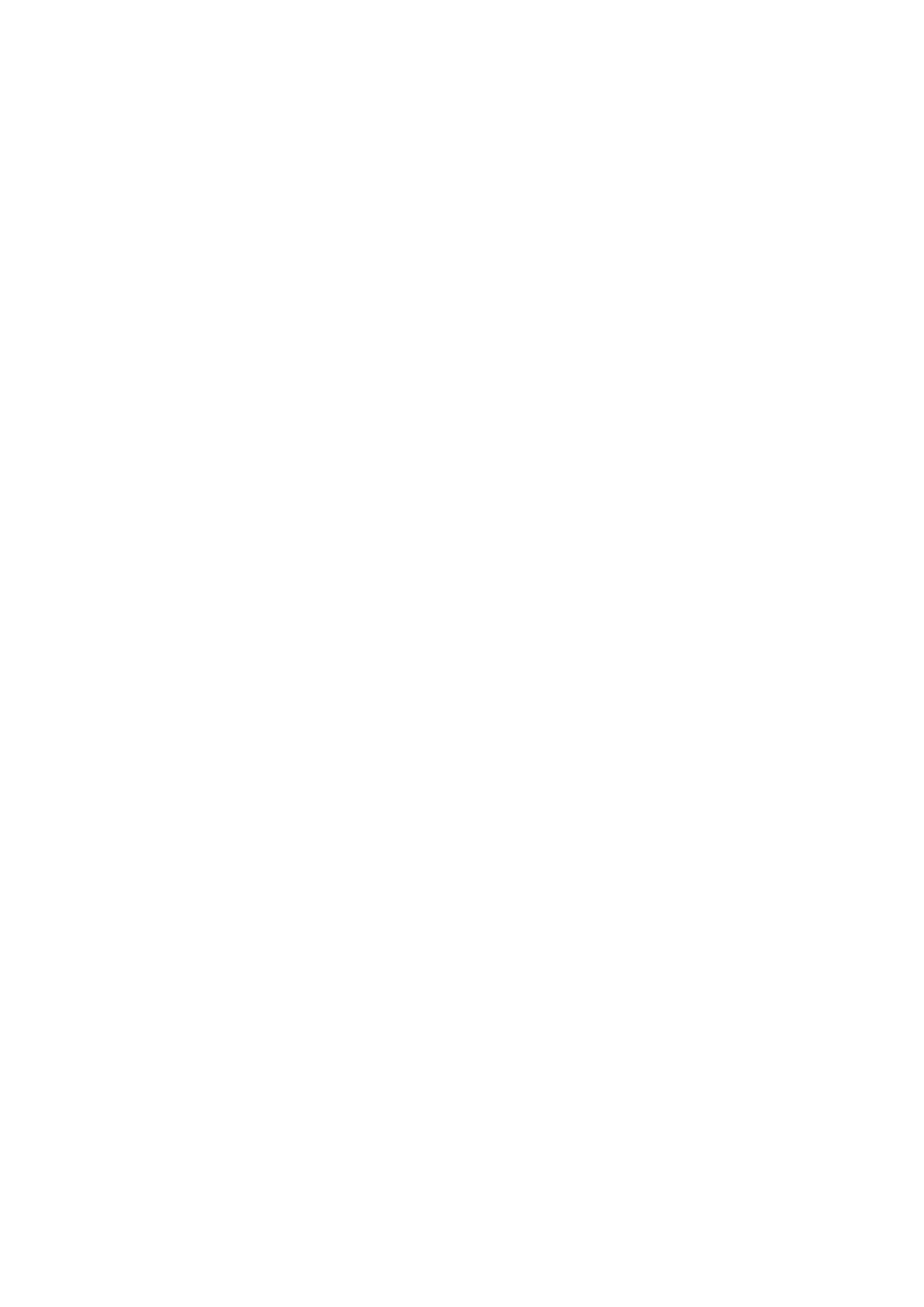# **Contents**

# Section **Page**

| 1              | <b>Executive summary</b>       |      |
|----------------|--------------------------------|------|
| $\overline{2}$ | Introduction                   | 4    |
| 3              | Our duties                     | 6    |
| 4              | Assessment framework           | 15   |
| 5              | Deficit repair payments        | 23   |
| 6              | Ongoing service costs          | 44   |
| 7              | Cost of capital                | 47   |
| 8              | Conclusions                    | 56   |
| Annex          |                                | Page |
| 1              | <b>Pension Cost Guidelines</b> | 58   |
|                |                                |      |

| Recent developments |  |
|---------------------|--|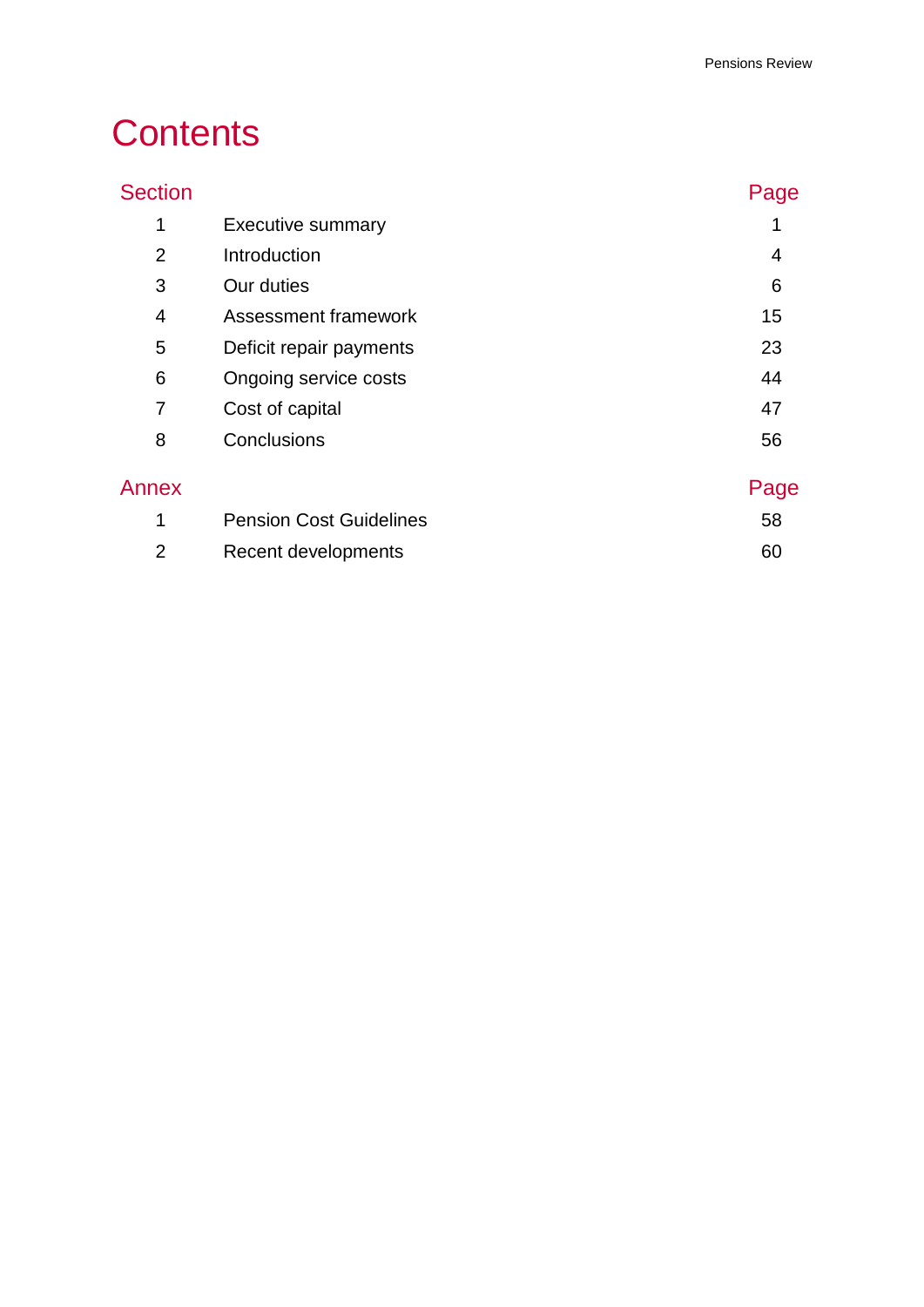## **Section 1**

# <span id="page-3-0"></span>**Executive summary**

- 1.1 We began work on this Review in the Summer of 2009.
- 1.2 The purpose of the Review has been to consider whether our current treatment of pension costs remains appropriate in the context of regulatory decisions relating to BT. This statement sets out our decision to adopt the 'Pension Guidelines' described below.
- 1.3 We have developed our Pension Guidelines because we believe it is important to provide transparency for future decisions. In the event that we have to consider related issues in respect of other stakeholders, we intend to apply the assessment framework, set out in Section [4,](#page-17-0) on a case-by-case basis taking into account the facts relevant to each individual case together with any new evidence. If we consider it appropriate to depart from our Guidelines in a future decision, we will set out our reasons for doing so.

## **Pension Guidelines:**

- 1.4 When considering how pension costs should be treated, in the context, for example, of setting BT charge controls, we will take account of the following Guidelines:
	- i) that pension deficit payments should be disallowed (and any pension holidays should be ignored);
	- ii) statutory reported accounting costs should be used as a measure of ongoing service costs;
	- iii) the cost of capital should not be adjusted to reflect the existence of a defined benefit pension scheme.

## **Why did we carry out this review?**

- 1.5 We stated our intention to review our treatment of pension costs in '*A New Pricing Framework for Openreach'[1](#page-3-1)* which set out our decision on the future charge controls for certain of BT Openreach's regulated services.
- 1.6 In our decision, we included certain pension costs, but excluded payments made by BT to address the funding deficit in its pension scheme. BT argued that excluding deficit repair payments was inconsistent with the policy of other regulators.
- 1.7 We considered it appropriate to extend our review to include two additional related pension costs (the ongoing service cost and the impact on the cost of capital) in order to properly cover all aspects of the regulatory treatment of pension costs.
- 1.8 The issues under review are not exclusively relevant to SMP charge controls, but will also apply to other *ex ante* regulation where it is necessary for us to assess the efficiently incurred costs of providing relevant regulated products or services.

<span id="page-3-1"></span> <sup>1</sup> <http://stakeholders.ofcom.org.uk/consultations/openreachframework/statement/>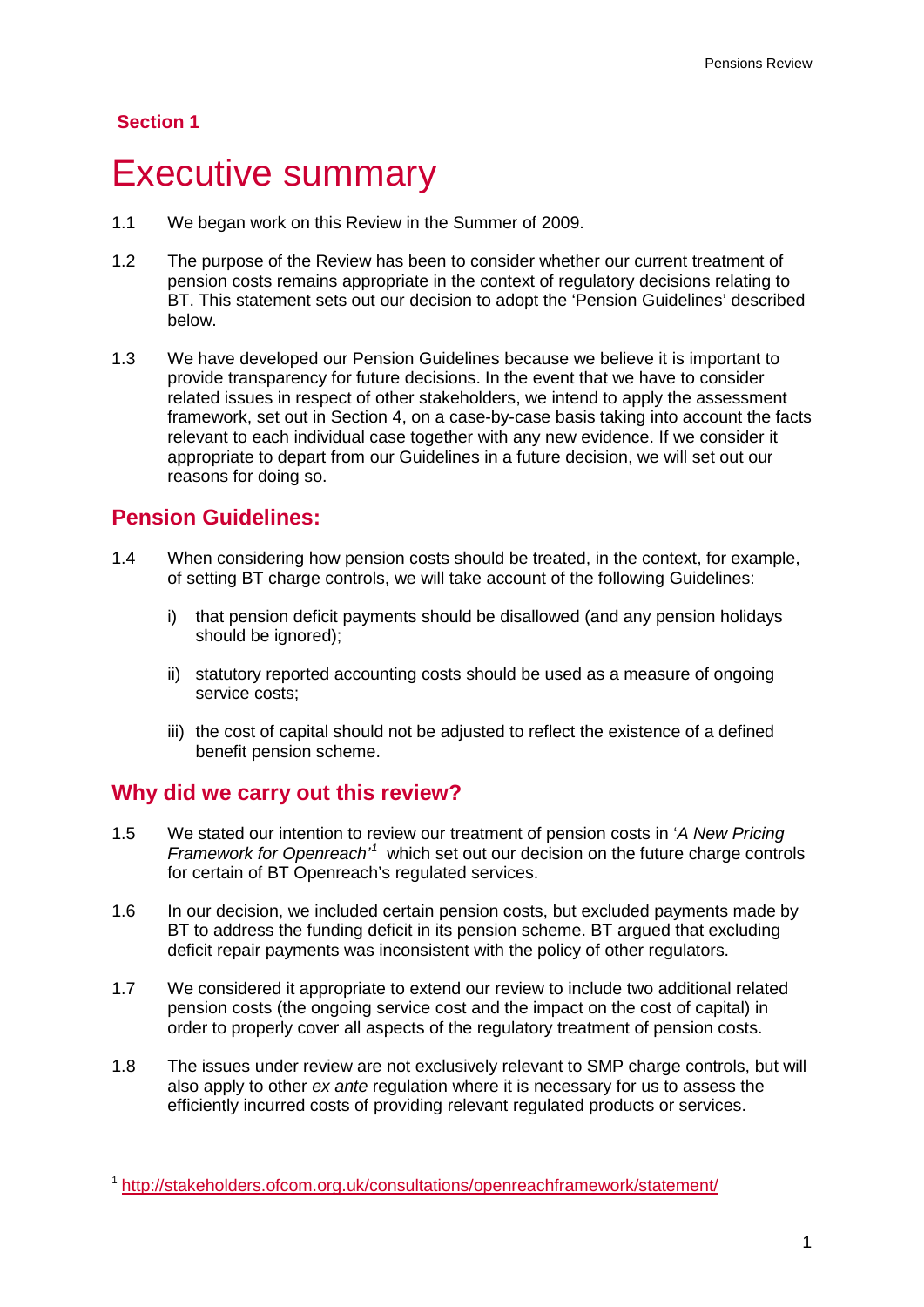# **What is a pension cost?**

- 1.9 We recognise that the treatment of pension costs is an important area that has implications for BT, its customers and competitors and ultimately citizens and consumers of telecommunications services. In this review we have considered three related pension issues:
	- 1.9.1 **Ongoing service costs:** This is the estimated cost of pension benefits earned by employees for service in the current period. How should we take this into account in regulatory decisions?
	- 1.9.2 **Deficit repair payments**: These are cash amounts, agreed with the pension scheme Trustees, which the company pays to reduce a pension fund deficit. How should we take these into account in regulatory decisions?
	- 1.9.3 **The cost of capital:** It has been suggested that the existence of a defined benefit pension scheme, of the type operated by BT, influences the cost of capital. Is it appropriate to adjust our estimate of the cost of capital to take account of this?
- 1.10 We noted that we are not assessing how pension schemes choose to fund their future commitments, nor are we taking a view on the effectiveness of the scheme's management.

## **How have we assessed pension costs?**

- 1.11 We have considered pension costs against our assessment framework which is discussed in detail in Section [4.](#page-17-0) Broadly speaking, this involves consideration of regulatory consistency and an analysis of costs against an analytical framework involving six principles of pricing and cost recovery.
- 1.12 Respondents generally agreed that regulatory consistency is important as long as it does not lead to the wrong outcome. Regulatory consistency is necessary as a foundation for investment decisions. However, where there are reasons to believe that the previous approach was incorrect, we would not seek to maintain it solely for reasons of consistency. In this case, we do not think there is a uniquely correct approach to reflecting pension costs, and therefore consistency, and in particular internal consistency, is a key factor in our decision.
- 1.13 To ensure we are not maintaining an incorrect position, we considered the Guidelines in light of the six principles. We believe that the six principles provide a useful framework to assess pension costs and determine an outcome that is consistent with our duties.
- 1.14 The six principles were developed by Oftel as a tool to help it decide how the costs of enabling number portability should be recovered and they were endorsed by the Monopolies and Mergers Commission (now the Competition Commission) for this purpose. We have applied these principles on a number of occasions to inform decisions on costing issues.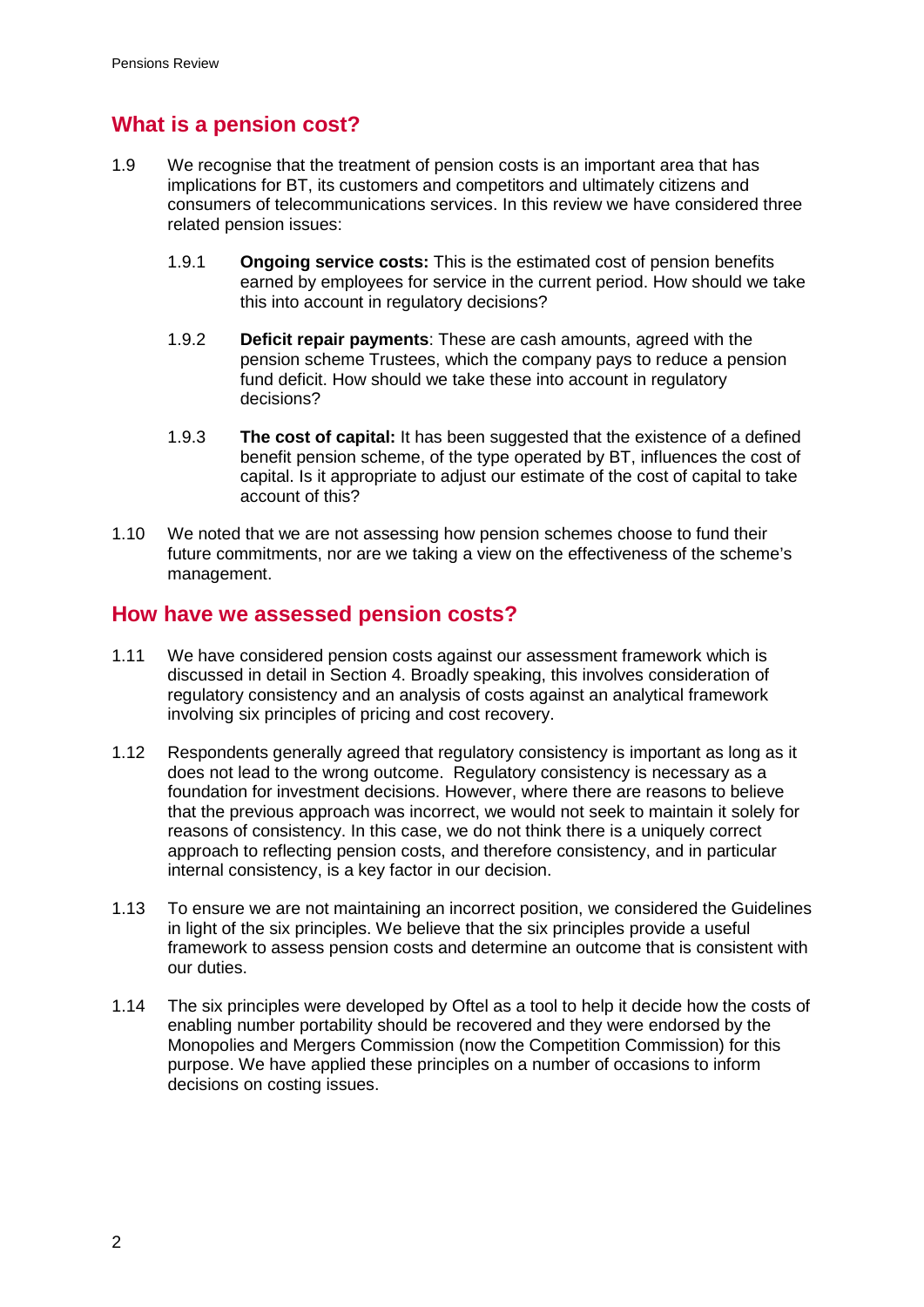# **What is the basis for our decision?**

1.15 Having considered the evidence and arguments available to us we have concluded that the Guidelines relating to the treatment of BT's pension costs set out above would best meet our statutory duties. In particular, we believe these Guidelines meet our principal duty, to further the interests of citizens and consumers in relevant markets, where appropriate by promoting competition.

## **Next steps**

- 1.16 Our intention is to establish as much transparency and certainty as possible about our general policy position. We intend to apply the Pension Guidelines in decisions relating to BT charge controls which we expect to take during the course of the next few months.
- 1.17 Where appropriate, we will apply the assessment framework underlying these guidelines to other stakeholders on a case-by-case basis, taking into account the relevant facts and any new evidence. We will consult separately in such cases, applying the relevant legal framework and acting consistently with our statutory duties in each instance.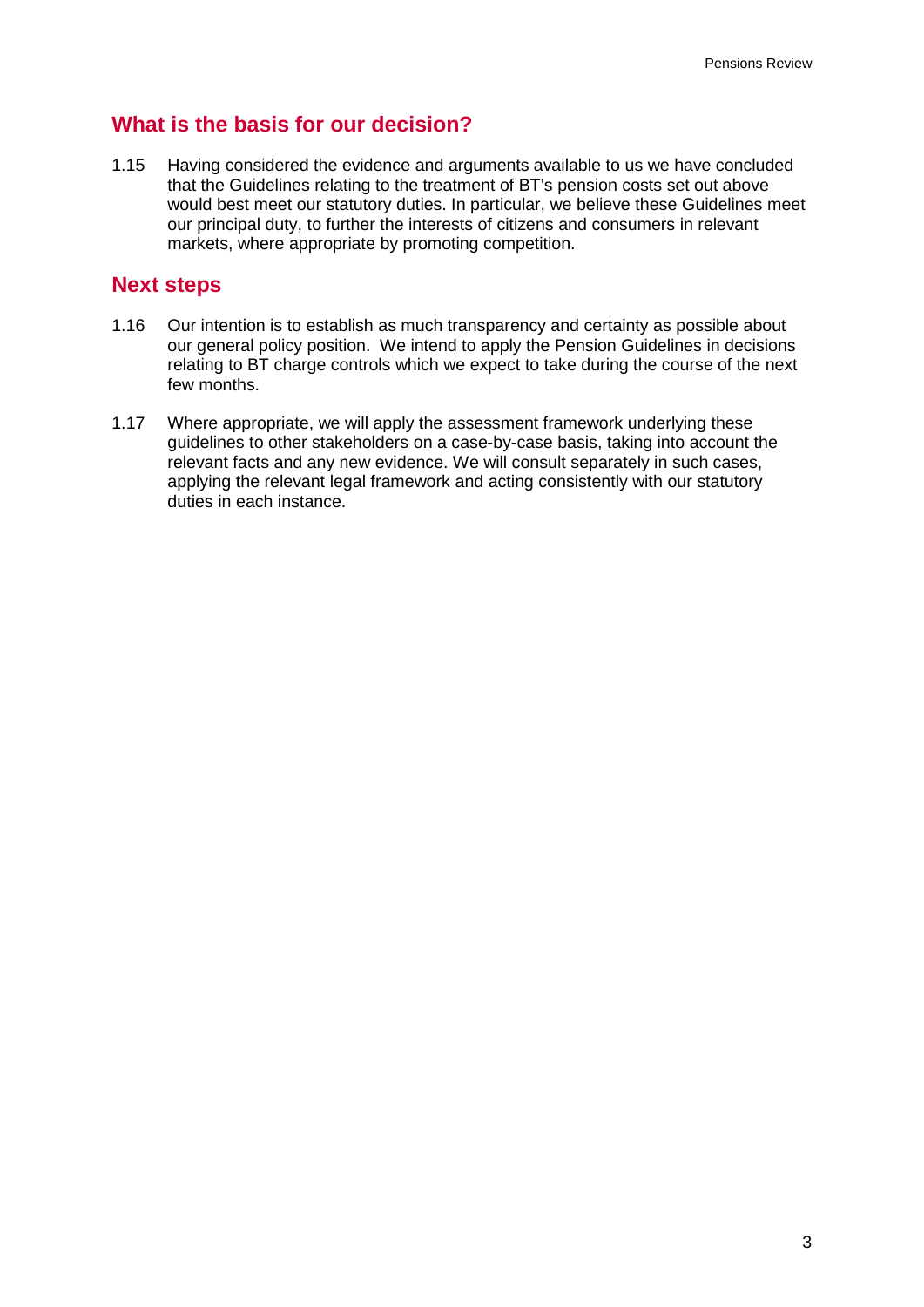# **Section 2**

# <span id="page-6-0"></span>**Introduction**

- [2](#page-6-1).1 We published our First Consultation of the Pensions Review on 1 December 2009<sup>2</sup> which explained the purpose of our review and provided background information on BT's pension scheme and other relevant issues. We asked stakeholders to comment on the issues we introduced and any other areas they considered were appropriate for us to look into.
- 2.2 We considered the responses to the First Consultation, along with further work we had undertaken. As a result of the evidence which we gathered and the responses to the First Consultation, we set out proposed recommendations for the treatment of pension costs in the Second Consultation<sup>[3](#page-6-2)</sup>, published on 23 July 2010.
- 2.3 We have provided a summary of the proposals in the Second Consultation below. We asked stakeholders to comment on these as part of our Consultation.
- 2.4 In addition, we set out the structure of this Statement below.

# **Summary of the Second Consultation**

- 2.5 In our Second consultation we proposed to adopt the following approach, when considering how pension costs should be treated, when assessing the efficiently incurred costs of providing relevant regulated products or services:
	- i) To continue to disallow pension deficit payments (and ignore pension holidays) when setting regulated charges:
	- ii) To continue to use statutory reported accounting costs as a measure of ongoing service costs;
	- iii) Not to adjust the cost of capital at this stage.
- 2.6 We stated that we believe these proposals meet our principal duty, to further the interests of citizens in relation to communications matters and to further the interest of consumers in relevant markets, where appropriate by promoting competition.

## **Deficit repair payments**

- 2.7 We noted that, in general, there was support for our use of the 'six principles of pricing and cost recovery' as a framework to assess pension costs. We stated that our assessment of deficit repair payments against the six principles supported the above proposal.
- 2.8 In addition, we considered the position in light of the historic treatment of pension costs, in particular, the treatment of past deficits and surpluses. In the absence of any compelling evidence to the contrary, we place weight on adopting a consistent approach as this provides useful regulatory certainty.

<span id="page-6-2"></span><span id="page-6-1"></span> <sup>2</sup> <http://stakeholders.ofcom.org.uk/binaries/consultations/btpensions/summary/pensions.pdf> <sup>3</sup>[http://stakeholders.ofcom.org.uk/binaries/consultations/751766/summary/pensionscondoc.p](http://stakeholders.ofcom.org.uk/binaries/consultations/751766/summary/pensionscondoc.pdf) [df](http://stakeholders.ofcom.org.uk/binaries/consultations/751766/summary/pensionscondoc.pdf)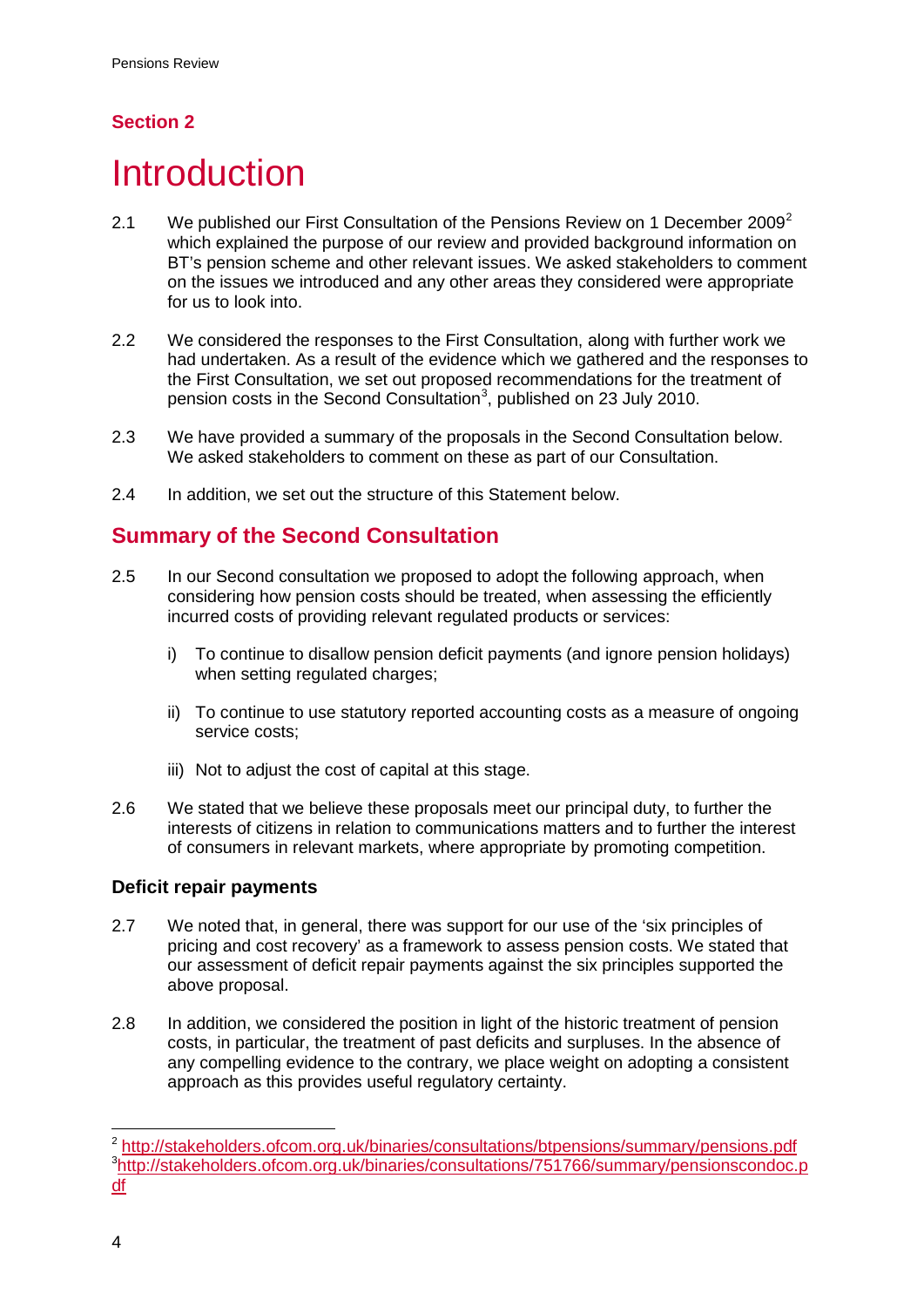2.9 We also set out other options for the treatment of deficit repair costs, namely partial recovery or an adjustment to the regulatory asset base (RAB) and considered whether these might be adopted. However, we think the arguments against full recovery of the deficit apply similarly to any partial recovery.

## **Ongoing service costs**

2.10 There was a broad consensus in support of our current treatment of ongoing service costs; therefore we proposed to continue to base the ongoing service costs on pension costs reported in the statutory accounts.

#### **Cost of capital**

- 2.11 We commissioned further work which provided greater clarity about the possible scale of any effect on the cost of capital of BT's defined benefit pension fund. Having considered this analysis, and stakeholder responses, we stated that any potential adjustment would be small and remains uncertain. In addition, we also gave weight to the historic treatment that we have adopted, and the extent to which this reflects a consistent approach to the treatment of deficits both now and in the past.
- 2.12 In light of this, we proposed to make no adjustment at this stage, although we proposed to retain the option to assess this further as and when we considered the cost of capital in the future.

## **Format of this statement**

- 2.13 We received a range of responses on the issues and proposals discussed in the Second Consultation.
- 2.14 We have split out the issues into the following areas:

Section 3 – Our duties

Section 4 – Assessment framework

Section 5 – Deficit repair payments

Section 6 – Ongoing service costs

Section 7 – Cost of capital

- 2.15 Within each Section we provide a brief summary of what we said on the topic in the Second Consultation. We then split the Section up into the key issues raised by respondents. For each issue:
	- 2.15.1 We explain the issue;
	- 2.15.2 We discuss the main points expressed by stakeholders in their consultation responses;
	- 2.15.3 We explain our view on the issue and responses received.
- 2.16 Having analysed the issues and responses received, we explain our conclusion and summarise the reasons for our approach.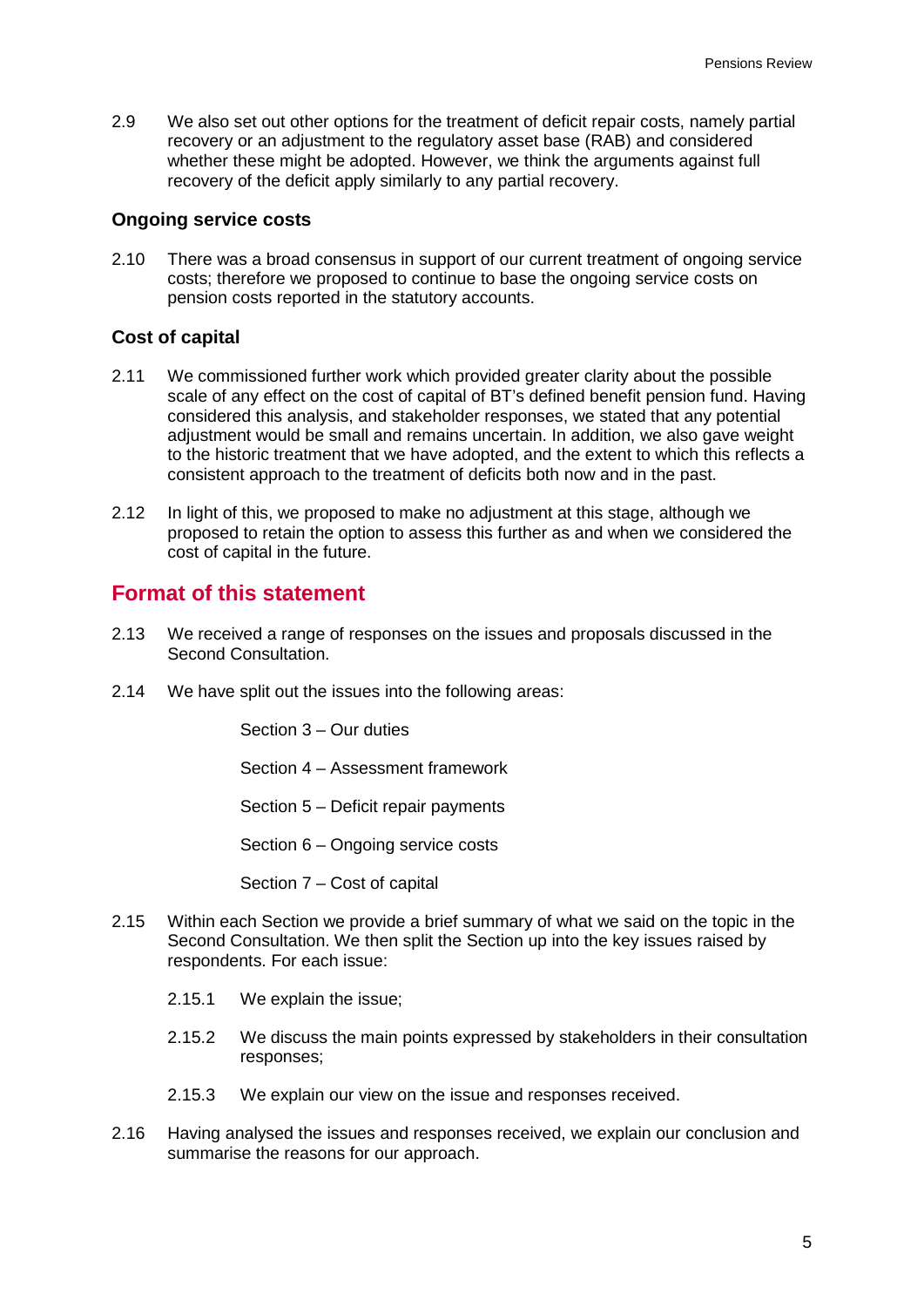## **Section 3**

# <span id="page-8-0"></span>**Our duties**

## **Introduction**

- 3.1 BT has a defined benefit pension scheme which means that future liabilities are incurred when labour is used by BT in the provision of its services. These are ongoing service costs and are considered as part of labour costs in the same way as wages or other staff benefits.
- 3.2 In addition, we consider a different type of cost, deficit repair payments, which BT makes into its pension fund to make up for the fact that previous payments have been insufficient or assets have fallen in value. These are presently c.£0.5bn p.a.
- 3.3 We are considering both types of costs in this review, along with any potential effect the presence of a defined benefit pension scheme has on the cost of capital.

# **Basis for our Guidelines**

- 3.4 We explained in the First Consultation the powers under which we intended to adopt any general policy on the issues relevant to our review. This policy would be adopted ahead of us carrying out any specific regulatory functions under Part 2 of the Communications Act 2003 (the "Act") in a particular case. For example, the imposition of a price control by means of setting an SMP condition, to be applied to BT, in order to address competition problems identified in the particular market review.
- 3.5 We noted that our adoption of a general policy in this regard would not involve us taking any decision to impose any regulation as such. We considered, however, that it could be properly regarded as something that appeared to us incidental or conducive to the carrying out of our Part 2 functions. We consider that this Statement will establish as much transparency and legal certainty about our general policy position, in relation to issues relevant to such regulation, as is possible.
- 3.6 We also stressed in both consultations that SMP price control regulation was not the only area in which we anticipated that our general policy on pension costs would be relevant. We pointed to other examples of our other regulatory functions for which this policy could become relevant.
	- 3.6.1 First, we have, by means of setting a general condition (currently General Condition 18), imposed a requirement on all communications providers (including BT) that pricing for their provision of number portability must be (among other things) cost oriented.
	- 3.6.2 Secondly, parties are entitled to refer certain disputes for our resolution under section 185 of the Act. The issue of efficiently incurred costs of providing the regulated products or services (see further about the scope of our review in Section [4](#page-17-0) of this Statement) is likely to arise in those contexts too.
- 3.7 Therefore, whilst BT had initially proposed that we carry out this separate review in relation to reviews of specific price controls, we considered it appropriate to carry out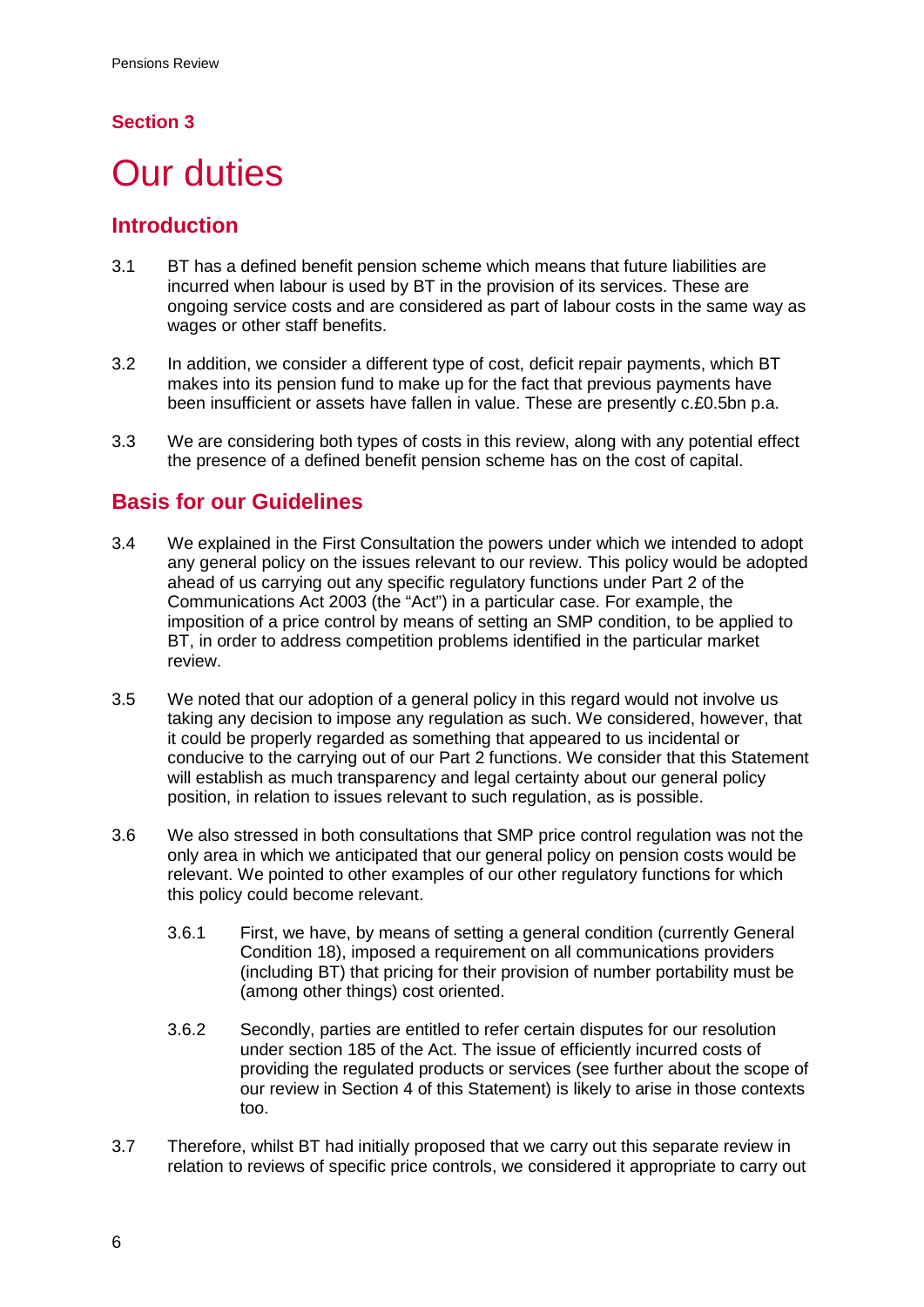a broader review at this stage, something which would enable us to identify and carefully consider all relevant issues in depth.

# **Policy objectives**

### **Section 3 – General duties**

- 3.8 Under the Act, our principal duty in carrying out functions is to further the interests of citizens in relation to communications matters and to further the interests of consumers in relevant markets, where appropriate by promoting competition.
- 3.9 In so doing, we are required to secure a number of specific objectives and to have regard to a number of matters, as set out in section 3 of the Act. As to the former (i.e. the prescribed specific statutory objectives in section 3(2)), we consider that the objective of securing the availability throughout the UK of a wide range of electronic communications services is particularly relevant to our general policy on the matters covered by the Guidelines.
- 3.10 In performing our duties, we are also required to have regard to a range of other considerations, which appear to us to be relevant in the circumstances. In this context, we consider that a number of such considerations are relevant, namely:
	- the desirability of promoting competition in relevant markets; and
	- the desirability of encouraging investment and innovation in relevant markets.
- 3.11 In performing our principal duty, we must also have regard to the principles under which regulatory activities should be transparent, accountable, proportionate, consistent, and targeted only at cases in which action is needed, and any other principles appearing to Ofcom to represent the best regulatory practice. As regards the latter, we carried out for the First Consultation a comparative analysis of other sectoral regulators' approaches to pension costs, which analysis we updated in the Second Consultation. We also place emphasis on the following of Ofcom's own general regulatory principles<sup>[4](#page-9-0)</sup> as particularly relevant to this review:
	- ensuring that our interventions are evidence-based, proportionate, consistent, accountable and transparent in both deliberation and outcome;
	- seeking the least intrusive regulatory mechanisms to achieve our policy objectives;
	- consulting widely with all relevant stakeholders and assessing the impact of regulatory action before imposing regulation upon a market.
- 3.12 We believe that our Guidelines will achieve these objectives by providing stakeholders with clarity and certainty on how, in general, we intend to approach pension costs when considering the efficiently incurred costs of providing a relevant regulated product or service. Our general and non-binding approach is summarised in the Guidelines set out in [Annex 1](#page-60-1) to which we will refer in relevant future cases.
- 3.13 However, we wish to make it clear that we may depart from that approach if necessary for the performance of our statutory duties and functions (including in relation to specific statutory tests that apply to the case in question), when the

<span id="page-9-0"></span> <sup>4</sup> <http://www.ofcom.org.uk/about/sdrp/>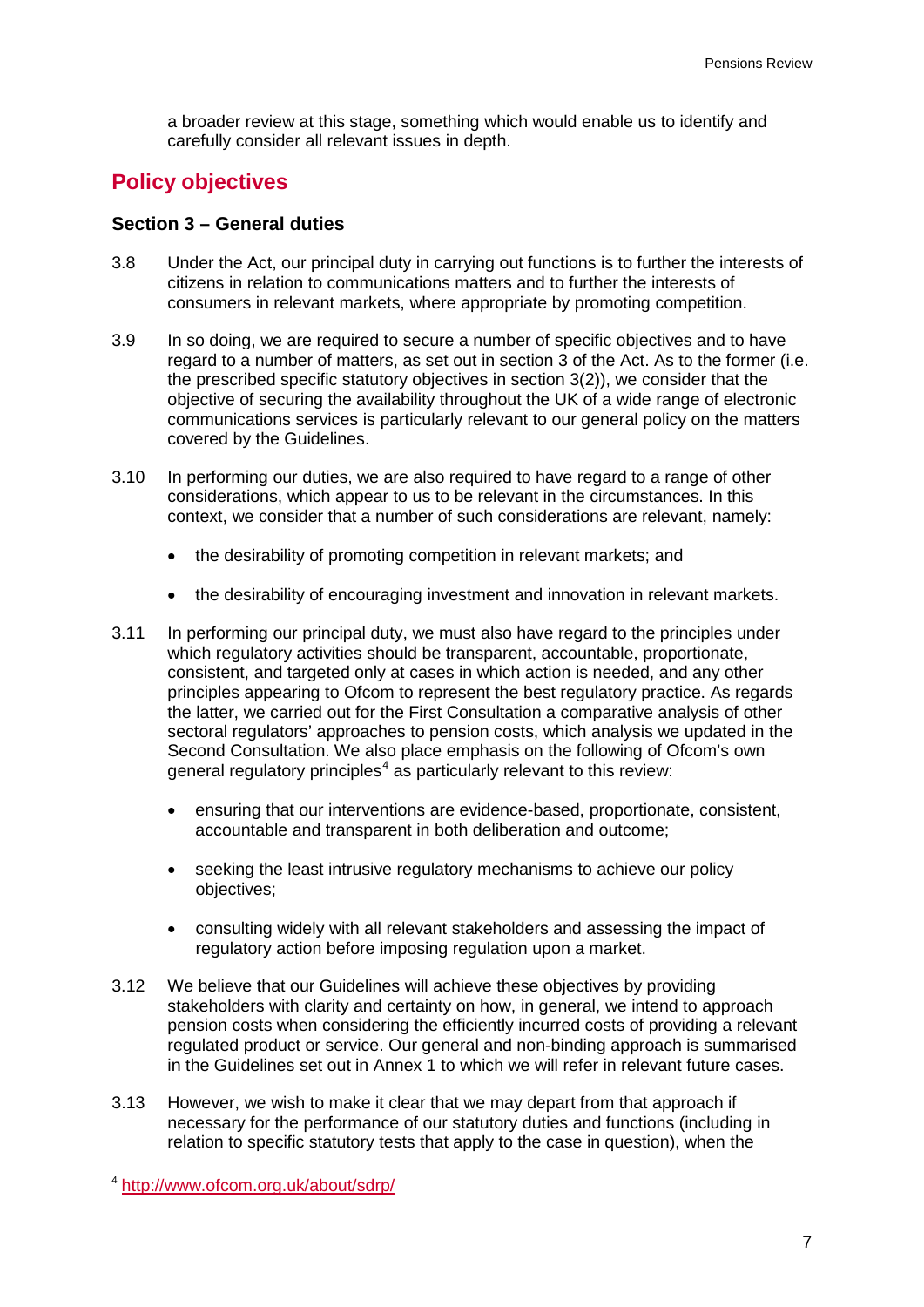Guidelines are applied on a case-by-case basis. At that stage, we intend to make an assessment of the relevant and individual circumstances of each case.

- 3.14 Under the Act, we must also have regard to the interests of consumers in respect of choice, price, quality of service and value for money. This matter is, however, likely to be of more importance when we actually go on to apply our Guidelines to a specific case.
- 3.15 We have a wide measure of discretion in balancing all of these statutory duties and objectives. We set out our conclusions on this review at Section [8](#page-58-0) of this Statement and our regulatory judgement is that the Guidelines strike the right balance between these duties, by weighing up all relevant considerations, including the responses we have received during our consultation process.

## **Section 4 – Specific duties for fulfilling Community obligations**

- 3.16 Any exercise of our functions under Part 2 of the Act would fall under the regulatory framework harmonised across the European Union (we have discussed this framework—often referred to as the Common Regulatory Framework—in both consultations). As such, section 4 of the Act would require us to act in accordance with the six Community requirements for regulation.
- 3.17 In summary, these six requirements are:
	- Firstly, to promote competition in the provision of electronic communications networks and services, associated facilities and the supply of directories.
	- Secondly, to contribute to the development of the European internal market.
	- Thirdly, to promote the interests of all persons who are citizens of the European Union.
	- Fourthly, to take account of the desirability of Ofcom's carrying out of its functions in a manner which, so far as practicable, does not favour one form or means of providing electronic communications networks, services or associated facilities over another, i.e. to be technologically neutral.
	- Fifthly, to encourage, to such extent as Ofcom considers appropriate for certain prescribed purposes, the provision of network access and service interoperability, namely securing efficient and sustainable competition and the maximum benefit for customers of communications providers.
	- Finally, to encourage compliance with certain standards in order to facilitate service interoperability and secure freedom of choice for the customers of communications providers.
- 3.18 We consider that the first and fifth of those requirements are of particular relevance to this review. As regards the first requirement, this needs to be read according to Article 8(2) of the Framework Directive, which provides that:

*"The national regulatory authorities shall promote competition in the provision of electronic communications networks, electronic communications services and associated facilities and services by inter alia:*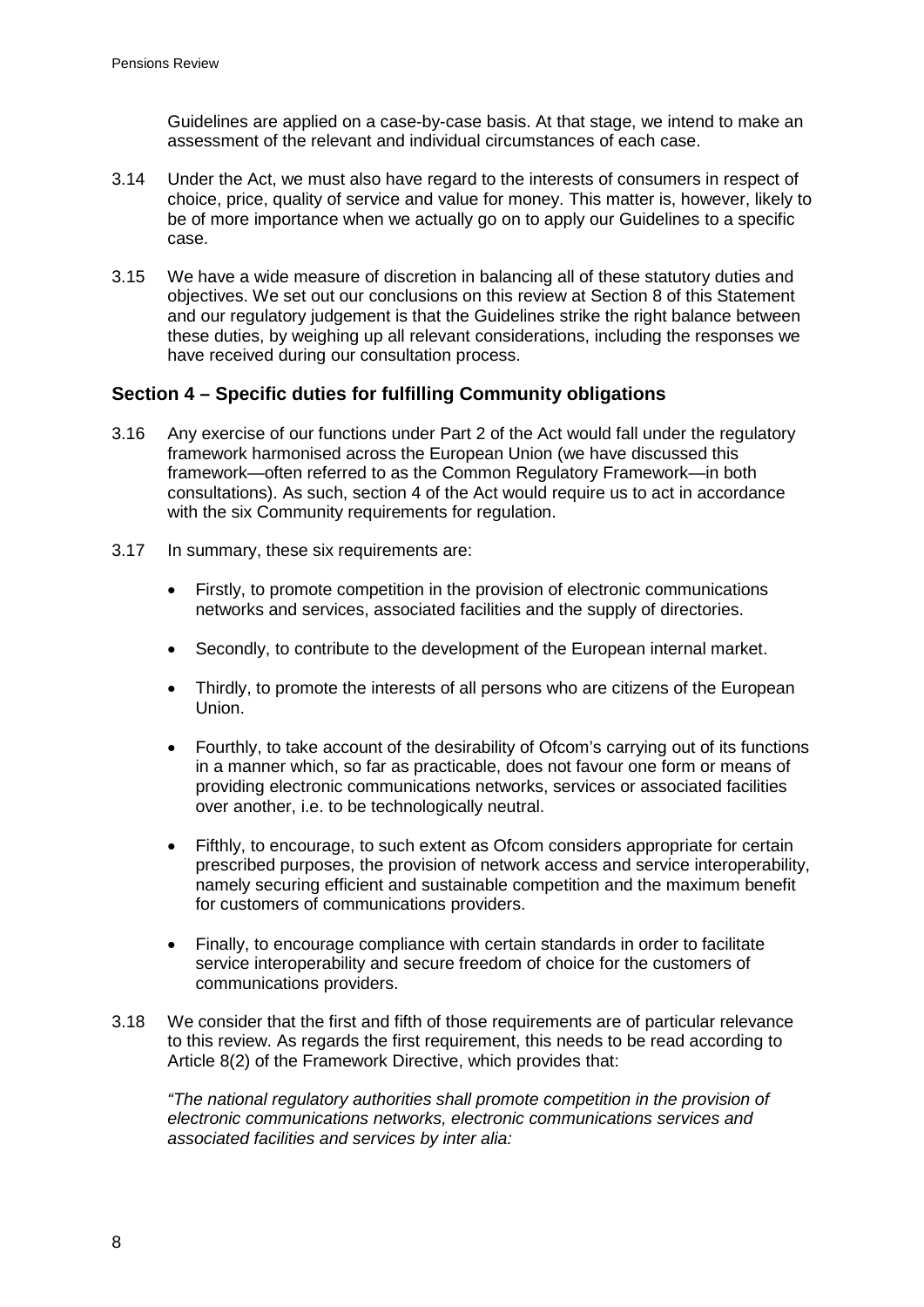*(a) ensuring that users, including disabled users, derive maximum benefit in terms of choice, price, and quality;*

*(b) ensuring that there is no distortion or restriction of competition in the electronic communications sector;*

*(c) encouraging efficient investment in infrastructure, and promoting innovation; and*

*(d) encouraging efficient use and ensuring the effective management of radio frequencies and numbering resources."*

3.19 In summary, we consider that our Guidelines are consistent with our statutory duties under both sections 3 and 4 of the Act by promoting competition, including to encourage efficiency and sustainable competition as well as to secure the maximum benefit for consumers. We summarise our reasoning for this conclusion in Section [8](#page-58-0) as drawn from our analysis in the remainder of this document.

#### **Assessment framework**

- 3.20 We identified at the outset of our review the need to adopt an analytical framework to assess the various options in respect of the treatment of pension costs during the course of our review.
- 3.21 We discuss this in more detail in Section [4,](#page-17-0) but in summary we have considered the following when assessing pension costs:
	- 3.21.1 Has there been a consistent regulatory approach that stakeholders have come to expect?
	- 3.21.2 What do the six principles tell us about the costs?
	- 3.21.3 What particular duties do we need to consider? Does our assessment framework enable us to address these duties comprehensively?

#### **Duty to finance**

- <span id="page-11-0"></span>3.22 In our previous consultations, we discussed our duties and noted that Ofcom, unlike some other regulators, does not have an explicit duty to finance. We received a number of responses on this issue which we considered in the Second Consultation in Annex 5. We have received further responses on this issue, and consider them in this Section as they relate specifically to Ofcom's duties and the legal framework.
- 3.23 In response to the Second Consultation, BT questions the relevance that Ofcom does not have a duty to finance function, but BT nonetheless considers that there are clear parallels with that duty and our duty to promote efficient investment.
- 3.24 In that regard, we wish to clarify, that we are dealing with the concept of a duty to finance because of the premise on which BT (Openreach) suggested Ofcom should carry out this separate review. Specifically, BT's view was that our current approach to costs of funding the deficit appeared at odds with the approach taken by other regulators, though BT acknowledged that the circumstances between the sectors may differ in ways that call for different approaches.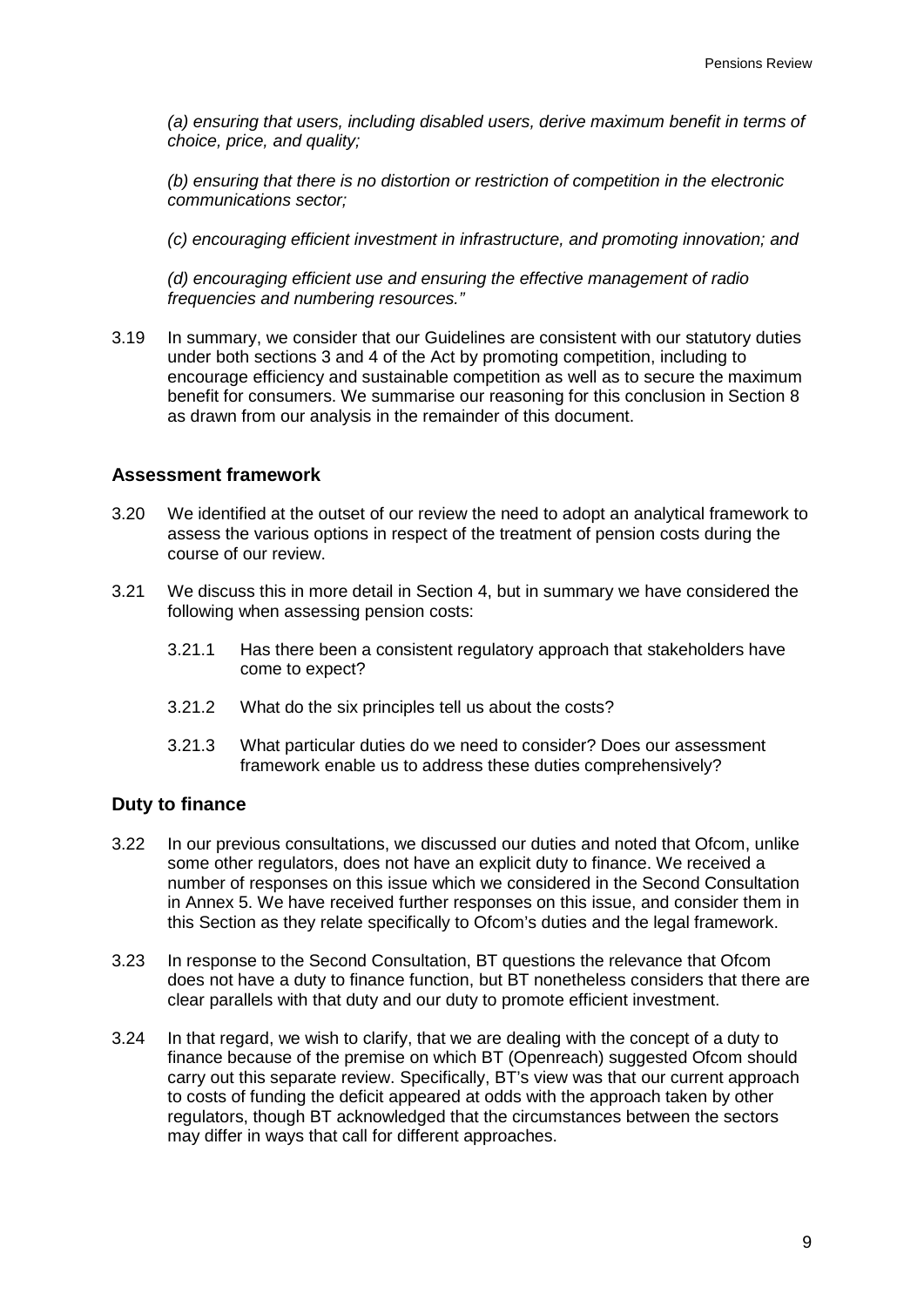- 3.25 We therefore decided to undertake a comparative analysis of other regulatory approaches to test BT's claim as well as to ascertain whether any principles are being applied in other sectors that may represent best regulatory practice. We presented in the First Consultation our analysis of the different approaches taken by other UK regulators for other sectors. For those regulators that allowed deficit recovery payments to be included in regulated charges, we identified their respective statutory duties to finance as important considerations underlying those decisions.
- 3.26 We received a number of responses relating to this issue. We considered those responses and set out our views on them in the Second Consultation. We also set out our assessment of approaches taken by other telecoms regulators in the EU operating under the EU harmonised regulatory framework which Part 2 of the Act transposes. However, we found that none of the approaches taken by those regulators were directly comparable and no general approach has been adopted.
- 3.27 We also responded in the Second Consultation to specific legal points by stakeholders, such as an argument by the Communication Workers Union (CWU) that Ofcom is under a duty to finance under the harmonised framework. We explained why we disagreed with that assertion and that we had not identified any principles appearing to us to represent the best regulatory practice. We also explained why (among other things) we considered our duties to take account of investments made by the operator in question (section 88(2) of the Act), as well as having regard to the desirability of encouraging investment and innovation (section 3(4)(d) of the Act), were different to a duty to finance.
- 3.28 In light of our assessment of similar points as set out in both consultations, we consider that there is no need to repeat our views again in this Statement. However, we wish to clarify a few points in response to further responses relating to the duty to finance issue.
- <span id="page-12-1"></span>3.29 In particular, we note that BT maintains that "*Ofcom should have greater regard to the approaches taken by other regulators in other industries, even where the wording of their duties may differ slightly from Ofcom's promotion of efficient investment*". In this context, BT considers that Ofcom should give weight to the specific points made in the recent report on Bristol Water plc by the Competition Commission (the "BW decision")<sup>[5](#page-12-0)</sup> following a reference under section 12(3)(a) of the Water Industry Act 1991 ("WTA"). Also, in responding to our assessment of consistency over time, BT says that we are "*ignoring the fact that Oftel did have an explicit duty to finance BT's operations on an ongoing basis – something that, notwithstanding our comments in Section 1.1, Ofcom itself views as significant when considering the approaches adopted by other regulators*".
- 3.30 We maintain our understanding set out in both consultations as to the significance other regulators have placed on their duties to finance in reaching decisions on pension costs in their respective contexts. Our analysis in this regard has assisted us to deal with BT's claim about us taking an inconsistent approach to other regulators, therefore we think the analysis of a duty to finance is a relevant consideration.
- 3.31 However, the absence of a similar duty placed on us does not automatically lead to an answer on the pension cost issues that we have set out to address in this review. We have adopted the assessment framework discussed in Section [4](#page-17-0) to reach a view on those issues. Indeed, even if Ofcom were under a duty to finance, it is possible

<span id="page-12-0"></span> 5 [http://www.competition](http://www.competition-commission.org.uk/rep_pub/reports/2010/fulltext/558_final_report.pdf)[commission.org.uk/rep\\_pub/reports/2010/fulltext/558\\_final\\_report.pdf](http://www.competition-commission.org.uk/rep_pub/reports/2010/fulltext/558_final_report.pdf)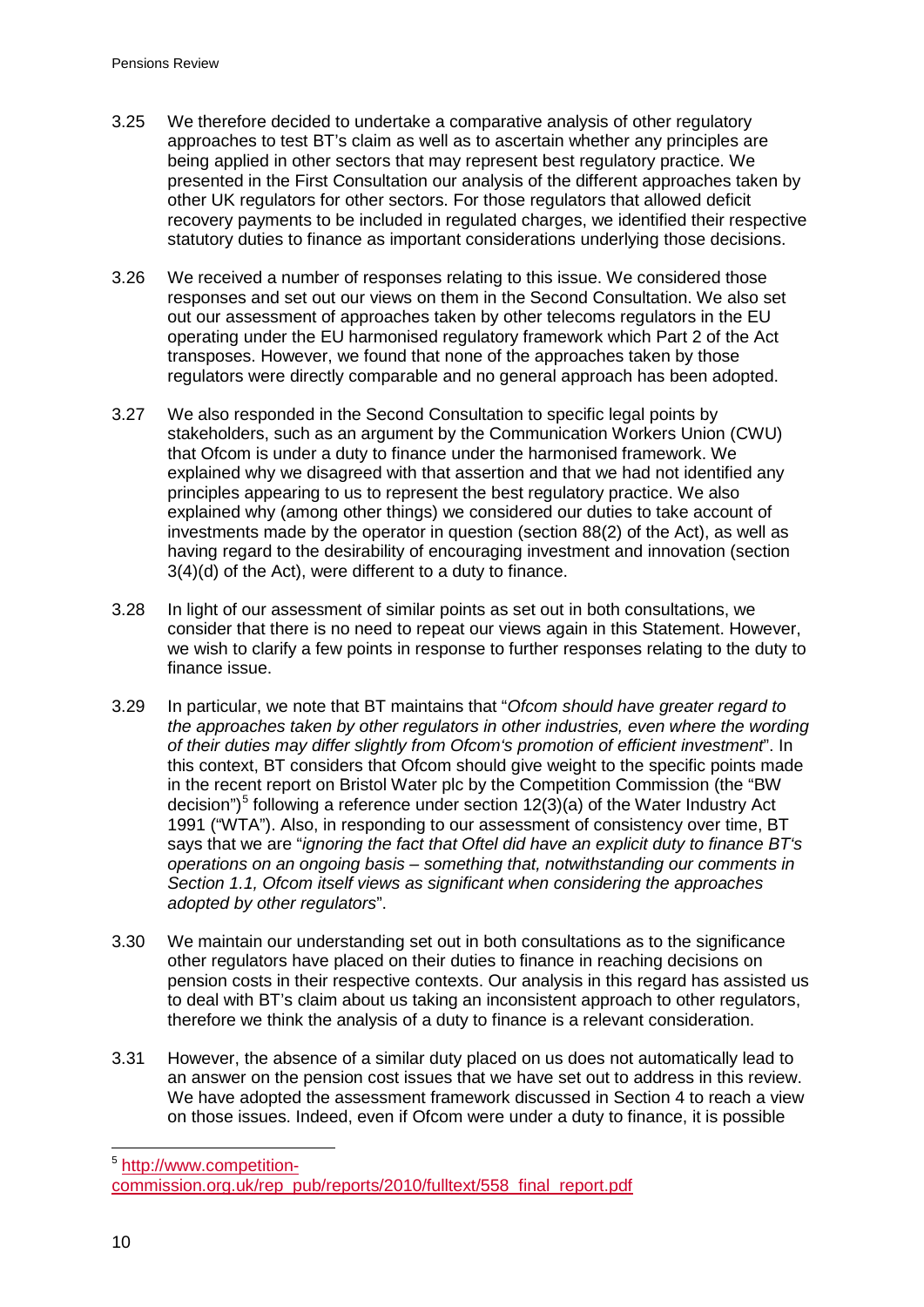that we would arrive at similar conclusions on the pension cost issues. As BT notes, Oftel was under such a duty, but it nonetheless adopted the approach that we have now recommended should be maintained. Such an outcome would, of course, only be possible if it would be consistent with our statutory duties.

3.32 But, contrary to BT's argument, we consider that the wording of statutory duties is important. We are ultimately required to ensure that our decisions comply with our own statutory duties and tests. Leaving aside the fact that the context (including products or services regulated) of each industry sector differs, the different wording of regulators' duties is also a significant consideration. The concept and meaning of financeability may also have different interpretations as between various sectors and even within the same sector itself

## **Bristol Water decision: deficit repair payments**

<span id="page-13-1"></span>3.33 It is helpful to consider the CC's BW decision as an example. BT argues that we should "*take due account of this decision as we believe the approach adopted by the CC is directly relevant to, and compatible with, the fulfilment of Ofcom's duties*". BT notes that:

> "Ofwat had originally proposed to allow Bristol Water the recovery of only 50% of deficit repair payments in regulated charges. After analysing the issue, the CC *"noted the significant steps Bristol Water had taken to control its pension liabilities, the residual level of control it had and the further steps it might take."* Balancing these considerations, the CC decided to allow 90% of pension deficit recovery costs for Bristol Water's defined benefits schemes."

3.34 This part of the BW decision concerned the recoverable proportion of the deficit<sup>[6](#page-13-0)</sup> (which was one of a number of specific items investigated by the CC); the question of whether the deficit should be recoverable at all was not a matter in dispute. The CC decided that matter "*in light of the principles which apply in relation to determinations made by Ofwat*", namely:

> "2.10 The CC must reach its redetermination in accordance with the principles set out in section 2 of the WIA 1991 which apply in relation to such determinations by Ofwat. The primary principles relevant to this determination are to: *(a)* further the interests of both existing and future water consumers (the 'consumer objective'); *(b)* secure that water companies properly carry out their functions; and *(c)* secure that they are able to finance those functions, in particular, by securing reasonable returns on their capital.

2.11 Other relevant principles, subject to these primary principles, are: to promote economy and efficiency on the part of water companies; to secure that there is no undue preference or discrimination in the fixing of their charges; and to contribute to the achievement of sustainable development. In addition, the CC is required to have regard to the principles of best regulatory practice (including the principles under which regulatory activities should be transparent, accountable, proportionate, consistent and targeted only at cases in which action is needed)."

<span id="page-13-0"></span> <sup>6</sup> §6.28 of the BW decision.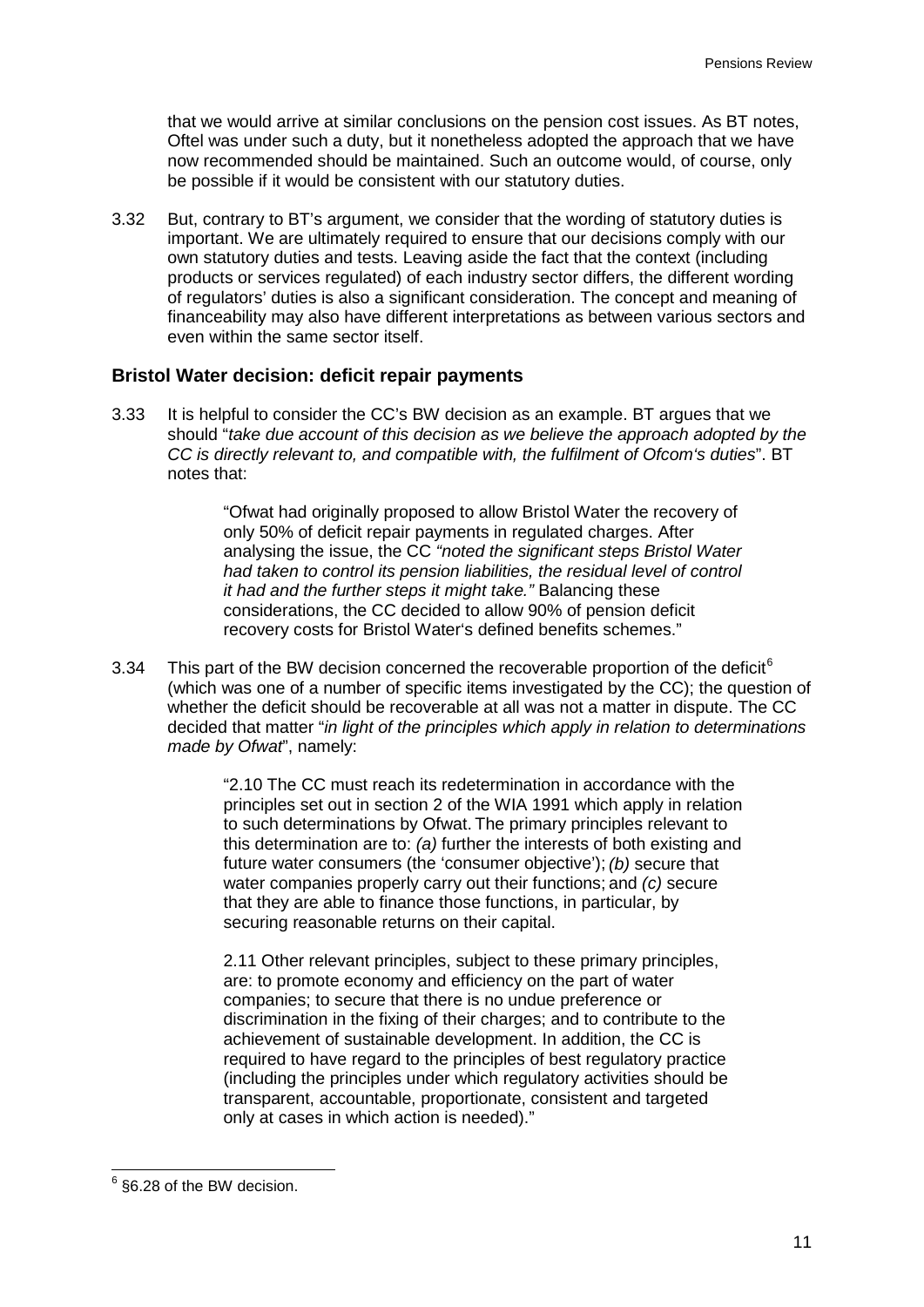3.35 The CC decided that 90 per cent of pension deficit recovery costs should be allowed for the defined benefits schemes that are closed to new entrants, but the CC then emphasised that:

> "6.32 While Ofwat considered all water companies in the pension allowance contained in its final determination, our redetermination reflects the specific circumstances of Bristol Water and its pension schemes. Accordingly, our view of how its pensions should be treated in this review period should not unduly influence Ofwat in future determinations."

- 3.36 Whilst the CC rejected Bristol Water's argument that the duty to finance in the WTA took priority over the duty to promote economy and efficiency, it appears to us clear that the CC had regard to the duty to finance in reaching its decision. For the purpose of resolving the parties' different views in relation to the appropriate cost of capital, the CC also carried out a detailed assessment of financeability.
- <span id="page-14-0"></span>3.37 In other words, we believe that the CC's approach in the BW decision supports our understanding of the relevance that the duty of finance has in other sectors—and even in relation to specific companies within a sector—and it does have implications for the review of the type suggested by BT. We also think it shows that the wording of the statutory duties in the WTA itself did matter to the CC's decision.

## **Duty to promote efficient investment**

- 3.38 BT's response to our consultation refers to our duty to promote efficient investment (see paragraph [3.29\)](#page-12-1). We are bound to take account of "*the extent of the investment in the matters to which the condition* [i.e. the SMP condition which imposes a price control] *relates of the person to whom it is to apply*": see section 88(2) of the Act. However, we are not imposing any price controls as part of this review.
- 3.39 We have a duty to have regard, in performing our general duties, to a number of considerations listed in section 3(4) "as appear to [us] relevant in the circumstances", one of which is the desirability of encouraging investment and innovation in relevant markets;
- 3.40 In addition, we have to act in accordance with the first Community requirement to promote competition in relation to the provision of electronic communications networks and services under section 4(3) of the Act. When this requirement is read in light of Article 8(2) of the Framework Directive, it is clear that one of the means of such promotion is encouraging efficient investment in infrastructure and promoting innovation.
- 3.41 As already explained above, we consider that both of these considerations are relevant to our review. We have also taken them into account in our consideration on the specific pension cost issues, both with regard to BT's ability to invest as well as its competitors' abilities to invest. We considered these aspects in both consultations. We set out our views on the further responses we have received on investment matters from paragraph [5.47](#page-34-0) of this Statement.
- 3.42 Finally, we should briefly observe that BT's claim that we have ignored the fact that Oftel did have an explicit duty to finance BT's operations is incorrect. We discussed Oftel's duty in both consultations: see, in particular, paragraphs 2.47-2.53 and 6.10 of the First Consultation and paragraphs A5.11 and A5.77 of the Second Consultation.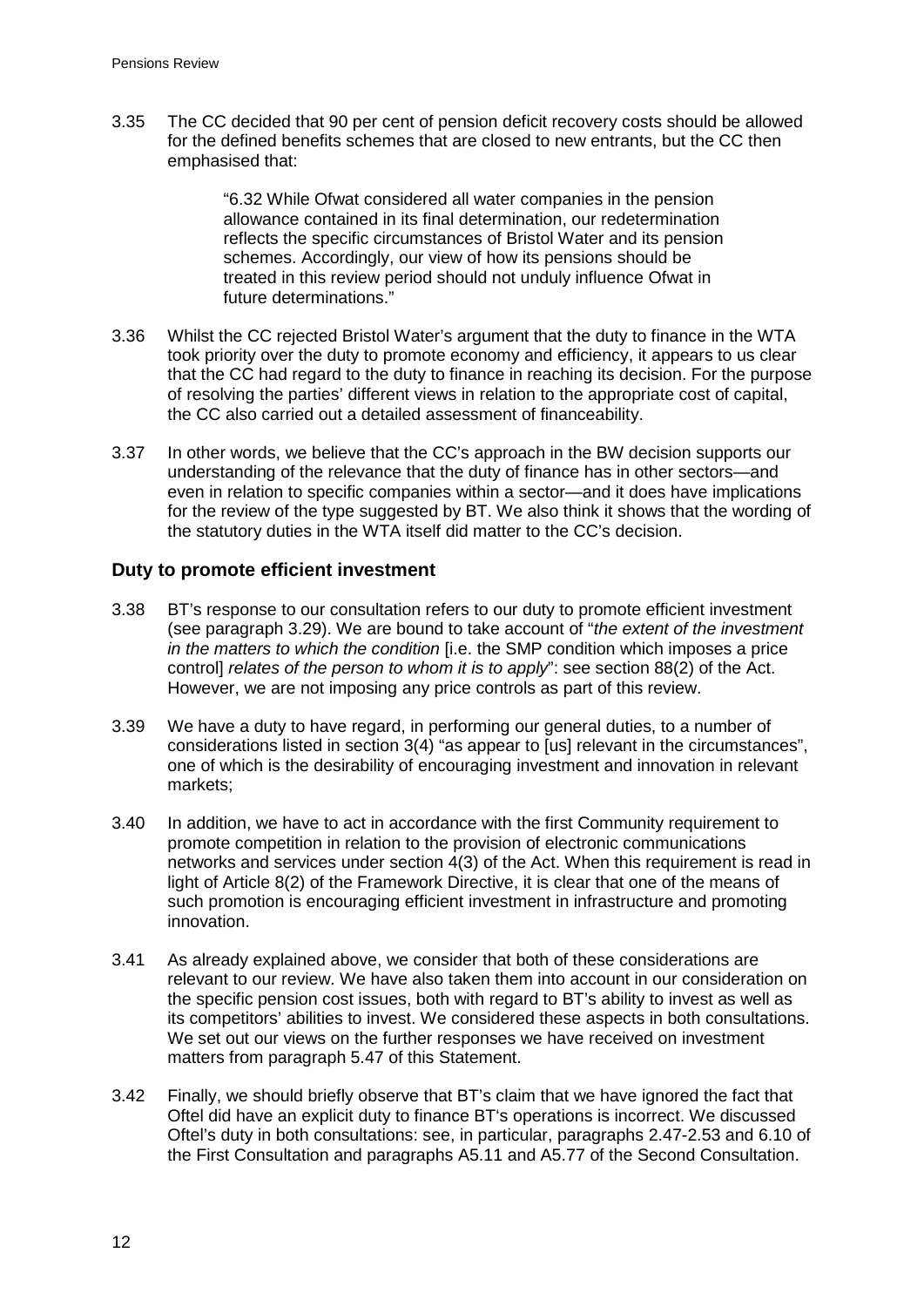## **Our impact assessment**

- 3.43 The analysis presented in the rest of the Sections and Annexes of this Statement represents an impact assessment, as defined in section 7 of the Act. In particular, Sections [5-](#page-25-0)7 form a particularly important part of this assessment, together with the other evidence included, or to which we refer, in this document.
- 3.44 As explained in both consultations, impact assessments provide a valuable way of assessing different options for regulation and showing why the preferred option was chosen. They form part of best practice policy-making. This is reflected in section 7 of the Act, which means that generally Ofcom has to carry out impact assessments where its proposals would be likely to have a significant effect on businesses or the general public, or when there is a major change in Ofcom's activities. However, as a matter of policy Ofcom is committed to carrying out and publishing impact assessments in relation to the great majority of its policy decisions. For further information about Ofcom's approach to impact assessments, see the guidelines, Better policy-making: Ofcom's approach to impact assessment, which are on the Ofcom website: [http://www.ofcom.org.uk/consult/policy\\_making/guidelines.pdf](http://www.ofcom.org.uk/consult/policy_making/guidelines.pdf)
- 3.45 Specifically, pursuant to section 7 of the Act, an impact assessment must set out how, in our opinion, the performance of our general duties (within the meaning of section 3 of the Act) is secured or furthered by or in relation to what we propose. We consider this in Sections [4](#page-17-0)[-8](#page-58-0) of this document.
- 3.46 We noted in the Second Consultation that we had received consultation responses on some specific aspects relevant to our impact assessment and we set out our consideration of them in the appropriate places in that Consultation. Orange had stated that Ofcom is under a duty to conduct an impact assessment and sought to ensure that we did not excuse ourselves from this duty.
- 3.47 We carried out an impact assessment in line with our duties in the Second Consultation. We received no further responses on this.

#### **Equality impact assessment**

- 3.48 Ofcom is separately required by statute to have due regard to the potential impacts of the exercise of our functions on race, disability and gender equality. We chose to do this by undertaking an equality impact assessment ("EIA"), which assessment also assists us in making sure that we are meeting our principal Communications Act duty of furthering the interests of citizens and consumers regardless of their background or identity. We have therefore considered what (if any) impact our Guidelines on pension costs may have on such equality strands.
- 3.49 In the First Consultation, we said that it was not apparent to us that the outcome of our review (whatever it may be) is likely to have any particular impact on race, disability and gender equality. Specifically, we said that we do not envisage the impact of any outcome to be to the detriment of any group of society. This remained our position in our Second Consultation. For this Statement, we remain of that view and we received no consultation response showing any evidence to the contrary. We have also set out as part of this consultation process that we did not envisage any need to carry out separate EIAs in relation to the equality schemes under the Northern Ireland Equality Scheme for the same reason.
- 3.50 We only received one response relating to EIAs to the First Consultation. That response questioned whether workers in the communications industry would be a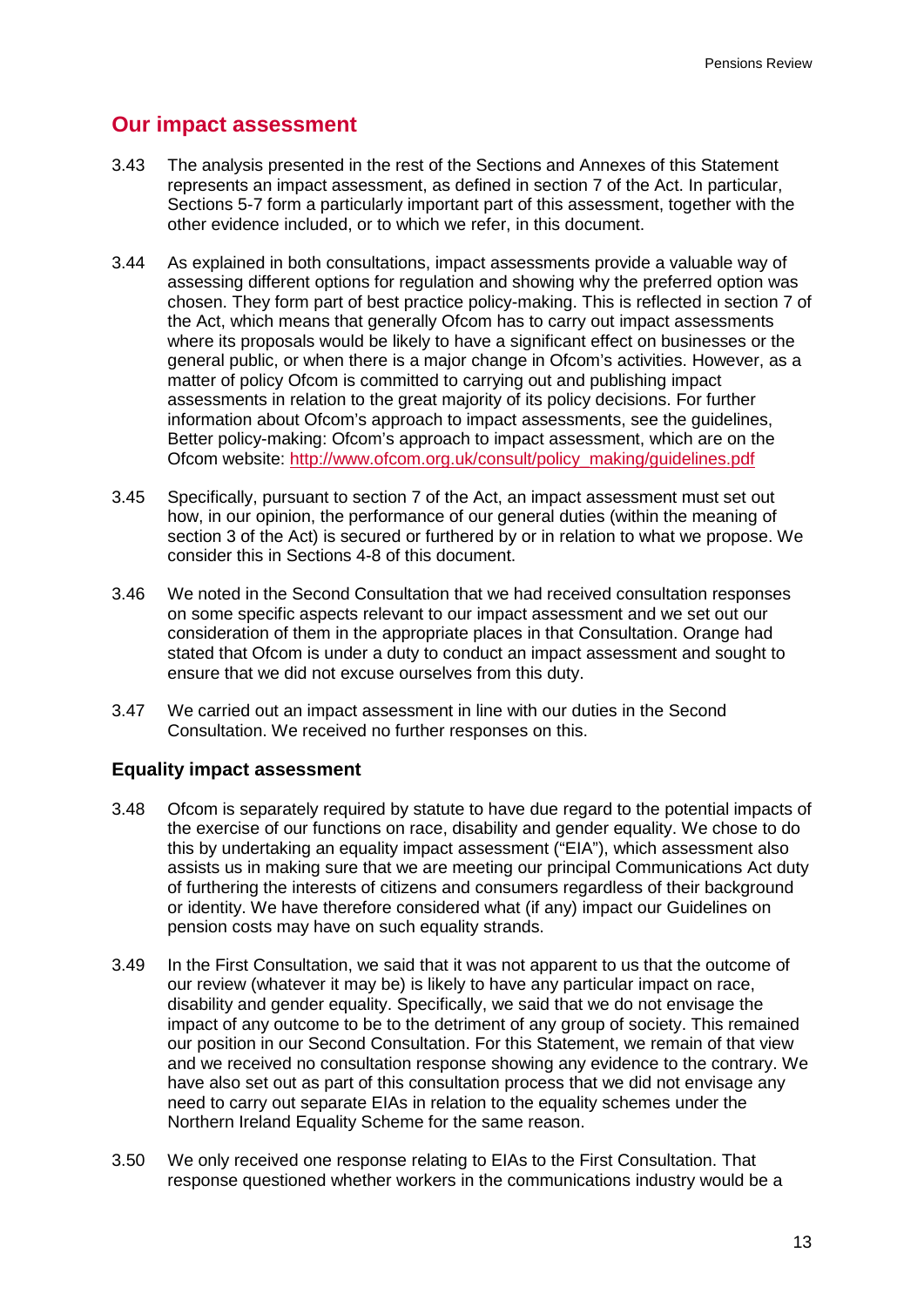group which received a differential impact in relation to any decisions we make as part of this review. In the Second Consultation, we responded by saying that we did not consider this to be an issue relevant to our EIA in respect of the issues under review. In addition, we noted that we were not instructing stakeholders in the management or funding of their scheme and therefore we did not envisage our proposals to have such an effect. CWU disagree with our response in that they consider telecommunications workers form a defined group of citizens who will be affected by the outcome of the review and that we should take this into consideration.

3.51 We have considered this response carefully. Our response in the Second Consultation was not seeking to suggest that this workforce may not be a group of citizens to be taken into account for EIA or indeed IA purposes. Rather, we had broadly assessed whether our proposals were likely to have any particular impact on the equality strands identified, such as race, disability and gender equality. As we considered that all stakeholders are likely to be affected equally, we had not identified any such particular impact in this regard with regard to the workforce itself. We continue to believe that this is the case. We also note that CWU has not sought to explain why the impact on such equality is any different between the workforce and others.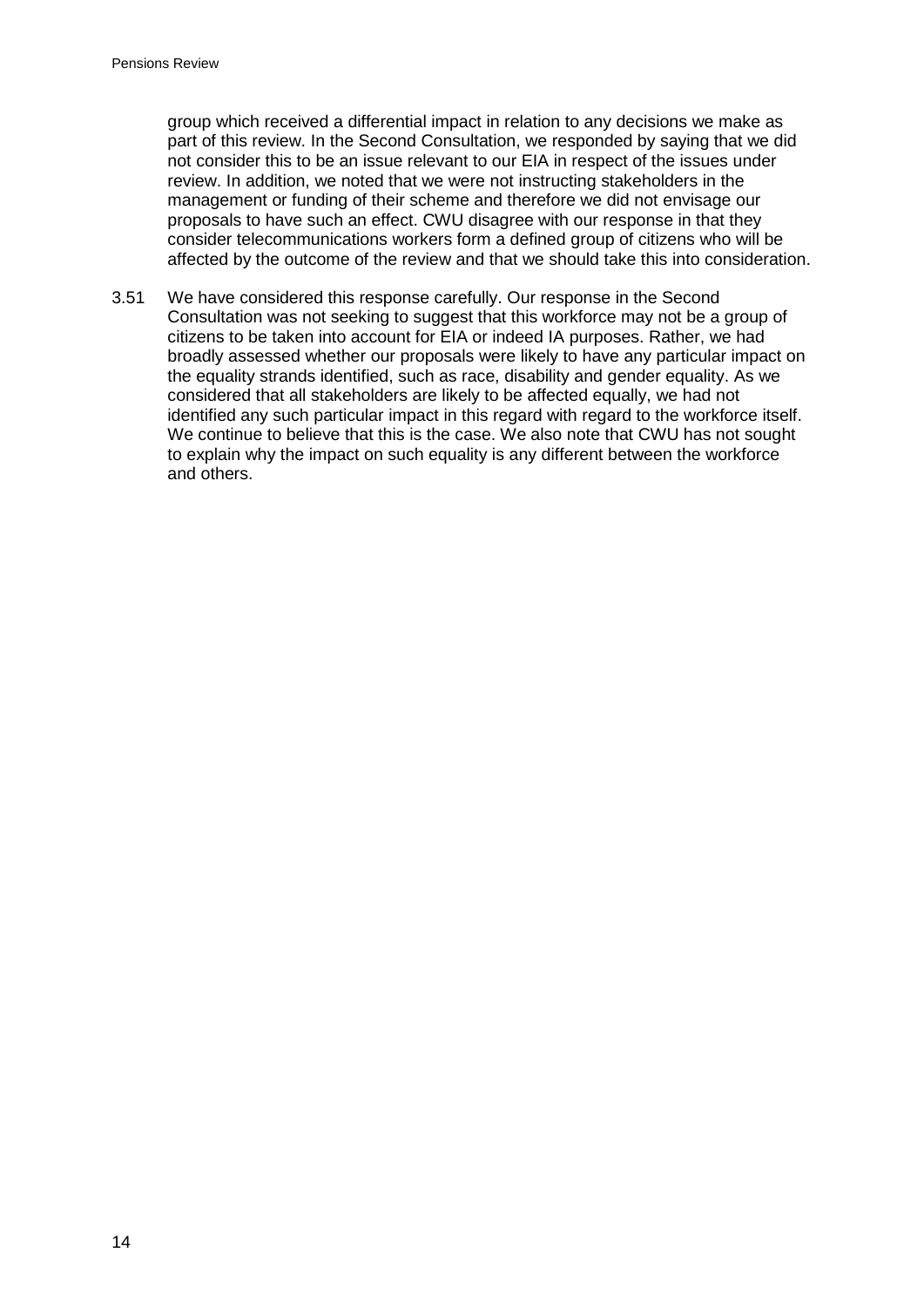## **Section 4**

# <span id="page-17-0"></span>4 Assessment framework

## **Introduction**

- 4.1 We identified at the outset of our review the need to adopt an analytical framework to assess the various options for the treatment of pension costs during the course of our review.
- 4.2 The purpose of this Section is to explain the framework which we have used and discuss how our assessment framework enables us to reach decisions which further our duties. In addition, we discuss responses received on the different elements of our framework and how this framework has developed as a result of these responses.

## **Summary of the assessment framework used**

- 4.3 In order to assess the various pension costs we have considered:
	- 4.3.1 Has there been a consistent regulatory approach that stakeholders have come to expect?
	- 4.3.2 What do the 'six principles of pricing and cost recovery' tell us about the costs?
	- 4.3.3 What particular duties do we need to consider? Does our assessment framework enable us to address these duties comprehensively?
- 4.4 In this review we have looked at the factual background of BT's pension scheme and the historical context. We believe that this assessment framework could also be used when assessing our treatment of pension costs for other companies we regulate, if appropriate.

## **A consistent regulatory approach**

- <span id="page-17-1"></span>4.5 A consistent regulatory approach is one which builds confidence that the regulator will act in a predictable manner. This includes consistency in regulatory decisions over time and across different decisions.
- 4.6 Firms must know that, if they take the risk of investing in such assets, they will have a reasonable expectation of recovering efficiently incurred investments and making an adequate return.
- 4.7 Unless there is a good reason, the regulator should not take advantage of hindsight, for example by lowering prices to remove higher than expected efficiency gains or to take advantage of the sunkness of costs, or conversely by unexpectedly passing costs on to competing firms after they have committed themselves to entry.
- 4.8 However, where there are reasons to believe that the previous approach was incorrect, we would not seek to maintain it solely for reasons of consistency.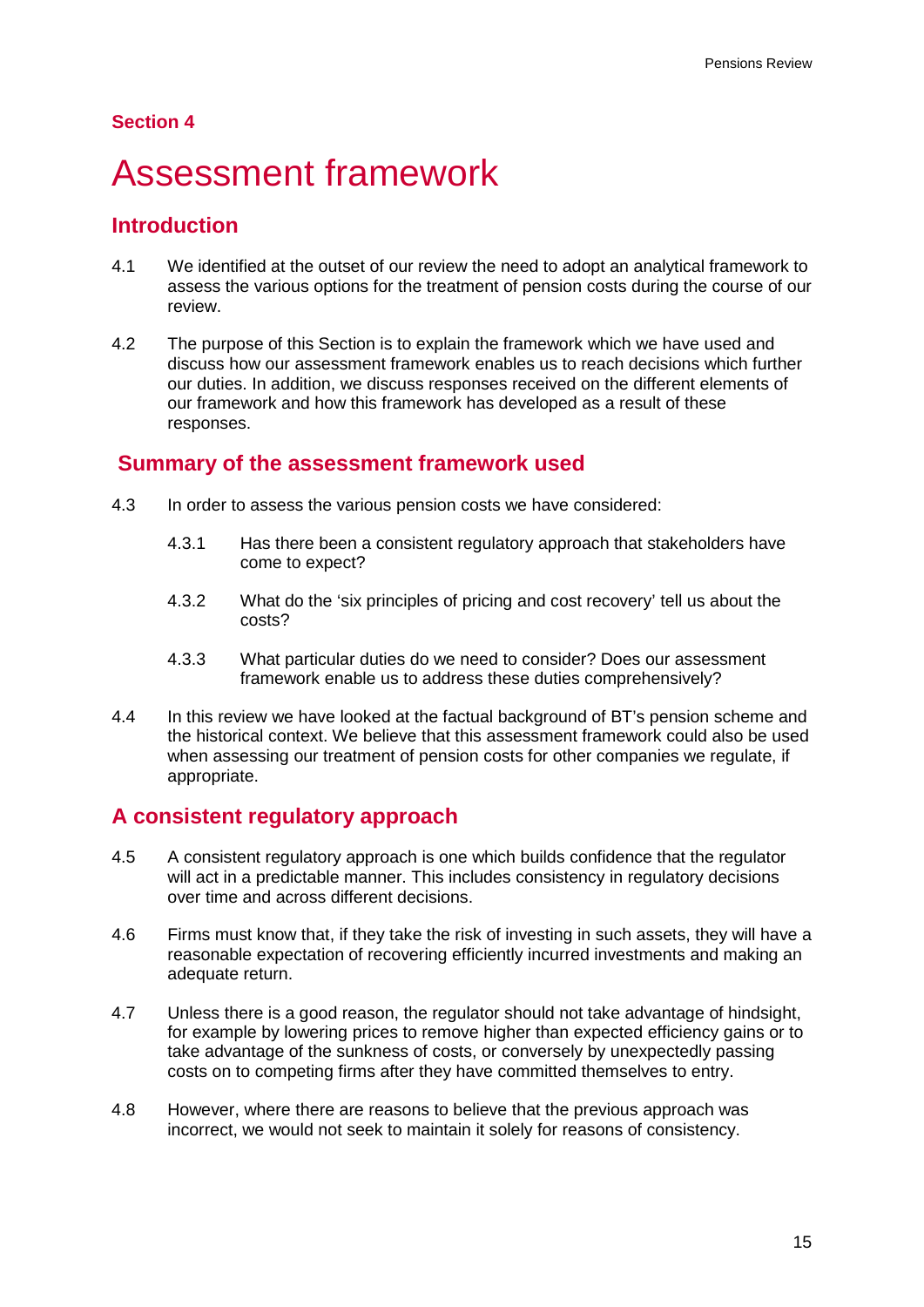## Why is it important?

- 4.9 We set out the reasons for putting weight on regulatory consistency in our Second Consultation. For a more detailed discussion of this, we refer readers to Section 3 of the Second Consultation. In summary the reasons are:
	- 4.9.1 Taking a consistent approach builds confidence that the regulator will act in a predictable manner.
	- 4.9.2 Predictability and confidence are key to creating an environment where customers and competitors are willing to invest. This is particularly important for telecoms where investments are large and often sunk in longlived assets. We would emphasise the importance of this aspect at a time when many operators are considering investment in innovative new infrastructure assets.
	- 4.9.3 Consistency will therefore encourage investment and innovation, which will ultimately benefit customers.

#### How does this further our duties?

- 4.10 We believe this is a relevant consideration as, under our duties described in Section [3](#page-8-0) of this Statement, we must have regard to principles under which our regulatory activities are (among other things) consistent.
- 4.11 An approach which, among other things, encourages investment and innovation will enable us to achieve our principal duty of furthering the interests of citizens in relations to communications matters and to furthering the interests of consumers in relevant markets, where appropriate by promoting competition.

## **What have respondents said?**

4.12 BT, CWU and others argued that although consistency is important, we should not reject alternative approaches just to remain consistent. BT argued that Ofcom should not rely on a pre-existing approach, and CWU state:

> "We understand the importance of regulatory certainty and consistency but this should not mean the rejection of changes in policy in the light of new developments, particularly when little detailed consideration was given to the issue in the past by any of the parties that are involved."

4.13 TalkTalk Group (TTG) also state that consistency is important, but this doesn't mean we should maintain a consistently wrong position:

> "We think consistency is important in the sense that because shareholders benefitted from the upside it is consistent (and fair) that they pay for the downside...

...As regards the question of certainty (and we presume Ofcom refers to certainty and predictability for operators / stakeholders) TalkTalk can unequivocally state that it prefers correct regulation over wrong (but consistent) regulation."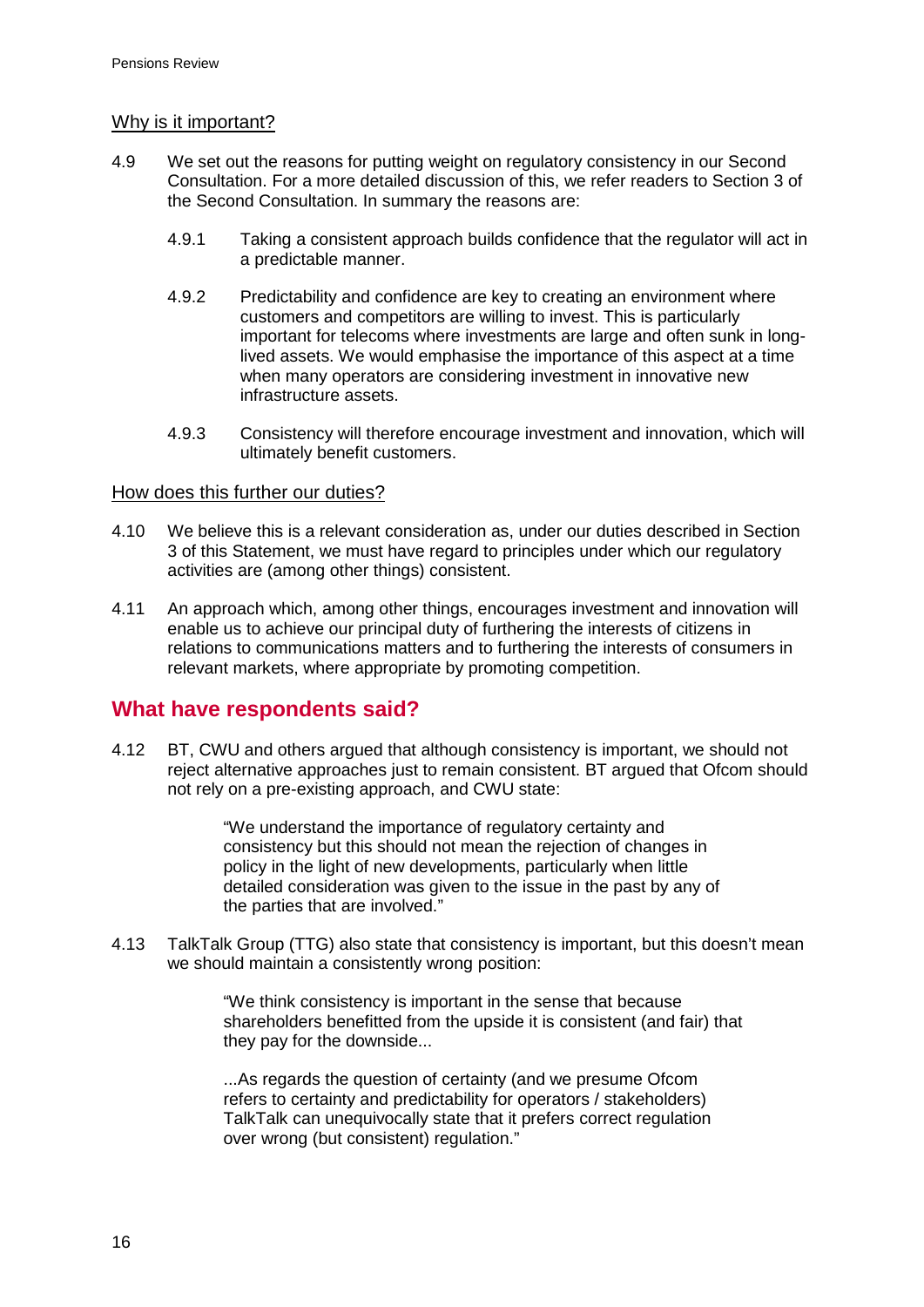4.14 Other stakeholders agreed with our consideration of regulatory consistency over time. BSkyB (Sky) stated:

> "Additionally, Ofcom stressed the importance of adhering to the principle of regulatory consistency. In this situation we would concur and just as importantly suggest that the actions of BT need to be similarly consistent. Where BT's shareholders have benefited in past pension contribution holidays, they should similarly now expect to absorb the current consequential additional payments."

4.15 Everything Everywhere (EE) stated that transparent policy objectives are important:

"we agree that regulatory certainty and consistency are extremely important. However, in relation to consistency over time we believe that this is best delivered by having coherent and transparent policy objectives – especially in relation to competition policy. The day-today implementation of regulations then must proceed on the basis of the evidence available at the time and relevant mandatory regulation. If the evidence supports a change in regulation, then it is highly likely that a change should be made. It is therefore the policy objectives that need to be consistent – not the regulatory interventions.....We believe that consistency is merited in the case of deficit repair payments because the underlying policy in relation to regulated cost recovery has not changed and there is no new evidence to support a change. There is no need to rely on an additional requirement for consistency in final regulatory decisions in order to reach this conclusion."

4.16 The CWU felt that as a result of the size and scale of BT's pension deficit, we should move away from a consistent approach:

> "...due to the dramatic changes affecting the funding of pension schemes, we believe that an exception to the principle of consistency over time is justified in this instance, and that a shift in approach to the treatment of the deficit repair costs is a necessary response to those changes."

- 4.17 A number of respondents have suggested specific examples of areas where they believe we should consider consistency. These include past regulatory decisions, forthcoming decisions in different markets and the way in which Ofcom's costs are calculated.
- 4.18 EE discussed the need for consistency across different markets:

"The consultation draws attention to the need for regulatory consistency between interventions in different markets. This implies that the same cost standards should be used in setting regulated charges. Ofcom is currently proposing to set MNO termination charges on the basis of pure LRIC, and yet Openreach charges are calculated according to CCA FAC. The present discussion of pension cost recovery would not even be possible under a pure LRIC approach. This is further evidence of the fact that pure LRIC is an inappropriate standard to use in calculating costs for the purposes of setting regulated charges."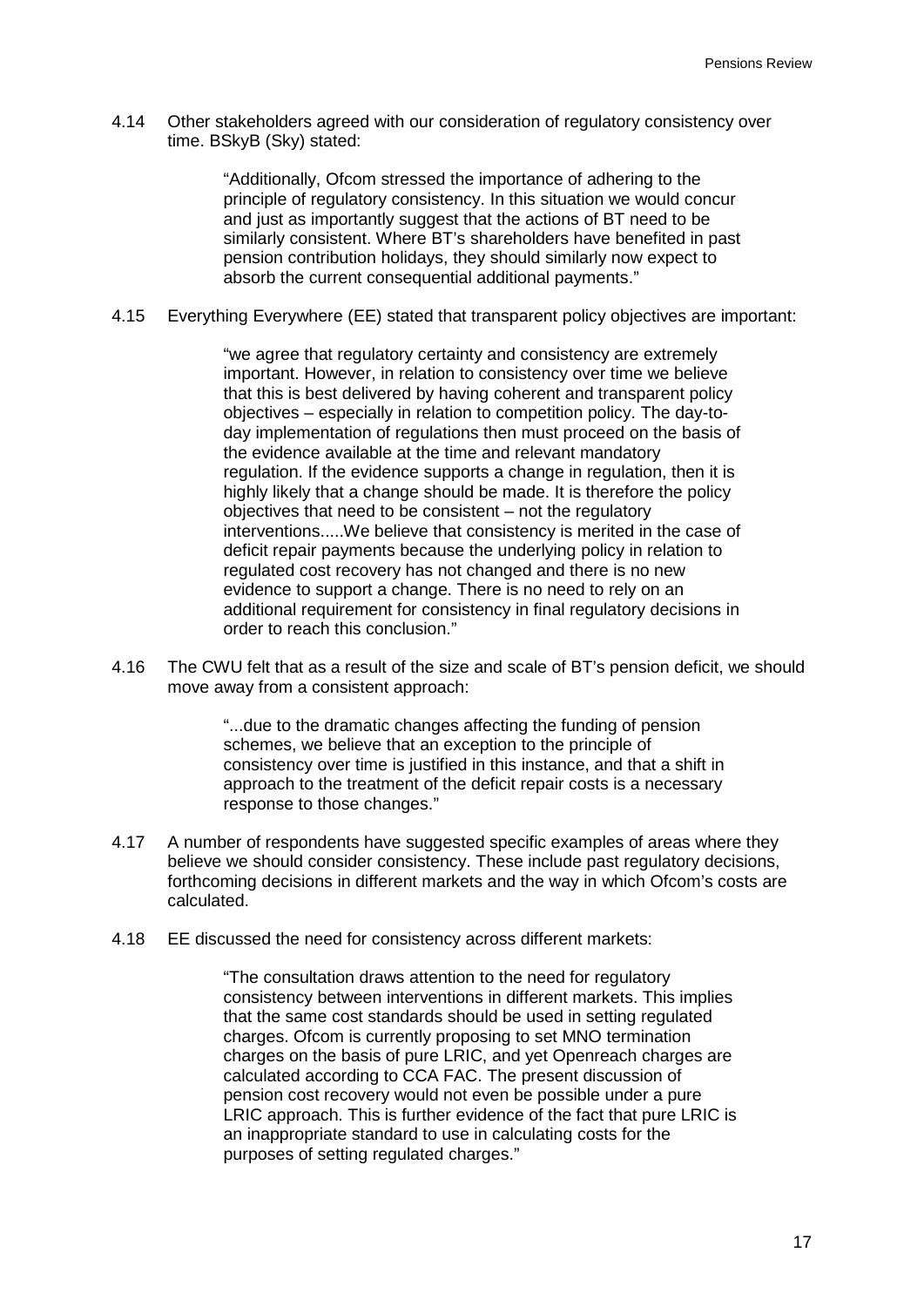4.19 BT highlight the need to remain consistent with the relevant duties and obligations:

"we accept that Ofcom's approach to the treatment of pension costs has to be consistent with its duties and obligations set down in the Communications Act and in the European-level Common Regulatory Framework. In particular, we highlighted the fact that in setting charge controls for Local Loop Unbundling (LLU) and Wholesale Line Rental (WLR) services in 2009, Ofcom itself had established a set of principles, consistent with its duties, that included the need ―to ensure that the delivery of the regulated services is sustainable, in that the prevailing prices provide... the opportunity to recover all its relevant costs (where efficiently incurred), including the cost of capital..."

4.20 The CWU have highlighted consistency with Ofcom's own pension scheme:

"We feel it is also important to note that Ofcom's own financial framework takes into account its pension liabilities inherited from the legacy regulators. This would indicate that the charges levied upon communications providers to fund Ofcom are calculated based on Ofcom's costs, including the cost of servicing its pensions deficit. If this is the case, then by concluding that consistency with the past is important for the approach to BT's pension deficit, Ofcom is perpetuating an inconsistency for the future between itself and the companies it regulates."

4.21 We also received a number of responses which refer to consistency with other regulators. We analysed the position of other regulators in detail in the First and Second Consultations<sup>[7](#page-20-0)</sup>. We refer readers to these documents for our discussion, and consider this in relation to our duties in Section [3](#page-8-0), paragraph [3.22](#page-11-0) onwards.

## **Ofcom's view**

- 4.22 We set out the reasons for placing weight on consistency in the Second Consultation, and have summarised these above. For these reasons, we continue to believe that regulatory consistency is indeed an important consideration.
- 4.23 However, we wish to clarify what appears to be a misconception amongst some respondents on our proposed use of this framework, particularly in light of our statutory duties and us placing weight on taking a consistent approach. Our intention in applying this framework was (and remains) that it provides a useful tool in fulfilling our statutory duties. We recognise that our Guidelines must be consistent in themselves with those duties. Of course, if there were reasons to believe that the approach taken in the past was incorrect or no longer appropriate, we did not mean to imply that it should nonetheless be continued. We understand that respondents value regulatory consistency, but not at the expense of incorrect policies.
- 4.24 In the case of pension costs, we do not think that there is a uniquely correct approach. However, it is important that there is internal consistency in the approach we choose to take, and that that our policy decisions are consistent with each other and through time. We have therefore considered whether the proposed Guidelines are consistent with the approach stakeholders have come to expect and understand. We discuss these aspects of consistency in more detail below.

<span id="page-20-0"></span> $7$  Section 6 of the First Consultation and Annex 10 of the Second Consultation.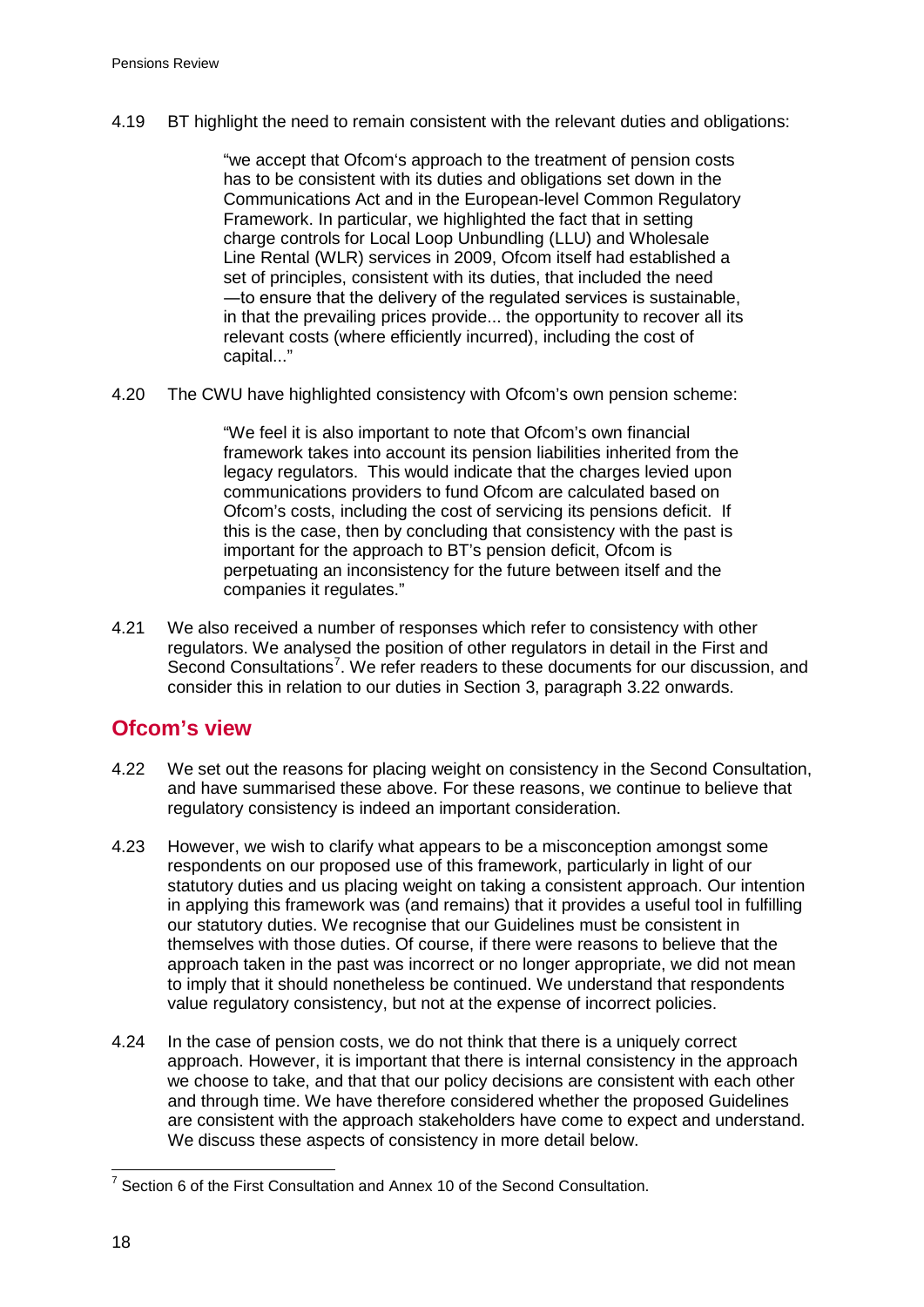#### A consistent approach to setting charges

- 4.25 The first aspect we consider is consistency in risks and rewards in the context of charge controls. This refers to the fact that in our charge controls, assumptions and forecasts need to be made. Under this approach, it may be the case that costs turn out to be higher or lower than expected. In a new price control period, new information may inform the latest set of assumptions and forecasts, however, we do not take "retrospective" action.
- <span id="page-21-0"></span>4.26 This means that we do not make adjustments for potential over or under recovery in the past. There are strong arguments for regulating according to this principle:
	- 4.26.1 Allowing BT to bear the risks and rewards of costs turning out to be different to forecasts gives it a strong incentive to operate efficiently and minimise costs.
	- 4.26.2 Adjusting for past under or over recovery of costs could lead to significant investment uncertainty, undermining efficient investment.
- 4.27 We believe that a consistent approach to setting charge controls furthers the interests of consumers and encourages investment and innovation.
- 4.28 It is important to consider whether we have applied the approach set out above to pension costs, as we do in the case of other costs. We have therefore considered how previous pension surpluses and the pensions holiday were dealt with, as this was a case where forecast costs and actual costs diverged.

#### An internally consistent approach in relation to pension costs

- 4.29 Looking at risks and rewards specific to the pension scheme is also important as we need to ensure that our approach is internally consistent i.e. that there is consistency in who bears the risks and rewards of the pension scheme. We need to ensure that our approach to deficit repair payments is consistent with our approach to ongoing service costs and the cost of capital.
- 4.30 For example, if it were the case that BT bore no risk related to the pension scheme because adjustments for past over or under recovery were made, it would not be appropriate to allow a cost of capital that reflected the risk of the pension scheme. This is because BT and its shareholders would be compensated for a risk that was actually being borne by customers, and would therefore be consistently overrecovering costs. We discuss the cost of capital further in Section [7.](#page-49-0)
- 4.31 In contrast, if BT does bear the risks of the pension scheme, then allowing a cost of capital that did not reflect this risk could undermine investment. It is therefore clear that ensuring internal consistency is important for furthering the interests of consumers and encouraging investment and innovation.
- 4.32 We now address other specific points raised on consistency in the respondents' comments set out above.

#### Assessment of responses

4.33 In each consultation we undertake, we consider the relevant issues of the case against our duties. The regulatory regime used in different markets is beyond the scope of this statement. However, we believe that this assessment framework could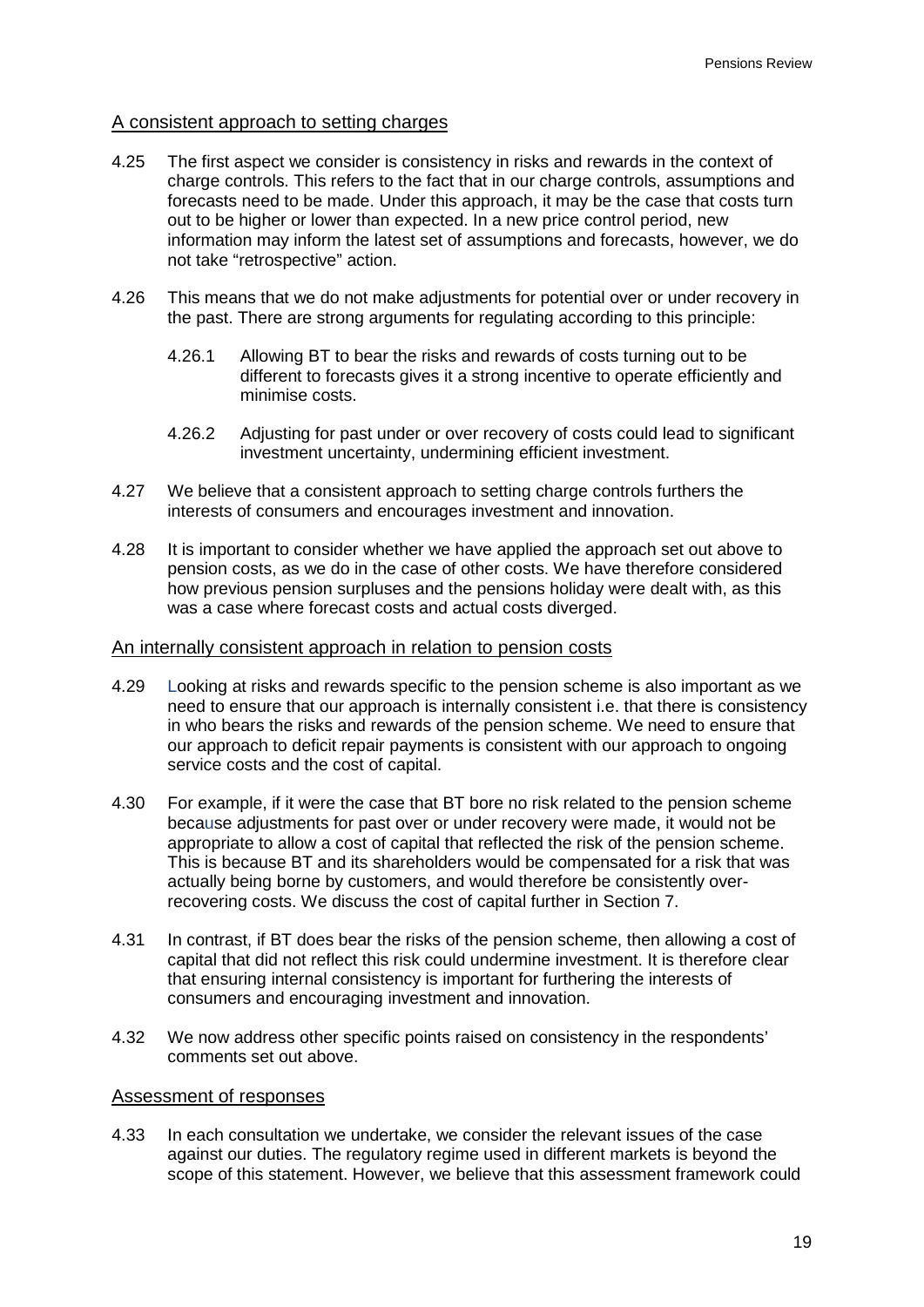be used when assessing our treatment of pension costs for other companies we regulate, if appropriate.

- 4.34 One of the aims of the Pensions Review is to create coherent and transparent Guidelines to be applied when considering pension costs. These Guidelines will be applied on a case-by-case basis taking into account any new evidence which emerges. Where there is compelling evidence to move away from our Guidelines we will consider this in light of the individual circumstances.
- 4.35 We do not consider that the size and/or funding of the pension fund constitute compelling evidence to move away from a consistent approach as argued by CWU; this is because it would appear that BT has sufficient free cash flow to make deficit repair payments, make capital investment, pay dividends and re-pay debt. We consider BT's ability to invest in Section [5.](#page-25-0)
- 4.36 In relation to EE's discussion of the merits of using a CCA FAC approach versus a pure LRIC approach, this question is beyond the scope of this Review but is discussed in some detail in our MCT consultation<sup>[8](#page-22-1)</sup> published in April 2010.
- 4.37 BT argues that we must be consistent with our duties and obligations. We explain our relevant duties and how our approach is consistent with them in Section [3.](#page-8-0) In our view, the concept of regulatory consistency suggests to us that deficit repair payments are not 'relevant costs' for the purposes of assessing the costs of regulated products. We discuss this in more detail in Section [5.](#page-25-0)
- 4.38 In order to ensure that we are not acting inconsistently with our duties, we have also conducted analysis of pension deficit costs against the 'six principles of pricing and cost recovery' (six principles) and against our duties. We discuss the six principles as part of our assessment framework from paragraph [4.40](#page-22-0) below.
- 4.39 We are assessing BT's pension costs against our duties as set out in the Act and on the basis of which we are required to regulate the communications sector. The way in which Ofcom's own costs are recovered from stakeholders is different, but also reflects our interpretation of the Act. However, these charges are beyond the scope of this review. We are aware that the two sets of charges have in the past and continue to be calculated on a different basis but we do not consider that this should influence our assessment as set out in this document.

# **Application of the six principles**

- <span id="page-22-0"></span>4.40 In the First Consultation, and alongside our considerations of consistency, we proposed to also apply an analytical framework previously developed by Oftel entitled 'the six principles of pricing and cost recovery'.
- 4.41 Those six principles are:
	- *Cost causation:* costs should be recovered from those whose actions cause the costs to be incurred.
	- *Cost minimisation:* the mechanism for cost recovery should ensure that there are strong incentives to minimise costs.

<span id="page-22-1"></span><sup>-</sup>The recent MTR consultation document explains the basis for any relevant decision in that market: http://stakeholders.ofcom.org.uk/binaries/consultations/mtr/summary/mtr.pdf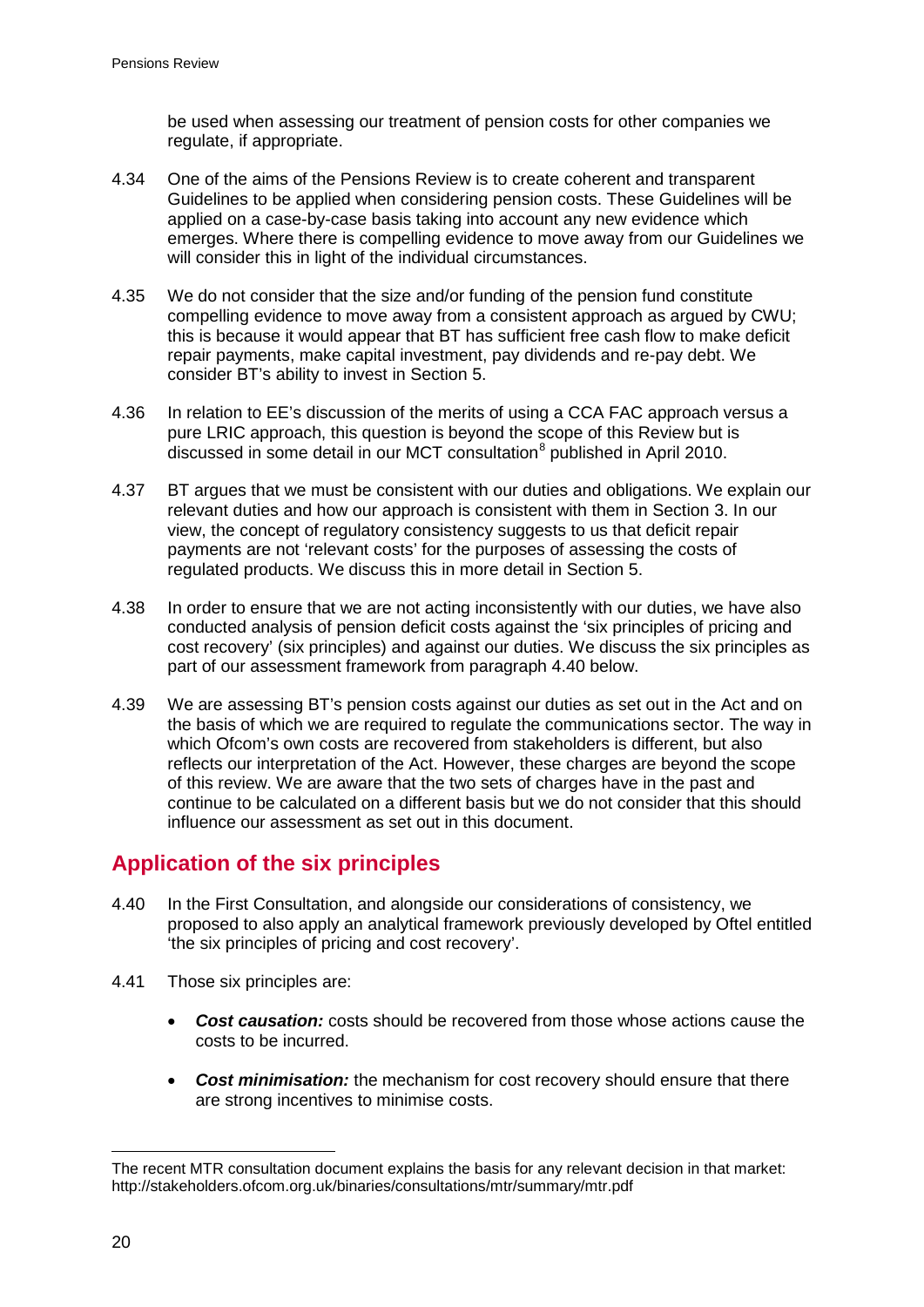- *Effective competition:* the mechanism for cost recovery should not undermine or weaken the pressures for effective competition.
- *Reciprocity:* where services are provided reciprocally, charges should also be reciprocal.
- *Distribution of benefits:* costs should be recovered from the beneficiaries especially where there are externalities.
- **Practicability:** the mechanism for cost recovery needs to be practicable and relatively easy to implement.

#### Why are they important?

- 4.42 As stated in our First Consultation, we consider that these principles will enable us to analyse any potential options by accurately weighing up a number of factors, including costs, distribution of benefits and competitive effects. In particular, we note that these are important factors to be considered in order to ensure that any proposals will further the interests of citizens in relation to communication matters, as well as the interests of consumers in the relevant markets, where appropriate by promoting competition.
- 4.43 Furthermore, we think that the six principles of pricing and cost recovery provide for an appropriate set of objective criteria against which we could comparatively assess any possible options. The application of any one of these principles to the relevant circumstances can sometimes point in a different direction to other principles. But the set of principles provides a framework to identify such trade-offs and to facilitate the use of judgement to strike an appropriate balance in reaching conclusions.

#### How does this further our duties?

4.44 As stated in the Second Consultation, we think that the use of the six principles is consistent with our duties as we believe the outcome would provide citizens and consumers with regulated prices which most closely match those which would be expected in a competitive market.

#### What have respondents said?

4.45 Respondents including Cable & Wireless (C&W), UKCTA, EE, TTG and BT agreed with the use of the six principles as an analytical framework. However, Prospect disagreed, saying that:

> "We argued originally that the principles are not amenable to a consideration of the justifications for or against action in this specific context and should not have been deployed here. Furthermore, we are not reviewing the impact of a new charge, but a difference in treatment of an existing one: that BT can recover its pension costs is not in doubt; the question is whether what is recoverable can be extended to deficit repair payments. This section of the consultation document has shown that the use of these principles often leads to rather odd-looking debates as the principles are shoe-horned into a consideration of issues to which they are ill-suited."

4.46 Several respondents commented on our assessment of pension costs against the six principles, these responses are considered in Section 4 of this Statement.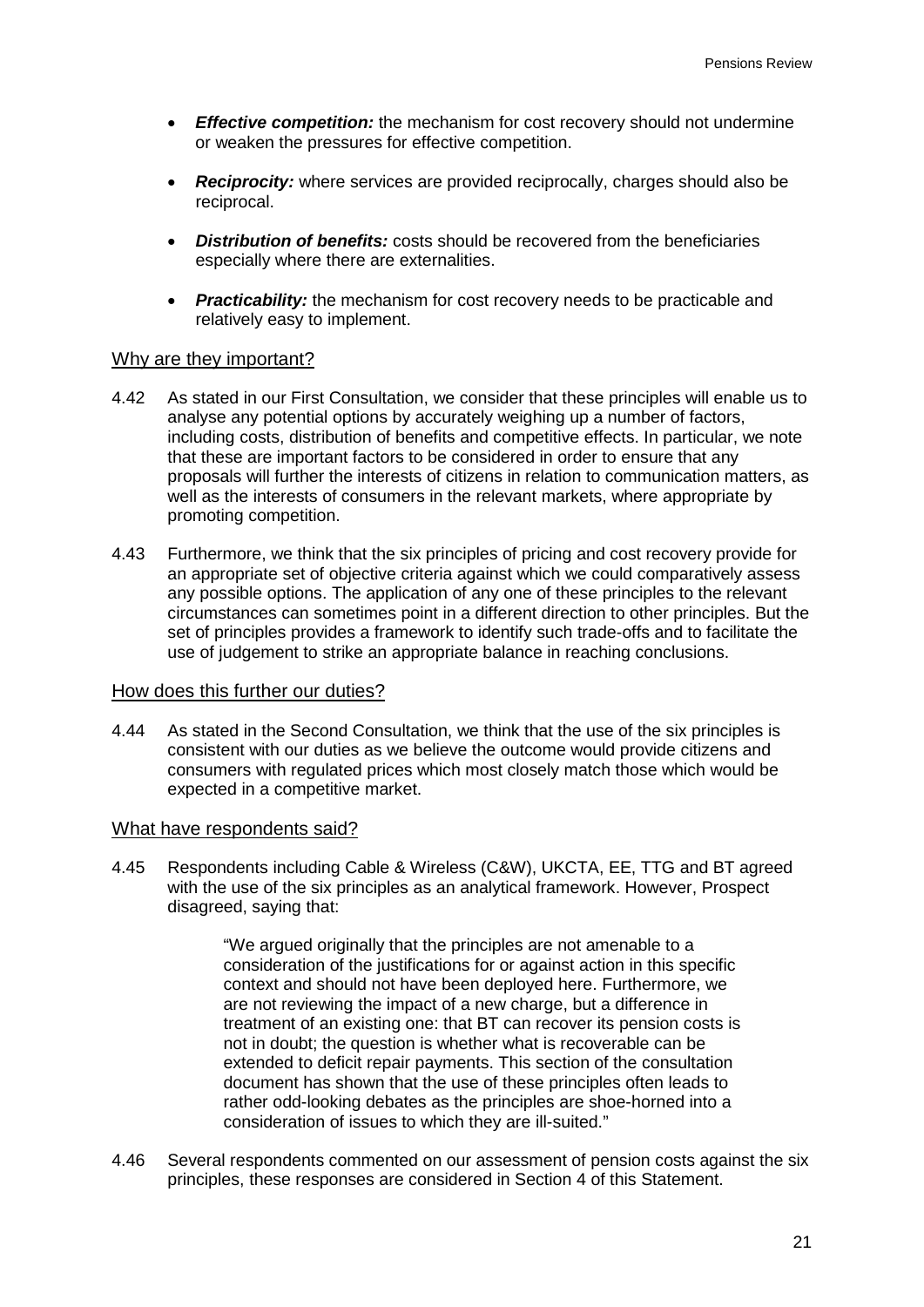### Ofcom view

4.47 We consider that the six principles do provide a useful framework, in that they lead us to analyse the impact on efficient investment and cost minimisation incentives. However, we also note that there are other, broader issues relevant to this question, in particular, the importance of regulatory consistency in risks and rewards and through time, discussed above from paragraph [4.5](#page-17-1) onwards.

# **Relevant duties**

- 4.48 As discussed above, we have considered our relevant duties and believe that our assessment framework is appropriate for assessing options against our duties.
- 4.49 In addition, we have also considered the impact on BT's ability to invest and finance its activities as part of our review. We think this is important as a way to consider the implications of our Guidelines. We consider this by asking whether any of the options would distort incentives to invest by either BT or by other stakeholders.
- 4.50 We discuss responses on our assessment of the implications further in Section [5.](#page-25-0)

# **Conclusion**

- 4.51 Having considered the responses on our assessment framework from the Second Consultation and how they interact with each other and our duties, we consider that they are appropriate for assessing pension costs. We believe that they enable us to arrive at the most appropriate treatment of pension costs in line with our duties.
- 4.52 Regulatory consistency enables us to create conditions in which competition can flourish and efficient investment can be encouraged. We acknowledge the concerns of some respondents that a reliance on regulatory consistency could lead to a consistently incorrect approach. This is not our intention. We recognise the benefits of regulatory consistency, however where there are reasons to believe that the previous approach was incorrect, we would not seek to maintain it for reasons of consistency.
- 4.53 For this reason, we have also assessed pension costs against the six principles of pricing and cost recovery. We believe that the six principles are a useful framework to assess pension costs, to identify an outcome that is not inconsistent with our duties.
- 4.54 As part of this review, we have also considered any potential impact on BT's ability to invest, to ensure we are capturing all our relevant duties in our assessment framework.
- 4.55 Sections [5-](#page-25-0)[7](#page-49-0)**[.](#page-49-0)** consider responses on how we have applied our assessment framework to our Guidelines.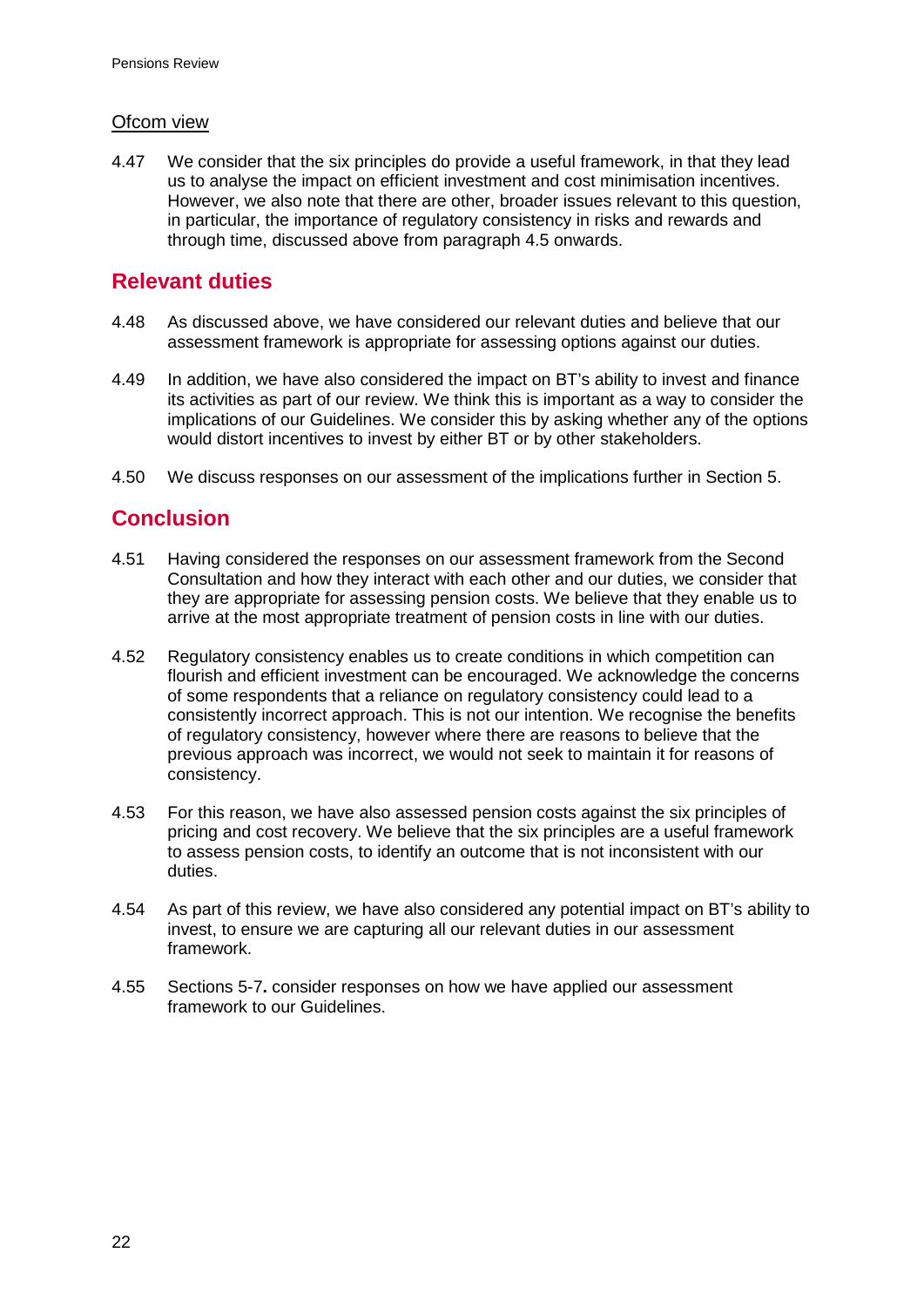## **Section 5**

# <span id="page-25-0"></span>Deficit repair payments

## **Introduction**

- 5.1 The purpose of this Section is to set out our proposed recommendation for the treatment of deficit repair payments from the Second Consultation and discuss responses received to this Consultation. We will then detail our conclusion and explain the reasoning behind this.
- 5.2 Deficit repair payments are the amounts which BT pays to fund the pension scheme deficit<sup>[9](#page-25-1)</sup>. These are significant based on current figures<sup>[10](#page-25-2)</sup>, c£0.5bn annually, based on the recovery plan agreed with scheme trustees. Several stakeholders have argued that as a result of the size of these payments, BT should be permitted to recover these from regulated charges.
- 5.3 On the other hand, many stakeholders have argued that BT should bear the risks of the pension scheme deficit and no contribution should be made through regulated charges. We noted, in our Second Consultation, that whilst BT took pension holidays in the early 1990s, the regulated charges were not reduced to reflect this.

## **What did we propose in the Second Consultation?**

- 5.4 In the Second Consultation we proposed to continue to disallow pension deficit payments (and ignore pension holidays) when setting regulated charges.
- 5.5 We set out our reasoning for the proposed recommendation as:
	- Shareholders have borne the risks and rewards of the scheme. For example, when the scheme was in surplus, BT took pension holidays but regulated charges did not decrease to reflect this. We believe that regulatory consistency over time merits significant weight.
	- We also noted that the treatment of pension costs is consistent with the treatment of other costs of providing regulated services. That is to say, we recognise the ongoing service cost at the time it is accrued on the basis of its expected economic value. As with other costs, BT then experiences gains or losses should these forecasts prove incorrect<sup>[11](#page-25-3)</sup>.
	- We also considered the Six Principles of Pricing and Cost Recovery in relation to deficit repair payments. Our analysis concluded that the continued exclusion of deficit repair payments was consistent with our duties as set out in the Act.
	- We also considered the potential implications on BT's ability to invest. We stated that we did not think that our recommendation would compromise BT's ability to make efficient investments.

<span id="page-25-1"></span> $9$  The amount by which the present value of the pension fund liabilities exceed the value of the assets. <sup>10</sup> We refer the reader to Annex 9 of the Second Consultation document for a detailed explanation of

<span id="page-25-2"></span>the recovery plan which BT agreed with the Trustees in February 2010.

<span id="page-25-3"></span><sup>&</sup>lt;sup>11</sup> Paragraph 3.66 onward of the Second Consultation.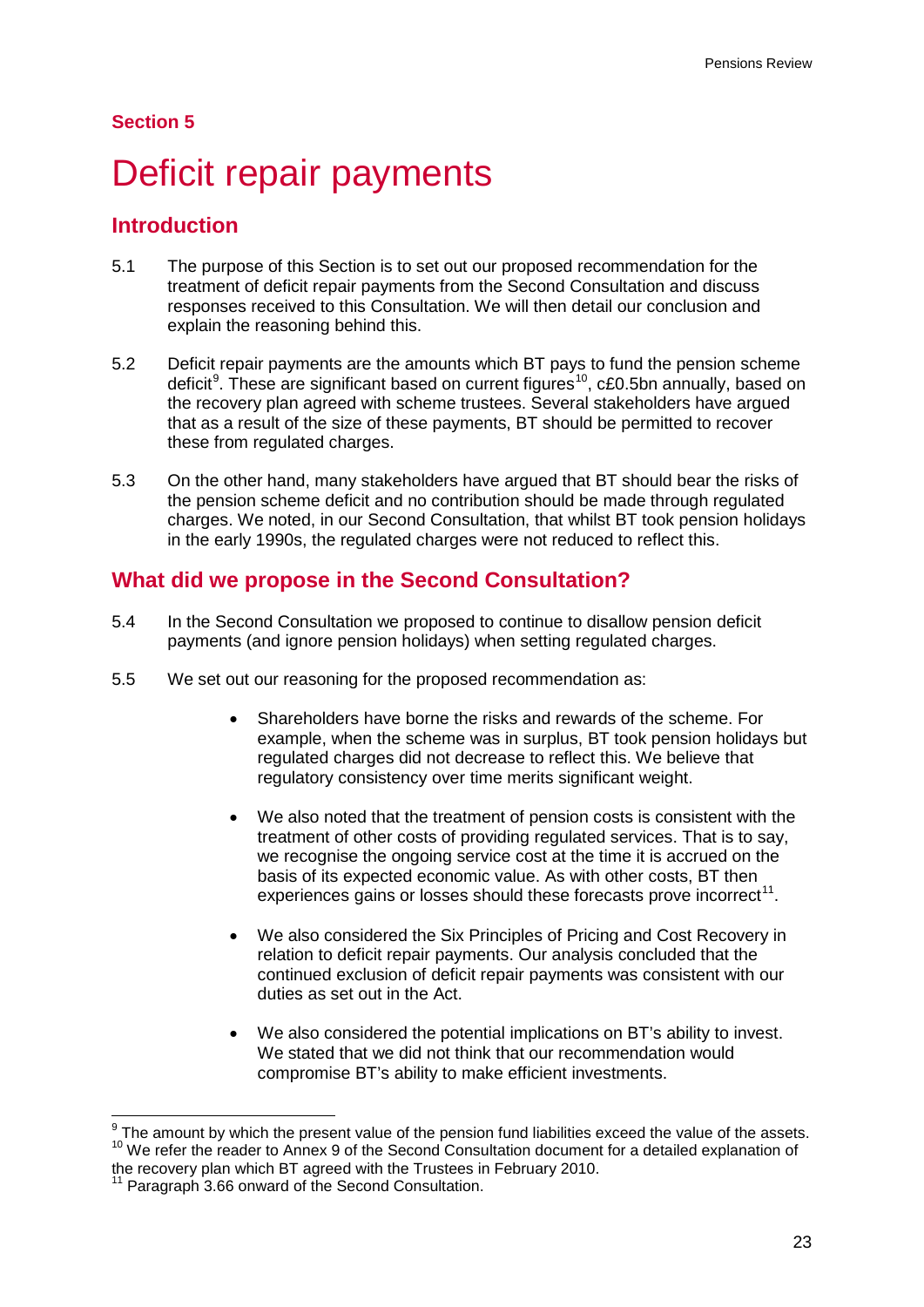# **What are the issues?**

- 5.6 We have grouped the issues and responses provided by stakeholders in the following categories:
	- The "unique" nature of pension costs.
	- Risks and rewards pension holidays and causes of the deficit.
	- The size of the deficit.
	- Investment concerns.
	- Our six principles of pricing and cost recovery.
- 5.7 We have considered each of these issues in turn, setting out the relevant arguments and responses we received on the topic. Having considered the issues and stakeholder views, we then provide our view on each of the issues.

# **The "unique" nature of pension costs**

#### What is the issue?

5.8 As stated in our Second Consultation, Ofcom has based the ongoing service cost relating to pensions on the profit and loss amount reported in BT's statutory accounts<sup>[12](#page-26-0)</sup>, and not reflected any experience gains or losses. Under this approach, it may be the case that costs turn out to be higher or lower than expected. This is consistent with the way in which Ofcom treats other costs. Some stakeholders argue that pension costs differ from normal costs therefore this approach should be disregarded or modified when considering pension costs.

#### BT says that pension costs are unique

5.9 BT acknowledges that our current approach to forecasting costs is clear and understood by stakeholders in its response to the Second Consultation:

> "Ofcom would give BT an allowance in period t0 based on the most up to date estimates for the forecast period. If actual costs turn out to be higher...BT would incur a loss and Ofcom would subsequently adjust its estimates for the next price control in period t1 without a retrospective uplift for the loss incurred in t0. If actual costs in t1 turn out to be lower, BT would keep the difference and Ofcom would again adjust the estimate for the next price control in t2 with no clawback for the over-recovery in t1. Similarly, in t2 a new level of actual costs would be observed and BT would bear the shortfall if this turns out to be lower than forecast."

5.10 BT, however argues that in the case of pension costs, the ongoing service cost has been understated in the past and therefore we should move away from our current approach to charge controls and allow deficit repair payments to make up for this:

<span id="page-26-0"></span> $12$  We discuss whether the statutory reported cost remains the appropriate measure of the ongoing service cost in Section [6.](#page-46-0)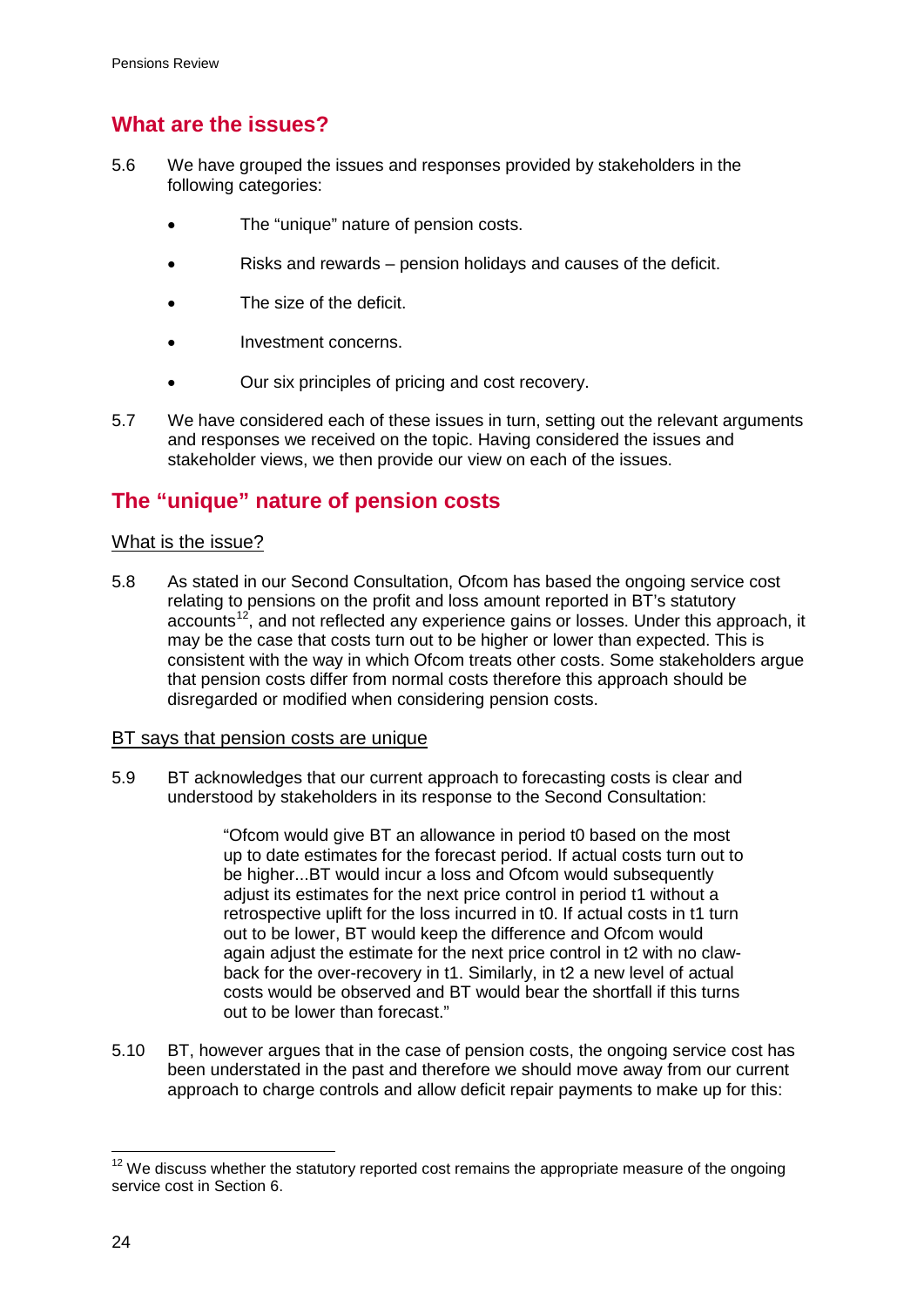"There is therefore clear evidence of a disjoint between the intent of regulation – i.e. to provide amounts to BT to cover the costs of providing pension benefits accruing during the period – and the reality of the current situation where BT must make sizeable additional deficit repair payments for the next 17 years in order to actually provide the benefits which have accrued to employees. We would argue that the factors behind this disjoint are unique considered against the other cost items that Ofcom includes in setting regulated charges. This is not a 'normal' forecasting error that might be expected to average out over time or across cost items."

5.11 Related to this, KPMG argue that:

"It is almost universally accepted that with the benefit of hindsight, the assumptions used in the past understated the true cost of the benefits being promised. However, had a particular company or set of trustees had the benefit of foresight e.g. recognising the substantial improvements in life expectancy about to occur, their assumptions would have been significantly out of line with the market and it is questionable whether setting regulated charges based on these would have been considered appropriate at the time."

- 5.12 BT argue that pension costs differ from 'normal costs' in a number of ways:
	- "First, for the parameters which determine the level of 'typical' costs allowed under a charge control, Ofcom has new information by the end of one control period on which it can base the next control. This means that any errors, such as the volume forecast being too low or there being reason to take a changed view as to WACC, can be addressed and thus not be carried on across subsequent charge controls. Such errors only last a few (typically no more than four) years.
	- Second, actual costs in any given period will not be affected by new information that becomes available in subsequent periods (i.e. information about future costs will have no retroactive effect on the assessment of gains or losses actually experienced in previous periods).
	- Third, the gains and losses observed in any given period will not, in themselves, have an effect on future ongoing costs.
	- Finally, gains and losses defined here as the difference between the estimate and the outturn can be expected to balance out over time. In other words, there would not be a systematic bias one way or the other."
- 5.13 Professor Hughes and Scottish and Southern Energy (SSE) also argued that consumers have benefited in the past, for example, Professor Hughes said:

"…consumers have benefitted from the persistent underfunding of BT's pension scheme...it is contradictory and short-sighted of Ofcom to take the position that it has no obligation to make adjustments for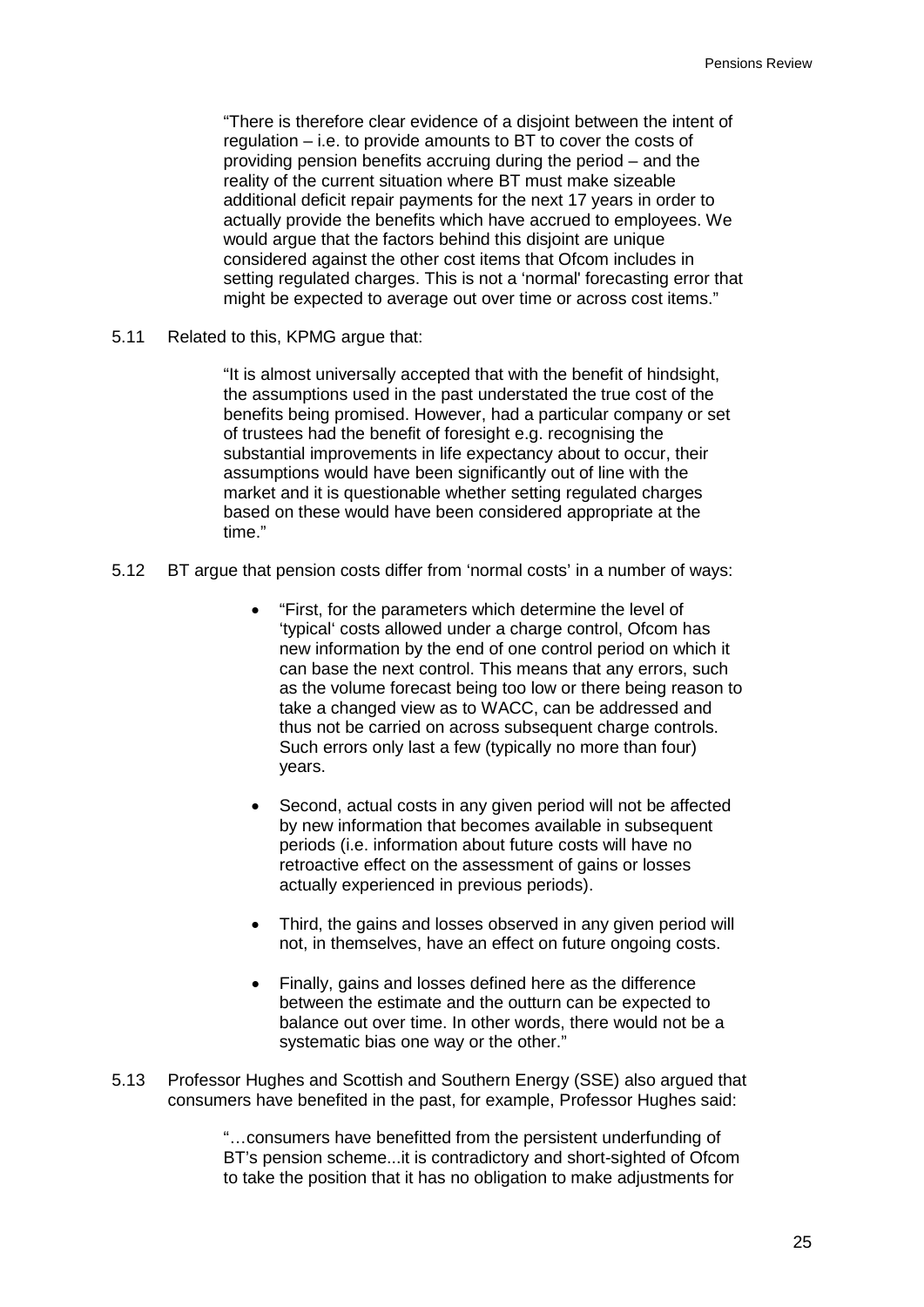such errors. It would certainly not take that position if it judged that consumers had been over-charged rather than under-charged."

5.14 BT argues that Ofcom's policy on Valuing Copper Access is an example of Ofcom changing the regulatory approach for specific costs:

> "Indeed, this is exactly what happened in 2005 when Ofcom shifted from the use of a CCA cost basis for valuing BT's copper access network (and hence for setting charges for Metallic Path Facility (MPF)) to one which was a hybrid of indexed HCA for older copper assets and CCA values for newer copper assets. The result was a very significant reduction in the asset value of the copper access network.

> We understand this was justified on the basis that continuing to use CCA (which would have been certain and consistent regulation) would lead to an over-recovery of incurred costs. Given the change from HCA to CCA had taken place in 1997, the action eight years later in 2005 clearly showed that Ofcom viewed the consequences differently in 2005 than it had in 1997. BT's interpretation is that in 2005 Ofcom took a different view on the consequences of the change in accounting convention than it did when the HCA to CCA change was introduced some years earlier.

In addition, the shift in regulation away from CCA was also partly justified on the basis that investment in copper access networks was largely complete and hence that there was less importance attached to the use of CCA as a way of signalling forward-looking economic costs. In other words, the weight put on investment incentives within the copper access network was reduced. In this way, Ofcom justified the introduction of the RAV adjustment which caused a step change in the permitted charges for regulated services."

#### Ofcom view

- 5.15 In general, as stated earlier, we do not reflect experience gains or losses in price controls. For example, in the case of fixed assets, BT generally bears the risk of unanticipated changes in asset prices which create holding gains or losses.
- 5.16 We agree that over time, BT is likely to have under-recovered pension costs, but we disagree that this makes it a unique cost. BT mentions the WACC in its response; in our view this is a good example of another type of cost where the forecast can be argued to be incorrect with the benefit of hindsight. In the case of the WACC, it could be argued that our estimates were too high in the past, based on current knowledge.
- 5.17 With the benefit of hindsight, if we consider BT's regulatory cost of capital in the early 1990s, as set by Oftel, some stakeholders might argue that the rates that were set (e.g. 17.5% in the early 1990s) appear high in retrospect. We do not propose to reopen past decisions on the cost of capital with the benefit of hindsight, just as we do not propose to retrospectively adjust past pension cost recovery.
- 5.18 We do not agree that pension costs are significantly different from normal costs considered in charge controls. BT and other stakeholders understand our treatment of costs in a charge control, whereby BT accepts the risks and rewards of under or over performance. We do not accept the relevance of KPMG's point on the effect of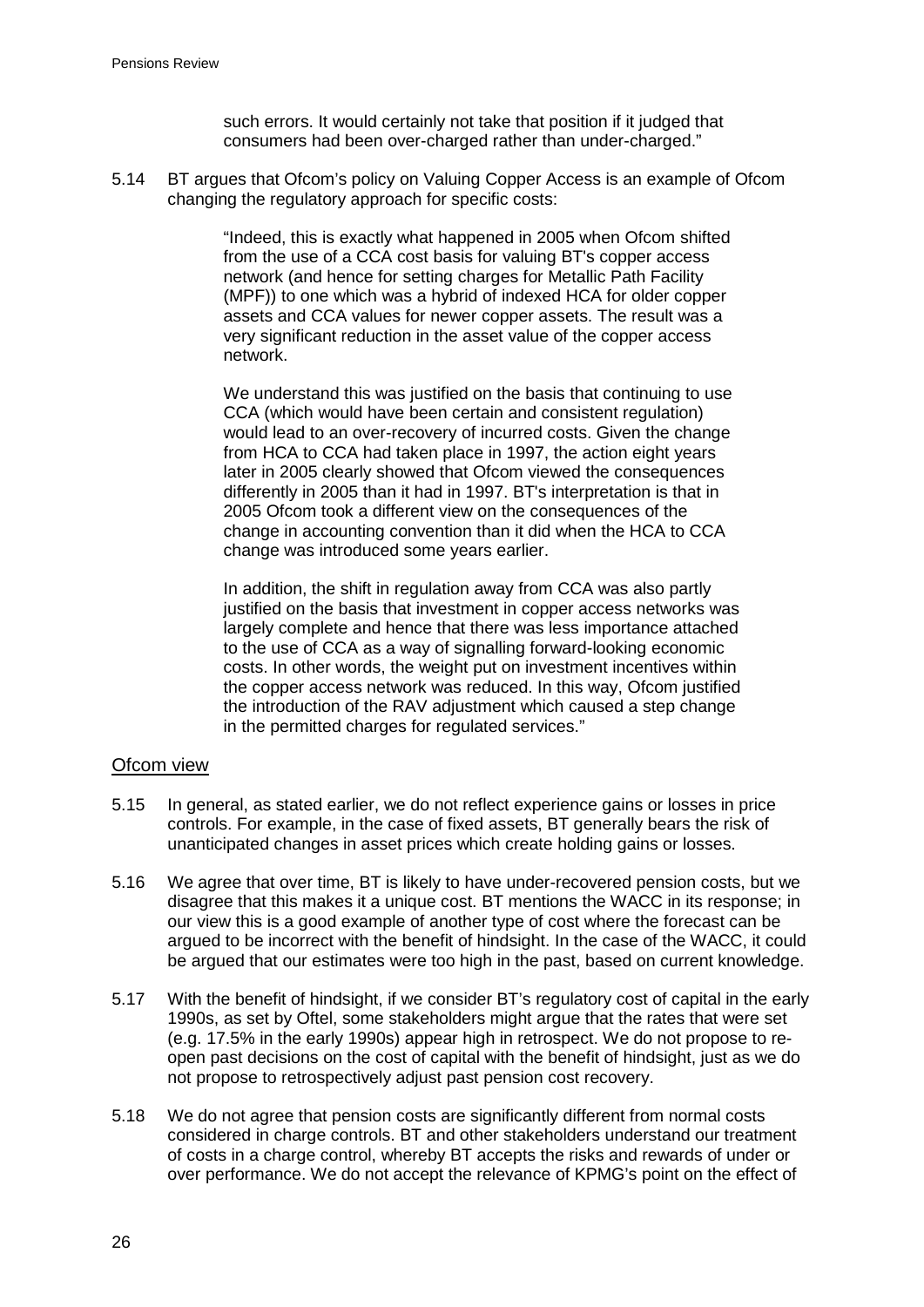hindsight on assumptions. Similar arguments could be made in the case of other costs, and we do not think that pension costs should be treated differently.

- 5.19 As we set out earlier in our assessment framework, we do not think that taking retrospective action in response to new information is conducive to efficient investment incentives over time. This means that whilst we may update our assumptions or methods of valuation, we do not make adjustments for potential over or under recovery during past control periods. As BT mentions, in our "Valuing Copper Access" review, we considered whether to "clawback" any over-recovery that may have crystallised since 1997, when Oftel changed the way BT accounts for its network assets in its regulatory accounts.
- <span id="page-29-1"></span>5.20 We outlined our approach in our Valuing Copper Access document<sup>[\[1\]](#page-29-0)</sup>. In summary:
	- In 1997 Ofcom's predecessor, Oftel, changed the way BT accounts for its network assets in its regulatory accounts. Oftel chose to value BT's network assets based on how much it would cost to replace them at today's prices (known as 'current cost accounting' or CCA) rather than how much BT spent on them when it bought them (known as 'historical cost accounting' or HCA).
	- The reason for the change was that it allowed regulated prices to be set based on what it would cost to replace the network or for somebody else to build the same thing. Therefore it should provide incentives for efficient investment in infrastructure.
	- At the time Oftel's analysis showed that this change in accounting treatment would not result in BT over- or under-recovering its costs during the next price control period, which lasted until 2001. However, no analysis was performed to see what would happen after that as it was expected that competition would emerge as the main constraint on prices.
	- In the 2005 "Valuing Copper access" review, Ofcom looked again at cost recovery by BT and determined that if nothing was done the current prices would result in BT recovering more than its costs for all the copper access network assets that were already deployed at the time the change in accounting treatment was made, that is 1 August 1997. (There would be no systematic over- or under-recovery of cost related to network assets purchased after 1997 as these had been consistently treated under current cost accounting).
	- Ofcom also noted that it "now considers that there is no imminent likelihood of new entry into the local access market and that this part of the market remains an enduring bottleneck to competition. Given that the likelihood of entry in the short to medium term is now considered relatively low, Ofcom considers that future over-recoveries are less likely to be eroded through the process of competition than was envisaged at the time of setting the 1996/97 and 2001 price controls." It also said that "consumer protection as opposed to investment incentives is the priority of this review".

<span id="page-29-0"></span> <sup>[1]</sup> http://stakeholders.ofcom.org.uk/binaries/consultations/copper/statement/statement.pdf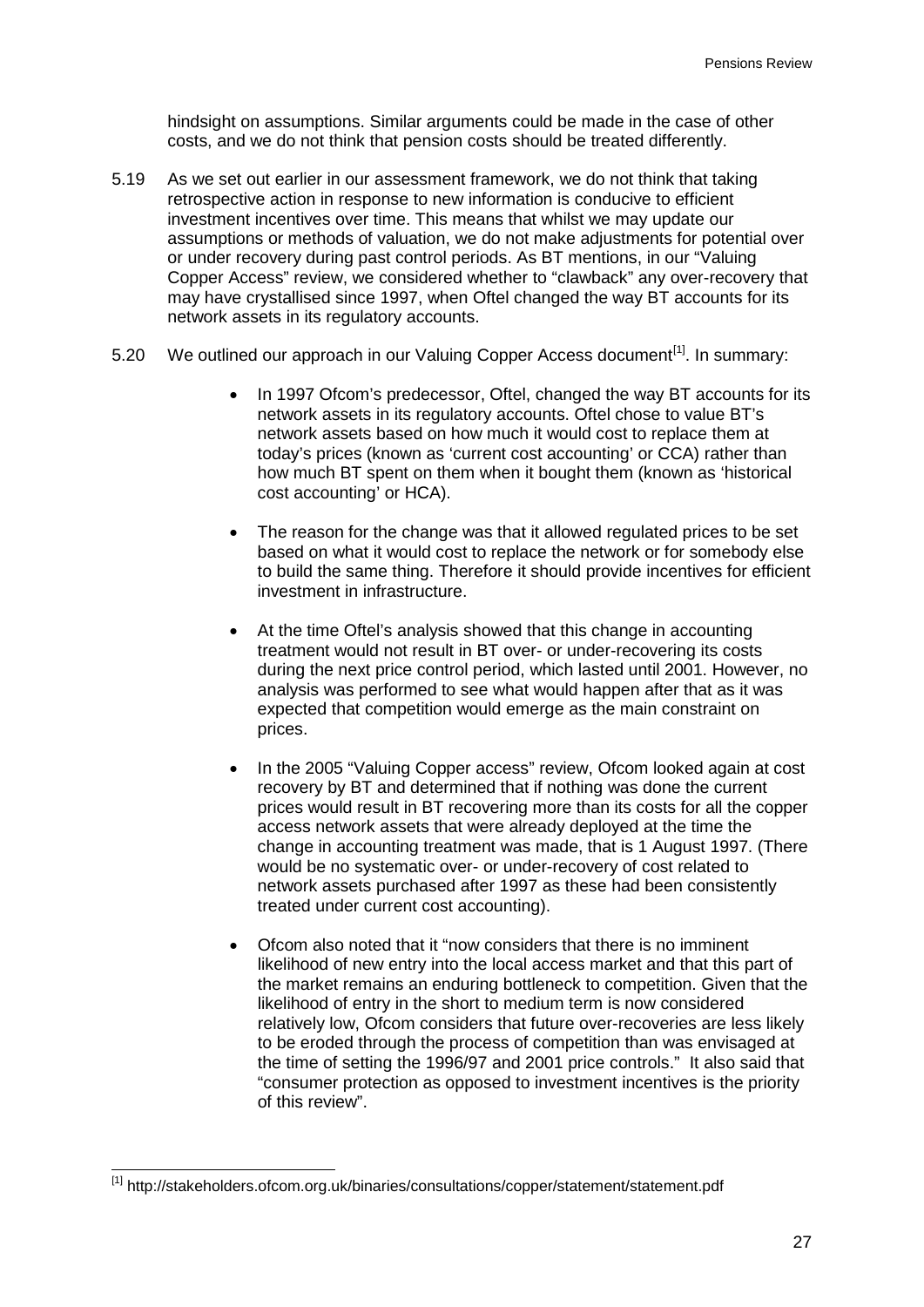- Ofcom therefore decided to create a regulatory asset value, or RAV, to represent the remaining value of the pre-1997 copper access network assets rather than continuing to value those assets at their current cost. The value of the RAV was set to equal the closing historical cost accounting value for the pre 1 August 1997 assets for the 2004/5 financial year and its value is increased each year by the Retail Price Index to ensure it is not eroded by inflation. It was envisaged that over time the RAV will gradually disappear as the pre-1997 assets are gradually replaced with new ones.
- 5.21 As BT suggests, in some cases, it may be appropriate to conduct a review and as a result, change the regulatory approach, depending on circumstances and policy objectives. However, consistent with our approach to maintaining consistency in risks and rewards when setting charge controls, we did not take retrospective action. In "Valuing Copper Access", we concluded that it would not be appropriate to make any adjustments for potential past over-recovery of costs (which may, for example, have occurred between 2001 and 2005). In particular, we said that:

"Ofcom remains of the view that it would be inappropriate to propose to "clawback" any over-recovery that may have crystallised in the period up to the implementation of the results of this review. Ofcom believes that any attempt to do so would be retrospective, in contravention of Ofcom's regulatory principles, and could be perceived as opportunistic. Further, such retrospective action would set a precedent leading to investment uncertainty signalling the potential for ex-post expropriation of returns legitimately earned under the agreed regulatory framework."

5.22 Equally, in this case, we do not think that it would be appropriate to make adjustments for potential under-recovery of pension costs in the past.

## **Risks and rewards – pension holidays and causes of the deficit**

## What is the issue?

- <span id="page-30-0"></span>5.23 In our Second Consultation, we stated that an example of who has borne the risks and rewards of the pension scheme occurred when the BT pension scheme was in surplus and BT took pension contribution holidays. During this time, customers continued to pay pension costs based on the accounting charge - therefore it appears that BT and its shareholders took the rewards from appreciating assets within the pension scheme.
- 5.24 In addition, in our First Consultation we stated that the pension deficit is the result of a range of different factors. Some of which are specific to BT (e.g. BT taking pension holidays) and some of which affected many UK pension schemes. Some respondents to the First Consultation attempted to quantify the various causes, but we considered this to be a complex task, which would not be relevant to our decision on which pension Guidelines to adopt.

#### What did respondents say?

5.25 Some stakeholders have argued that we have overstated the importance of the pension holiday for two reasons: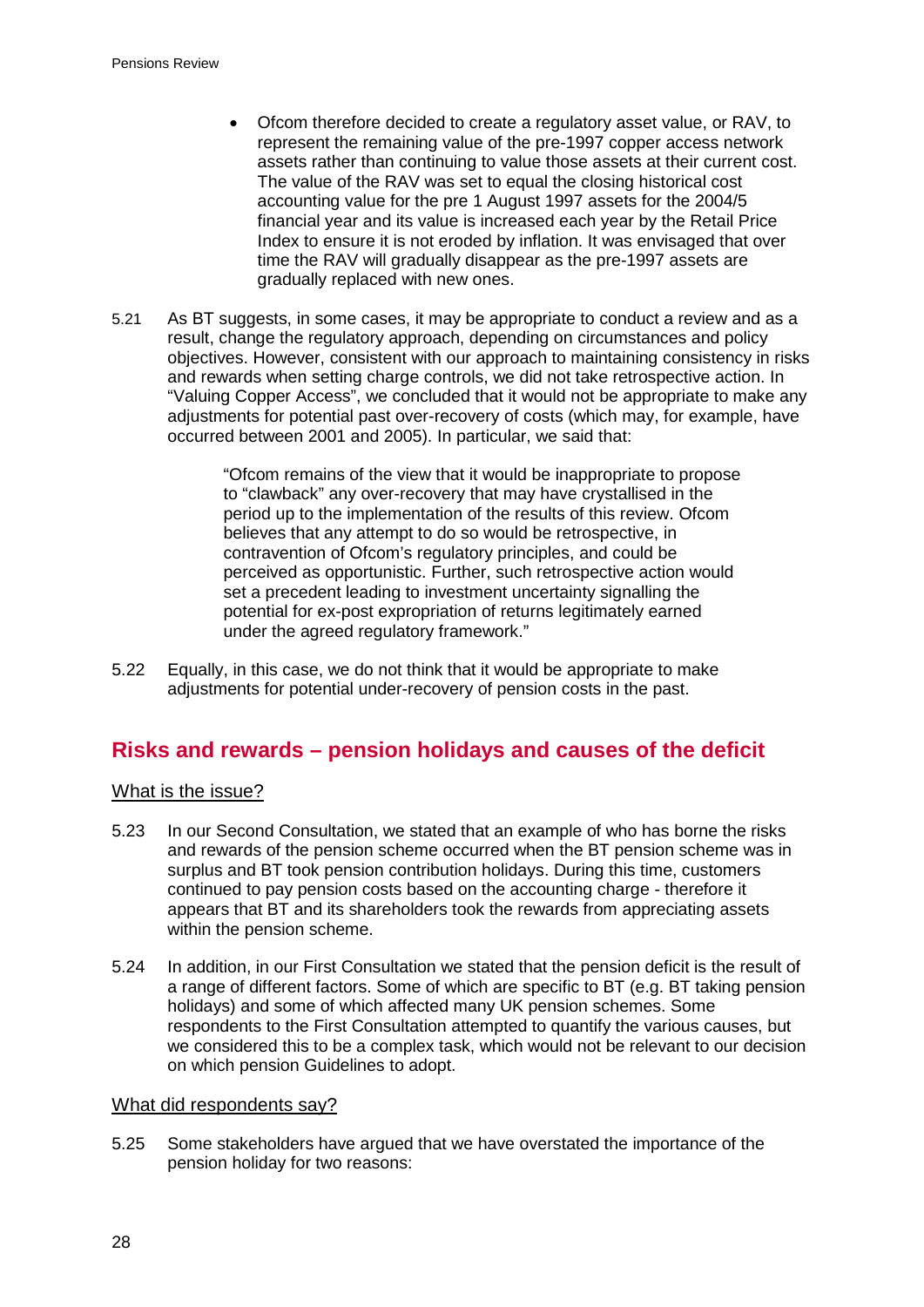- 5.25.1 The pension holiday was for a short period only, and was in line with standard industry practice at the time; and
- 5.25.2 The pension holiday did not contribute significantly to the current deficit.
- 5.26 In relation to the first point, BT argue that pension holidays were only taken for a short time:

"At most, there was a period from 1989 to 1995 when BT shareholders would have experienced short term rewards followed by a short term hit as a result of the regulatory approach and this period ended with the funding position being broadly in balance. The existence of a short term pension holiday should therefore not be used as a reference point for what was the accepted historical position on the sharing of risk/reward."

- 5.27 In relation to the second point, several respondents considered how BT's pension deficit arose, including BT who commissioned KPMG to analyse the causes of the pension deficit. This is in addition to responses to our First Consultation whereby C&W, SKY and TTG commissioned John Ralfe to consider the reasons for the current deficit.
- 5.28 BT argued that our analysis has failed to build on the historical context, saying that:

"Ofcom's analysis in the Second Consultation has failed to build on the historical context about how pension costs are measured and why deficits have arisen which Ofcom set out in the First Consultation. In particular, the fact that the BT's pension deficit, as well as that of most defined benefit schemes in the UK, has arisen largely due to changes in assumptions which nobody could have anticipated. We believe this history highlights the unique nature of pension costs when considered alongside other costs which justifies a revised approach to how these costs are recovered moving forward."

5.29 BT commissioned KPMG to respond on a number of technical areas including the cause of the deficit. KMPG have stated:

> "Ofcom has estimated that had BT not taken a contribution holiday, the deficit of £9 billion could be approximately 40% lower. It is likely that this assessment ignores all subsequent funding decisions taken as part of the regular valuation process and in particular, the impact of the deficit contributions paid in 1994 and 1995 which as discussed above would, in all likelihood, have been significantly lower had BT not taken a contribution holiday.

> In our view, it is therefore misleading to suggest that the contribution holiday has materially affected the current funding deficit reported as at 31 December 2008."

5.30 In addition, they argue that the deficit was caused by factors which occurred after the date of the final pension holiday:

> "...from our analysis of the reports on the triennial valuations of the BTPS, it is clear that the majority of the current deficit, assessed as £9 billion on a cash funding basis as at 31 December 2008, has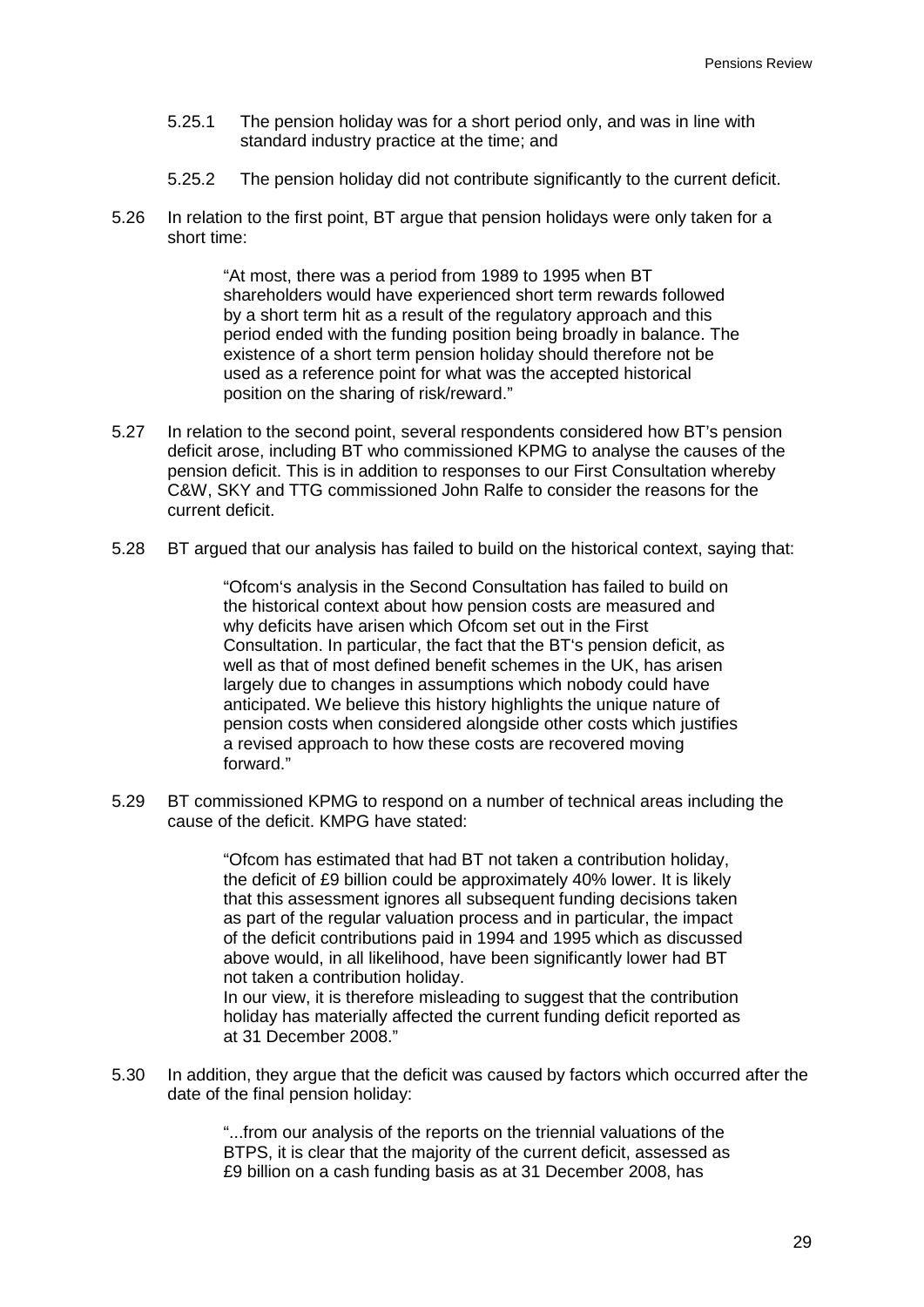arisen since 31 December 1999 when a deficit of less than £1 billion was revealed. It is notable that since this date, there has been no pensions holiday. Analysing the evolution of the deficit since this date is, therefore, helpful in isolating the cause of the current deficit."

5.31 KPMG argue that there is an asymmetry in terms of the risks and rewards of the pension scheme:

> "Firstly, the cost of ongoing pension benefits will likely be a fraction of the overall liabilities (for example, for BT the cost of benefits earned over the year is already less than 1% of the accrued liabilities). Secondly, where surpluses emerge in future, the priority is likely to be to reduce the level of risk in the scheme, for example through de-risking the investment strategy or through the use of insurance solutions rather than reducing contributions. This creates an asymmetry. While companies are required to fund significant deficits, it is highly unlikely that those with mature pension schemes, like BT, will materially benefit fully from surpluses via pensions holidays or refunds."

5.32 Professor Hughes also considered the causes of the current deficit. He argued that the pension holiday was not the sole cause of the deficit:

> "The present value of BT's top-up and special contributions to its pension scheme exceeds the present value of the liabilities created by pension holidays, early retirements and redundancies ...This implies that the current pension deficit is not partly or wholly due to these factors."

5.33 Professor Hughes considered how to assess BT's responsibility for the deficit:

"The only reasonable way of assessing how far BT should be regarded as being responsible for the current situation is to judge its actions in the light of professional advice, accounting standards, taxation and government policy at the time when the relevant decisions were made and implemented."

5.34 Professor Hughes also noted that the scheme was underfunded when BT was privatised:

> "BT inherited a huge but underfunded pension scheme from the Post Office when it was established as a separate corporation. While it made top-up contributions in the period following privatisation, these were never sufficient because of the systemic failure to assess pension liabilities properly."

#### Ofcom view

5.35 In our previous Consultations, we recognised that the current pension deficit is a result of a range of different factors, some of which were specific to BT and some of which apply to pension schemes in general. We accept that there is potential disagreement between stakeholders about the factors which have caused the current deficit. We believe that it would be difficult to accurately identify the extent to which each factor caused the current deficit, however we accept KPMG's argument that pension holidays are not the only contributor to the current deficit.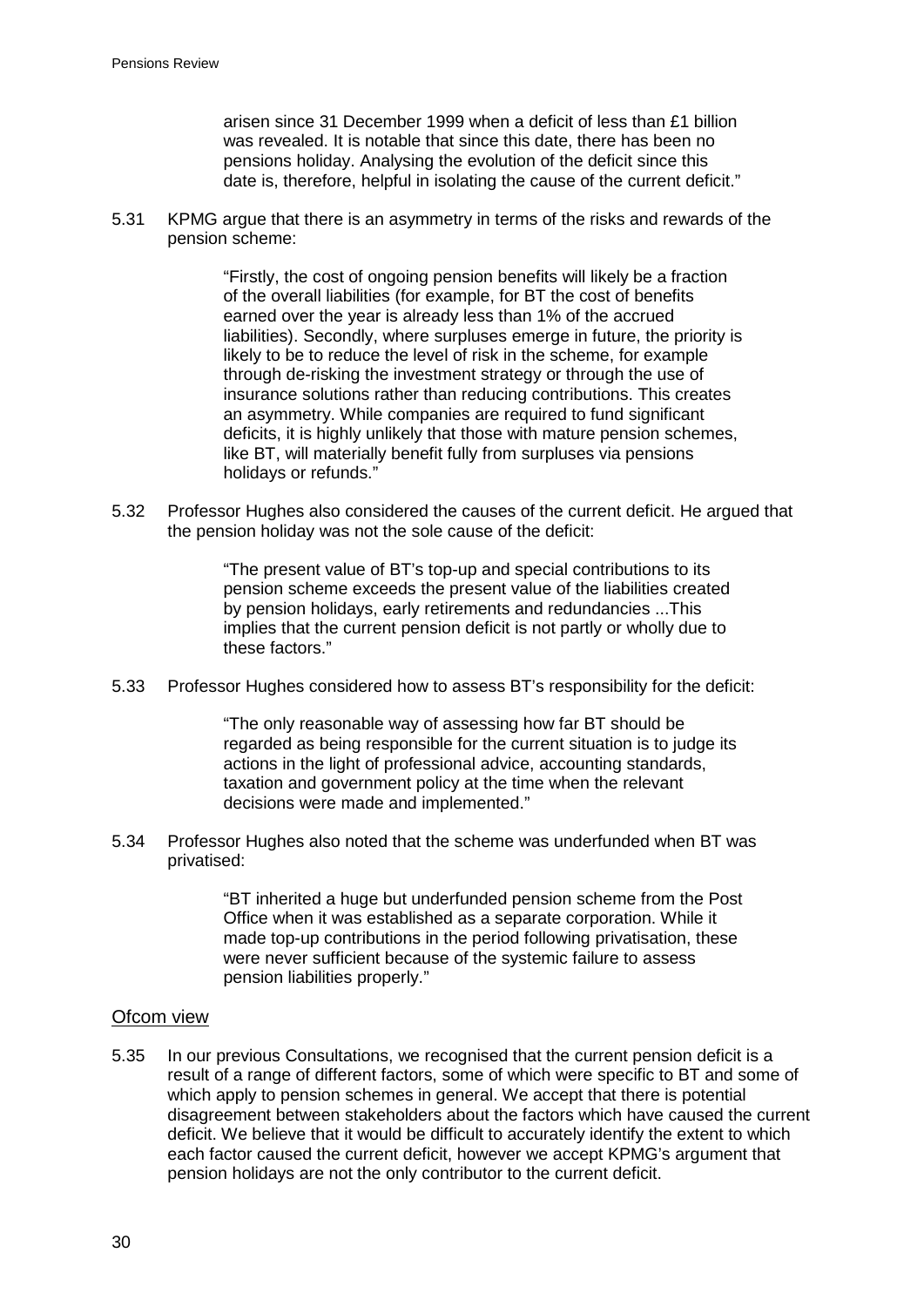- 5.36 In this review, we are not seeking to assess the responsibility of BT for the current situation. Instead, we have considered which parties have borne the risks and rewards of the pension scheme and, more generally, within the charge control framework. The reason for looking at this is to understand the expectations of different stakeholders, and to ensure that there is consistency between who bears the risks and the rewards, which is important for ensuring efficient investment incentives through time. Efficiency is unlikely to be achieved where one party receives the rewards, but does not bear the risks.
- 5.37 We do not consider that the way in which the pension deficit arose is relevant to the pension Guidelines we have decided to adopt. We stated in the First Consultation, that the way in which the pension fund has been managed is outside the scope of this review. Instead we think it is important to assess pension costs against our assessment framework, set out in Section [4,](#page-17-0) which does not include consideration of how the deficit arose.
- 5.38 As we set in Section [4,](#page-17-0) within our framework for setting charge controls, we do not think that taking retrospective action in response to new information is conducive to efficient investment incentives over time. This applies to assumptions made in the past about costs in general, and we do not think that pension costs warrant a different approach.
- 5.39 We accept that pension holidays were followed by a period of deficit repair payments which ended with the funding position broadly in balance. We think that this is consistent with the conclusion that BT and its shareholders bore the risks and benefitted from the rewards of the pension scheme, and we disagree that there is an inherent asymmetry in terms of regulatory policy.
- 5.40 When the scheme was in surplus, shareholders took the benefits, and when the position was reversed, they made up the shortfall. We consider the importance of regulatory consistency further in Section [4.](#page-17-0)

## **The size of the deficit**

#### What is the issue?

5.41 There are a range of methods for valuing a pension deficit. We discussed these briefly in our First Consultation. We have not relied on the valuation methodology in creating our pension Guidelines therefore have not set out a preferred method of valuing the pension deficit.

#### What did respondents say?

- 5.42 Professor Gordon Hughes made a number of points on the correct method of estimating the size of the deficit, his view on the likely size, and potential further work to assess the size.
- 5.43 In particular, Professor Hughes questioned the method of valuing pension funds based on accounting standards. Professor Hughes argued that the "fair value" of pension liabilities should be equal to the buy-out value of those liabilities if they were transferred to a life insurance company. He said that:

"In financial and technical terms, pension funds are essentially identical to life insurance funds and so they should be valued and regulated in a comparable manner. This applies a fortiori to pension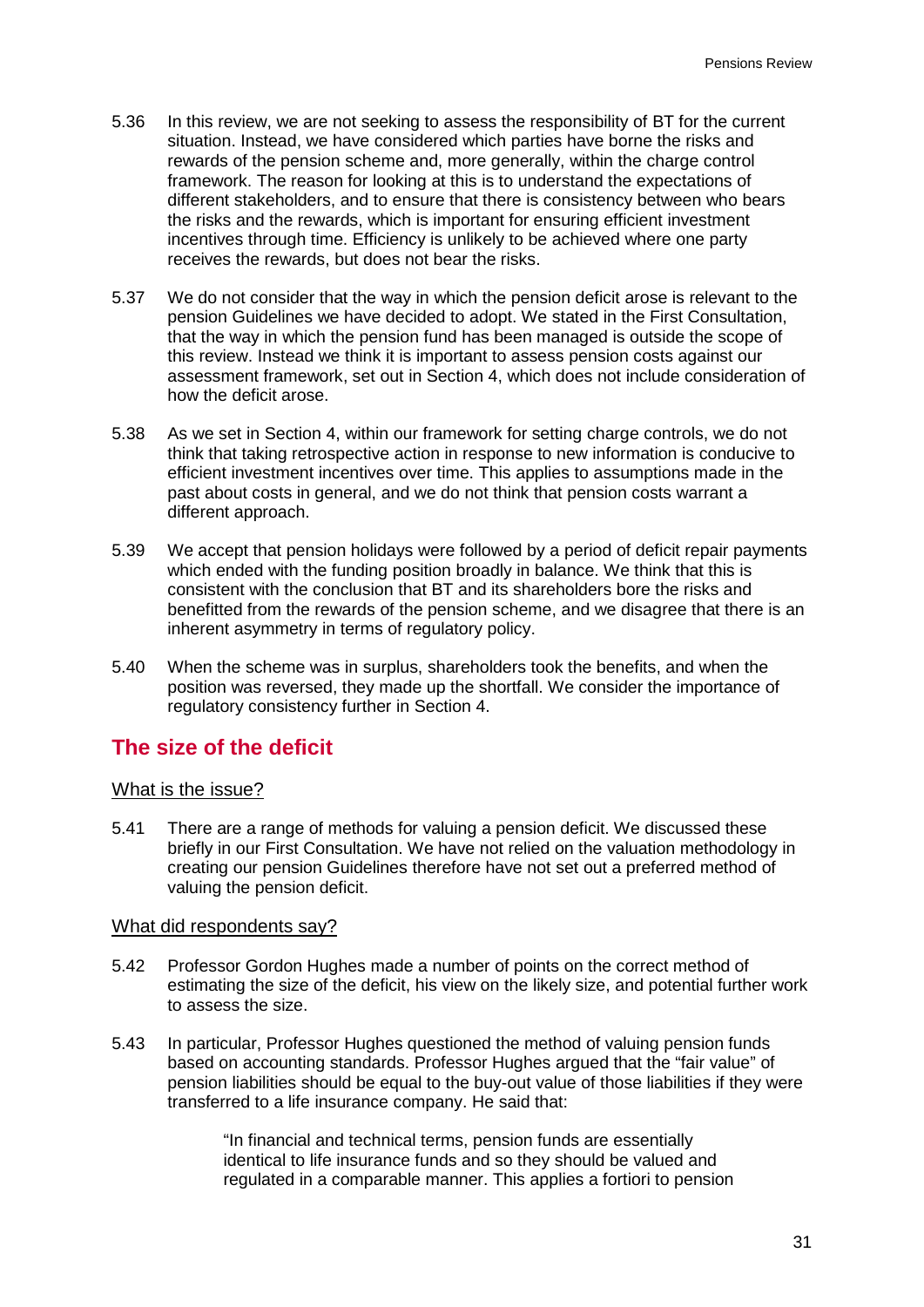schemes, like the BT Pension Scheme (BTPS), which have a closed membership and are running down their assets by paying annuities to their members. Closed life funds discount their liabilities at a riskfree rate of return and there is no reason why closed pension funds should be treated any differently."

5.44 Professor Hughes went on to estimate BT's pension costs and liabilities using "an approximation to the buy-out valuation based upon adjusting the FRS 17 valuation to incorporate the real risk-free rate of return as the discount rate". Based on this, Professor Hughes concluded that:

> "If an appropriate risk-free rate of return is used to recalculate BT's pension costs and liabilities, the company's pension deficit is at least £10 billion larger than reported in its 2010 accounts."

5.45 Professor Hughes also noted that accounting bodies are currently revising the rules around accounting for pension liabilities, and argued that:

> "In the face of such uncertainty it must be a minimal requirement for any responsible regulator (a) to carry out some kind of independent assessment of the magnitude of BT's pension problem, and (b) to require that BT should prepare – and publish – an assessment of the market or buy-out valuation of its liabilities rather than one based upon arbitrary assumptions."

## Ofcom view

5.46 In our First Consultation, we set out different methodologies for quantifying pension scheme liabilities<sup>[13](#page-34-1)</sup>. We do not consider that our remit extends to independently dueto the pension scheme in more detail from 5.47 onwards. estimating the size of BT's pension scheme, or to require BT to undertake the types of assessments that Professor Hughes suggests. The purpose of this review is to consider how, in principle, pension costs should be reflected in prices, rather than to assess the size of those costs. We discuss the implications of potential insolvency

## **Investment concerns**

#### What is the issue?

- <span id="page-34-0"></span>5.47 In our Second Consultation we stated that we did not think any decision on the treatment of deficit repair payments would adversely affect BT's investment at the present time. The reasons we set out for this were:
	- 5.47.1 If capital markets function effectively, BT should be able to raise the funds necessary to invest in projects where the expected rate of return exceeds the cost of capital.
	- 5.47.2 BT's operating cash flow appears sufficient to fund its capital expenditure, make deficit repair payments, pay a reasonable dividend and repay debt based on current figures.

<span id="page-34-1"></span><sup>&</sup>lt;sup>13</sup> See Annex 5 of the First Consultation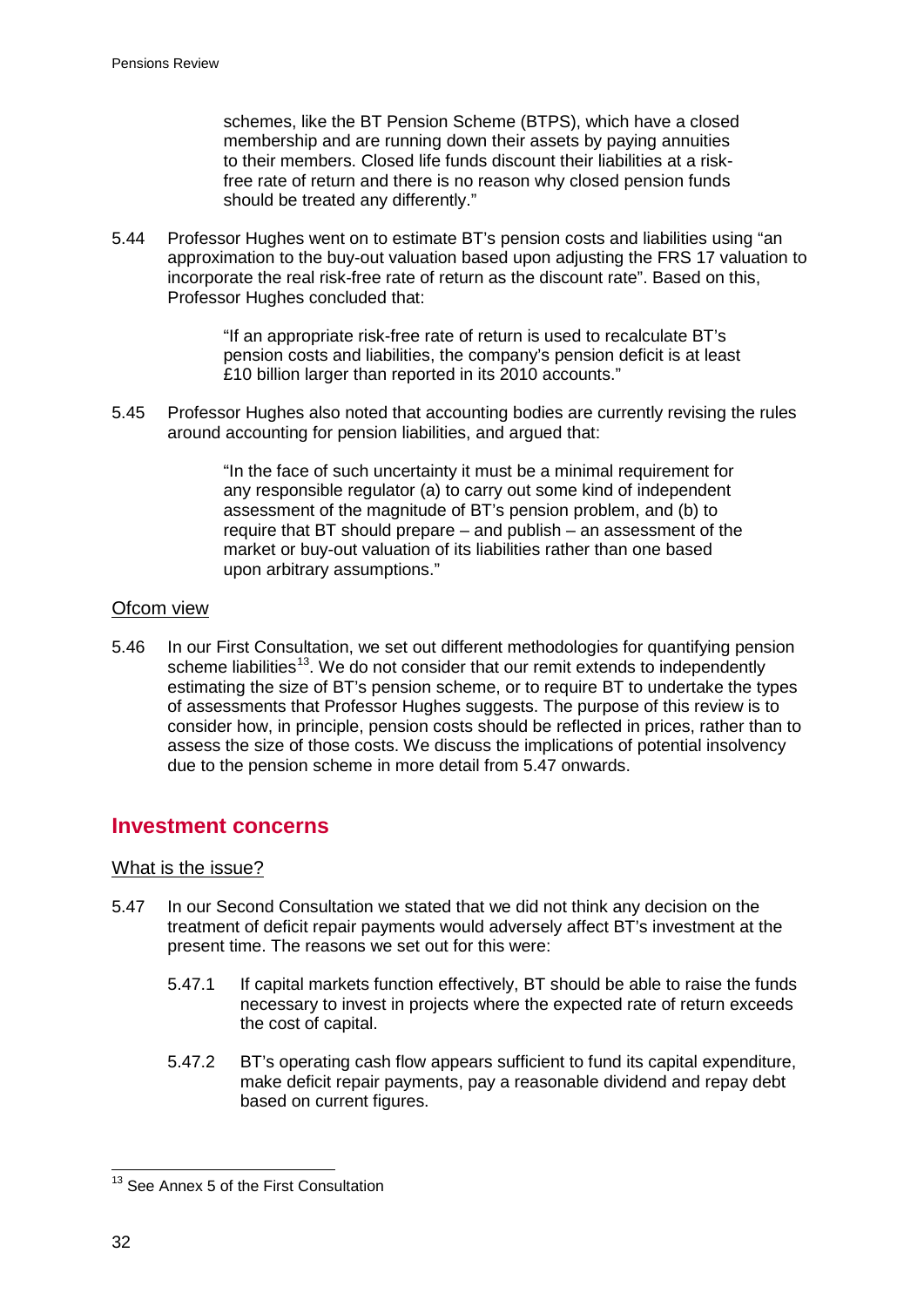#### What did respondents say?

5.48 Stakeholders disagreed on the extent to which they believed BT's investment would be affected by our decision. C&W agree with our provisional conclusion:

> "There is no evidence that BT's ability to invest will be constrained without the [deficit repair] surcharge. Indeed it is far more likely that a surcharge would hamper investment in alternative infrastructure, either by distorting BT's investment plans to the detriment of its competitors or encouraging inefficient investment by alternative providers."

5.49 Other stakeholders argue that we should consider the wider implications on investment. CWU state:

> "We believe that Ofcom's decision to exclude deficit repair costs neglects an opportunity to encourage greater investment from BT at a time when businesses and society are relying to a significant extent on BT for the nationwide roll out of broadband infrastructure."

5.50 BT stated that our decision will impact investment, however:

"We would note the following points: the ongoing level of pension "top-up" costs is a very significant proportion of BT's profitability and, at the margin, the amounts involved do impact on free cash which is otherwise available for investment purposes. Ofcom's treatment of this ongoing and significant cost item is not consistent with Ofcom's policy of enabling all efficiently-incurred costs to be recovered in regulated charges. This already applies to expenditure on sunk assets, where LRIC and FAC concepts are used as both include all past capital costs even though such costs (in the form of depreciation) cannot be avoided going forwards. It is therefore implicitly recognised that to do otherwise, and base charges on a narrow interpretation of forward-looking costs which excluded sunk costs, would be a form of regulatory "hold up" that would adversely affect investment incentives in the long run."

5.51 Based on his estimate of the size of BT's pension liabilities, Professor Hughes questioned BT's financial health, and stated that the measures proposed so far are unlikely to change this situation. He argued that:

> "Ultimately, there is a choice that cannot be avoided between capital investment in the regulated business and addressing the pension deficit."

5.52 In particular, Professor Hughes said that:

"The core of BT's regulated business – BT Wholesale and Openreach – does not generate sufficient cash flow to meet the competing demands from providers of capital and regulators. Since the business will simply implode if it has no access to capital to fund investment, the ultimate conflict must be between two regulatory regimes as represented by Ofcom and the Pension Regulator. If the regulators are unable to reach an accommodation, then any resolution must fall to the government, as a result of both the Crown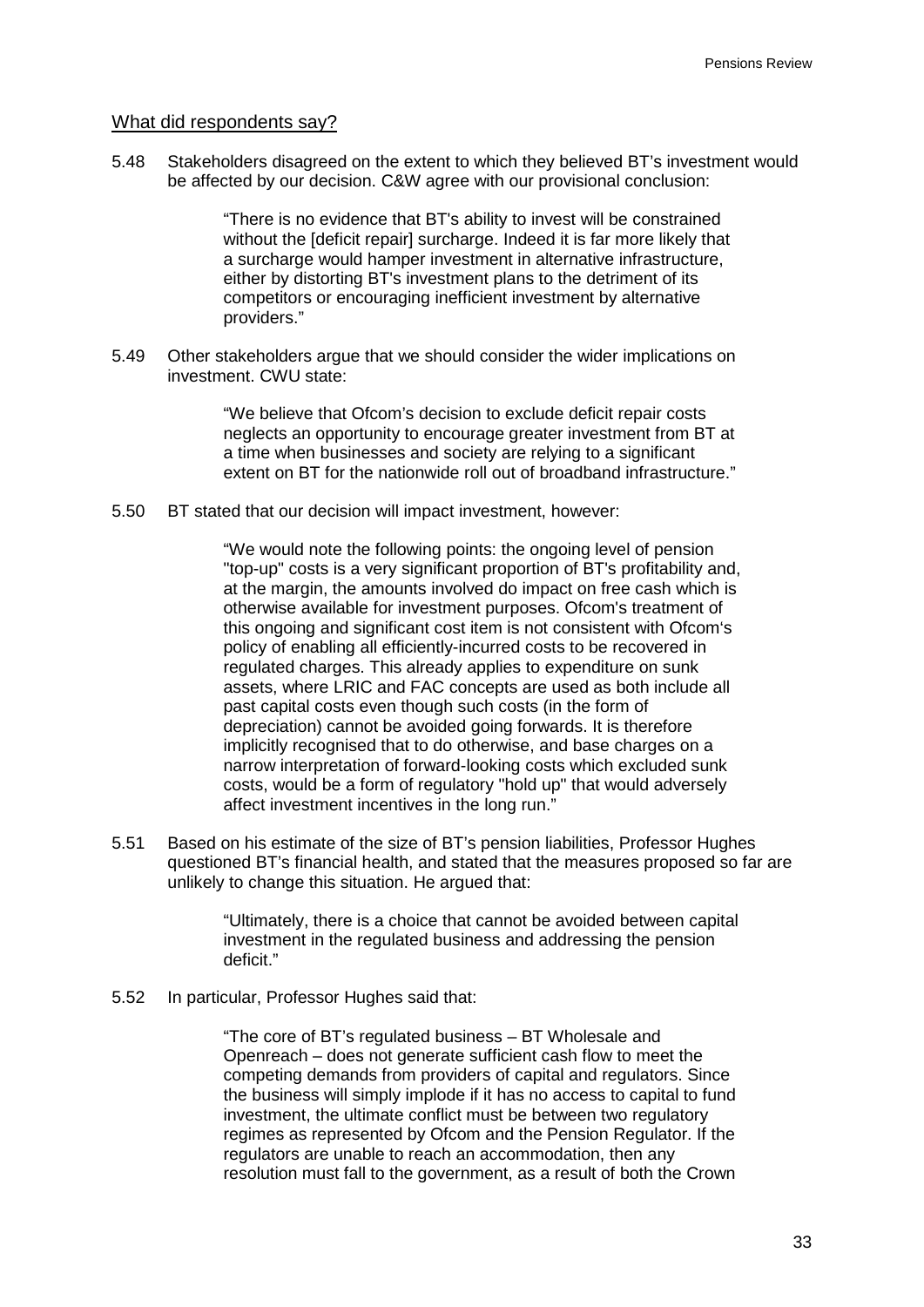Guarantee and inevitable public concern about the future of the dominant network provider."

5.53 Professor Hughes also argued that even if BT was not technically insolvent, there may still be some damage:

> "Indeed, it is not really important whether BT is technically insolvent or becomes bankrupt. The experience of the US automobile companies and airlines is that the most serious damage arises well before bankruptcy because management and investment decisions are skewed by the approaching crash."

#### Ofcom view

- 5.54 As we set out earlier, BT's latest results show that the company has sufficient free cash flow to address the deficit repair payments and make capital expenditure. BT's recent half year results show that this position has not changed<sup>[14](#page-36-0)</sup>.
- 5.55 We also note that there is no evidence that BT is unable to raise funds for profitable investment projects. BT's share price suggests that financial markets do not share Professor Hughes's view that BT is insolvent.
- 5.56 These factors suggest that BT continues to maintain its activities and finance new investment, and we do not think that our decision on the treatment of deficit repair payments is likely to reduce efficient investment incentives. In particular, we do not agree with Professor Hughes' view that there is an unavoidable choice between capital investment in the regulated business and addressing the pension deficit.
- 5.57 We also disagree that there is a conflict between the regulatory regimes of the Pensions Regulator and Ofcom. Whereas the Pensions Regulator regulates pension schemes, the scope of this review is to consider how pension costs should be reflected in regulated charges. We discuss this in more detail in Annex 5 of the Second Consultation.

# **Six principles**

- 5.58 In our Second Consultation, we said that in addition to our other analysis, our assessment of pension deficit costs against the six principles of pricing and cost recovery did not indicate that deficit repair payments should form part of regulated charges.
- 5.59 One respondent commented on the suitability of the six principles as part of our assessment framework. This is considered in Section [4](#page-17-0) above.
- 5.60 We address responses on each of the six principles in turn below.

## **Principle 1: Cost Causation**

What is the issue?

5.61 In the Second Consultation, we said that we were minded to conclude that the principle of cost causation does not support the recovery of pension deficit payments from regulated charges. We said that pension deficit costs would not form part of the

<span id="page-36-0"></span> <sup>14</sup> <http://www.btplc.com/News/ResultsPDF/q210release.pdf>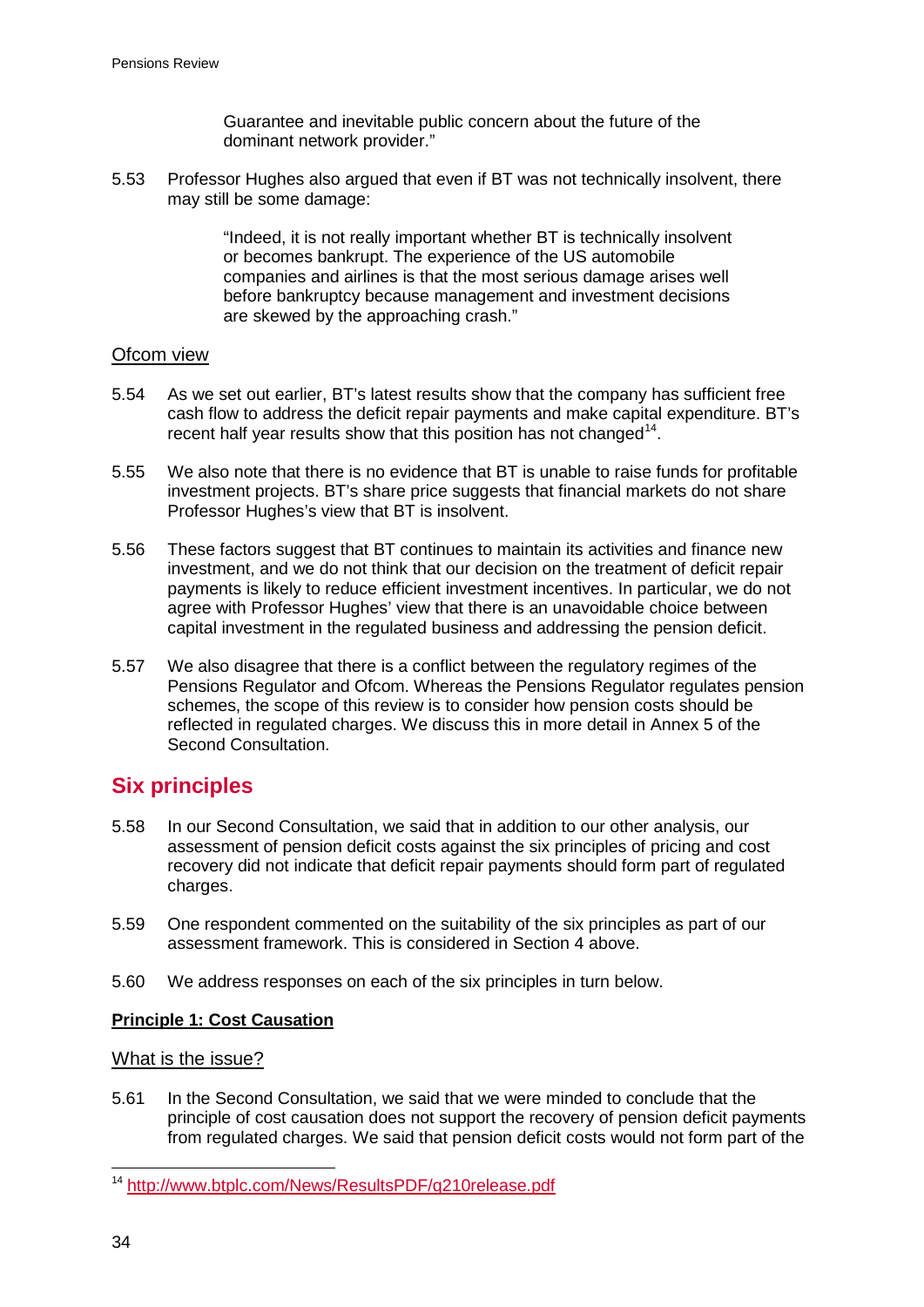costs incurred by a new entrant and so would not be considered to be part of the incremental costs of the services that BT provides.

#### What did respondents say?

- 5.62 The CWU, SSE, Prospect and BT provided specific comments on the cost causation principle and argued that deficit repair payments should not be excluded from regulatory charges.
- 5.63 BT, SSE and the CWU argued deficit repair payments were part of the cost of providing pensions, for example, the CWU said that:

"…the ongoing service costs are only a first step to meeting the full cost of providing the relevant pensions, which is ultimately met through the deficit repair payments."

5.64 Prospect argued that past service deficits can be seen as forward-looking, saying that:

> "…investments in networks and integrity, and software, made at a time when a past service deficit was being incurred in the pensions of those employed to deliver them, do not as a result lose their relevance to the network of tomorrow. Where they are still relied upon, they therefore have continuing relevance and the scheme deficits incurred in delivering them originally are thus also forwardlooking."

5.65 Similarly, BT argued that pension deficits are causally linked to the provision of services to BT's customers, saying that:

> "Furthermore, the argument that pension deficits are not related to the provision of any increment of BT's output is based on too narrow a view of assessing the increment. Our point can be illustrated with a simple example. Suppose we were trying to estimate the long-run incremental cost (LRIC) of MPF. The analysis would show that if the MPF service had not been delivered, a proportion of the workforce would not have been hired, the pension benefits associated with this staff would not have been provided and any potential deficits linked to these benefits (and their associated repair payments) would never have materialised. This approach to estimating the LRIC of BT's products is consistent with the way competition authorities estimate incremental costs in competition law cases. For example, in the Wanadoo v. Telefónica margin squeeze case of 2007, the European Commission adopted an approach which effectively aimed to estimate the costs that Telefónica would not have incurred (i.e. would have avoided) had the broadband service not been offered."

#### 5.66 BT went on to add that:

"The fact that the growth in the size of the pension deficit and repair payments is not caused by the marginal demands of BT's current customers should not deviate attention from the fact that the existence of the deficit itself, and the legally binding deficit repair payments that BT is required to make, are directly caused by the need to serve the demands of these customers through the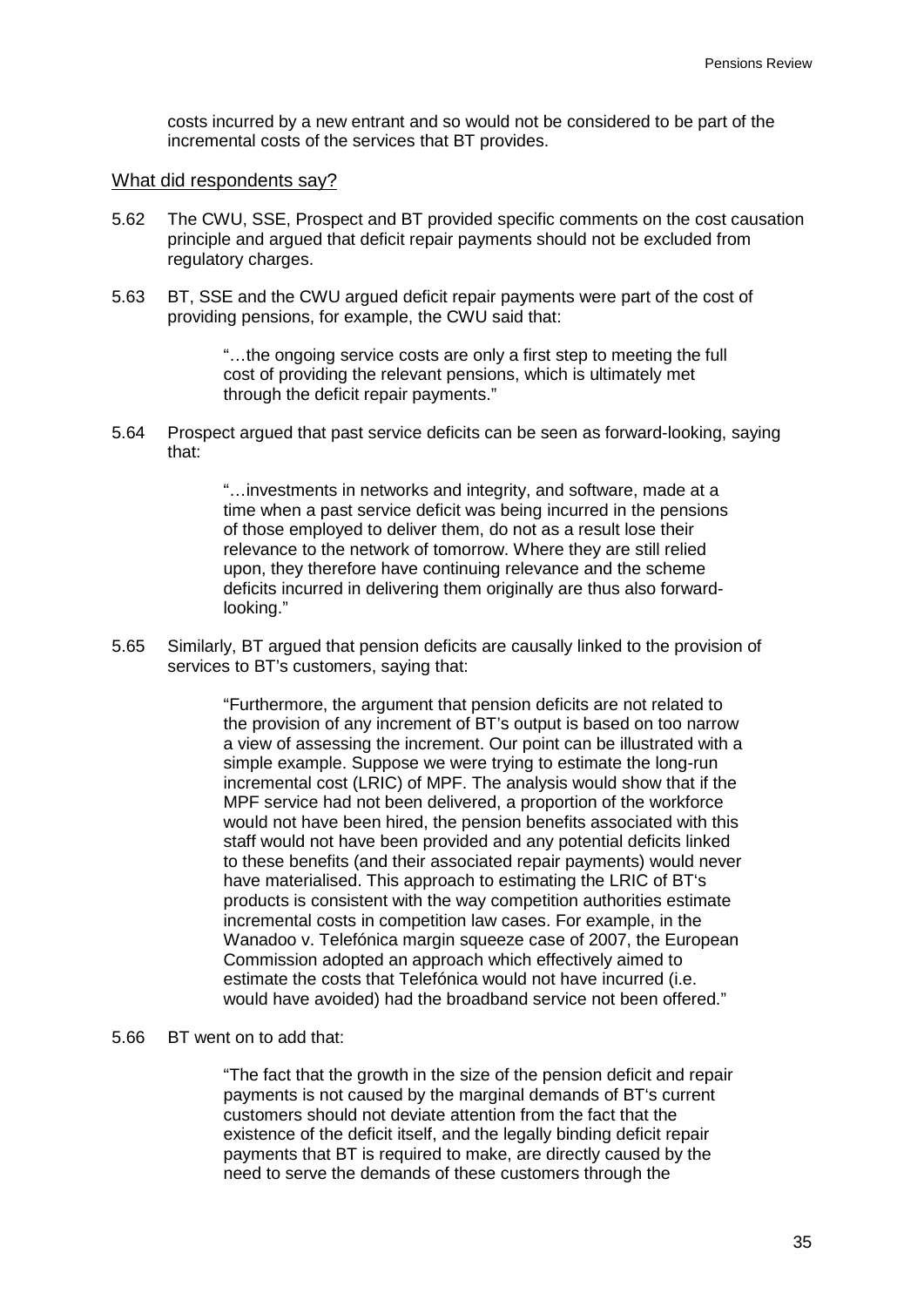remuneration package of staff required to provide such products. Indeed, BT has had an obligation to supply services, which means that the deficit has been caused in meeting its regulatory obligations over time."

#### Ofcom view

- 5.67 We accept that deficit repair payments are a cost to BT. We also recognise that to some extent, past investments are linked to services provided today. However, there are arguments for distinguishing deficit repair payments from other sunk costs.
- 5.68 Simple application of the cost causation principle would suggest that it may not be necessary or appropriate for sunk costs to be recovered in charges, however this view is too simplistic as it does not take account of dynamic efficiency. In general we do allow recovery of sunk costs since investors will not provide funds unless they have an expectation of recovering these costs. However, there are important differences between deficit repair payments and other sunk costs such as the sunk costs of, for example, BT's local access network. These are:
	- $\circ$  An entrant to the local access market would also have to sink a similar (efficient) level of costs to create a local access network. Although BT has sunk these costs, they are still part of efficient forward looking costs, unlike deficit repair payments.
	- o The forecast costs of BT's pension liabilities will already have been recovered once through previous charge controls, since the ongoing service costs of providing pension benefits (in terms of the accounting charge) are treated as part of operating costs along with other labour costs.
- 5.69 It may be the case that, with hindsight, the assumptions underlying the previous accounting measures of cost may have been incorrect. However, as we set out earlier, we do not think, as a general rule, that it is appropriate for a regulator to take action to correct past over or under-recovery of costs. See paragraph [4.26](#page-21-0) for more detail.
- 5.70 In relation to BT's specific point on the Wanadoo v. Telefónica margin squeeze case, we consider that in this context, the focus of the analysis is likely to have been whether a past price had been anti-competitive. In this review, we are considering prices to be applied in future, therefore we do not think that this point is directly relevant.

#### **Principle 2: Cost Minimisation**

#### What is the issue?

5.71 In our Second Consultation, we argued that allowing a pass through of pension deficit repair payments would reduce incentives to minimise costs.

#### What did respondents say?

5.72 Prospect and BT disagreed with this conclusion. BT said that it would retain strong incentives to minimise the impact of those factors that continue to be within its control: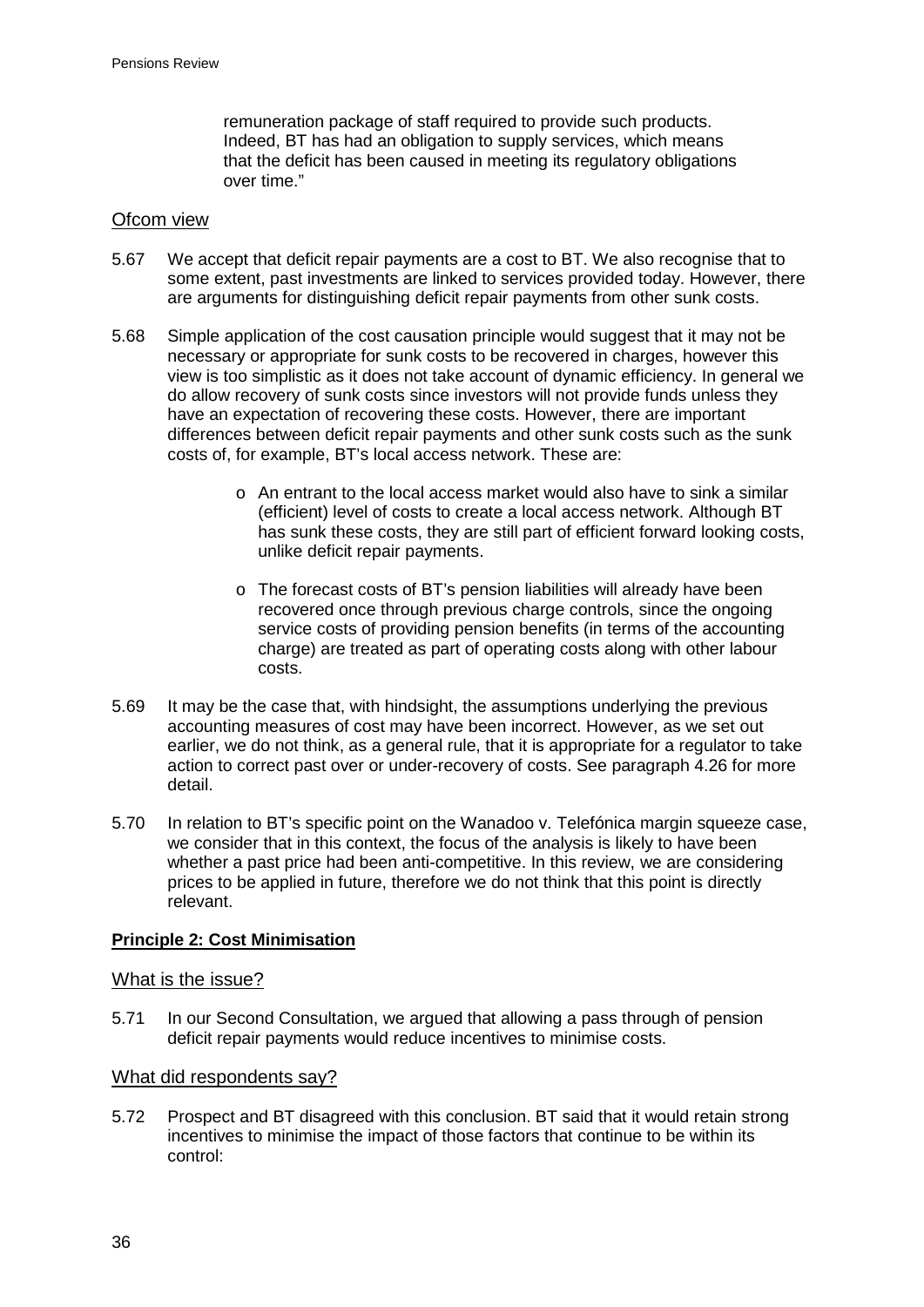"…what is under discussion here is the recovery of a proportion of pension costs via wholesale regulated charges (approximately one third based on headcount). It is therefore highly unlikely that BT would have incentives to agree to significantly larger deficit repair payments when only a small proportion of these payments would be recoverable in regulated charges."

5.73 BT argued that it has minimised costs within its control:

"BT has taken all efficient and necessary steps to minimise the impact on the pension deficit of those factors that are within its control."

5.74 BT also commented on the causes of the deficit:

"…as KPMG has shown and we have argued above, the pension deficit faced by BT has been largely caused by factors that are outside the control of BT."

- 5.75 Related to this point, BT said that Ofcom should take due account of the decision made by the Competition Commission (CC) in its Final Determination in setting regulated charges for Bristol Water. In the Final Determination, the CC looked at the incentives of Bristol Water to take appropriate action to manage its pension liability.
- 5.76 In particular, the CC looked at the extent to which Bristol Water had control over the size of the deficit, and said that:

"Although we did not think that Bristol Water had much control over these items, which are largely determined by the trustee, we noted that it had some options to control its pension liabilities, such as increasing employee contribution rates or even closing the schemes to future accrual." [15](#page-39-0)

5.77 The CC did, however, agree with Ofwat that to make customers fully responsible for deficit repair payments removes incentives on the company to take appropriate action to manage the pension liability. In balancing such considerations, the CC decided that 90% of pension deficit recovery costs should be allowed for the defined benefits schemes that are closed to new entrants.

#### Ofcom view

- 5.78 We agree with Ofwat and the CC that passing on full deficit repair payments to customers would remove incentives to manage the pension liability and minimise costs. As we set out in the Second Consultation, we consider that there are areas where BT does have control over costs, for example, over the award of pay increases and future accruals. In addition, deficit recovery plans and investment policies may be subject to negotiation between the company and the pensions trustees.
- 5.79 Although not all pension costs would be passed through to customers in regulated charges (as some costs would relate to the non-regulated part of BT's business), we

<span id="page-39-0"></span> $15$  As per paragraph 6.29 in the Bristol Water decision: [http://www.competition](http://www.competition-commission.org.uk/rep_pub/reports/2010/fulltext/558_final_report.pdf)[commission.org.uk/rep\\_pub/reports/2010/fulltext/558\\_final\\_report.pdf](http://www.competition-commission.org.uk/rep_pub/reports/2010/fulltext/558_final_report.pdf)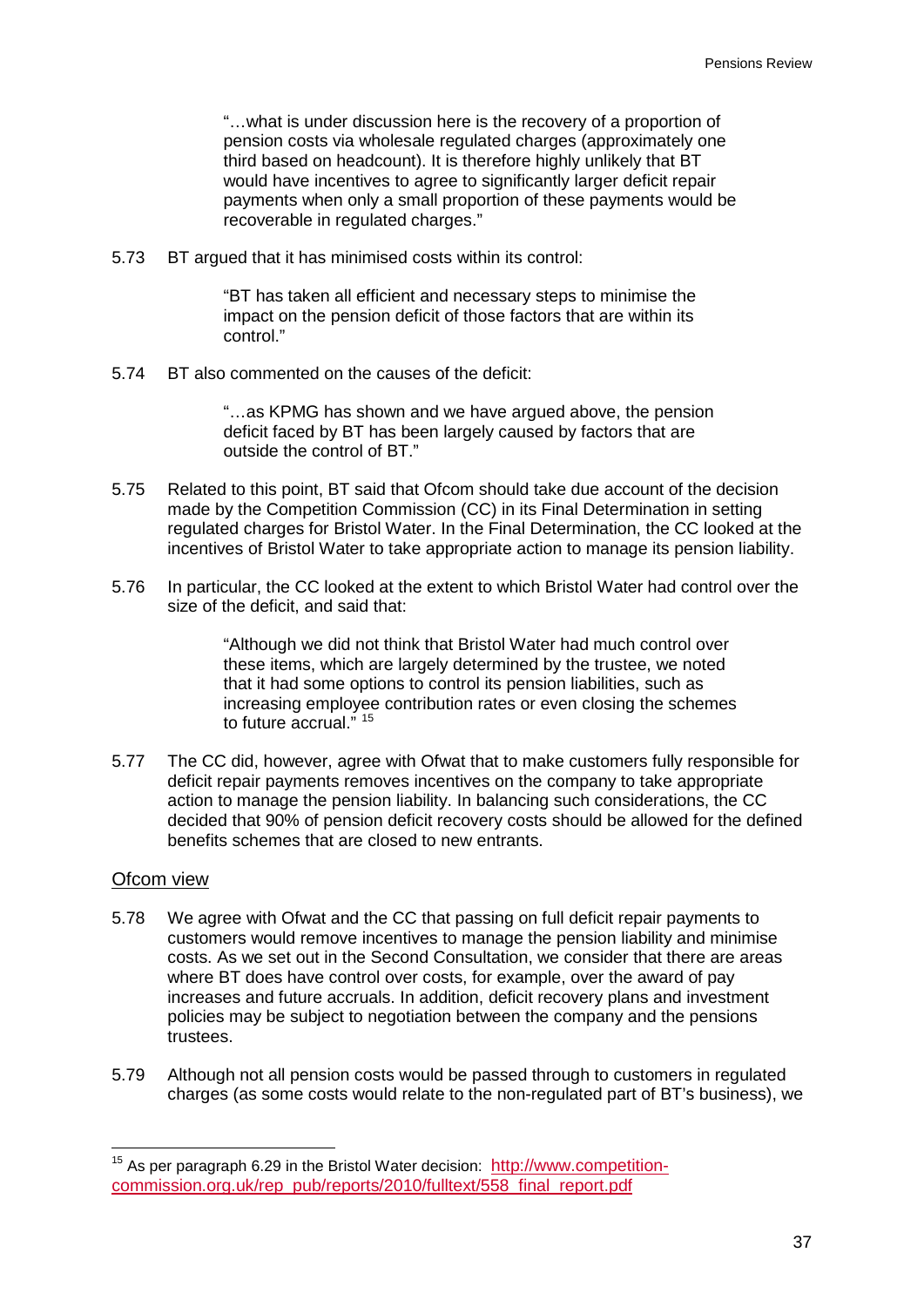still think that if BT is able to pass on more costs, it has a lower incentive to minimise costs.

- 5.80 It might be argued that the CC determination suggests that it may be appropriate to pass through a proportion of deficit repair costs to customers. There are alternatives to allowing full recovery of the pension deficit, which could result in BT retaining some incentive to minimise costs, however we believe that any amount of pass through would reduce incentives to a certain extent.
- 5.81 In addition, as we set out in paragraphs [3.33-](#page-13-1)[3.37](#page-14-0) it appears clear to us that the CC had regard to the duty to finance in reaching its decision. Given the different regulatory duties between Ofwat and Ofcom, it is not necessarily the case that we should take the same approach to pension costs.

## **Principle 3: Distribution of Benefits**

### What is the issue?

- 5.82 In our Second Consultation, we said that the distribution of benefits principle and previous regulatory decisions suggest that deficit repair payments should be excluded from regulatory charges.
- 5.83 We accepted that customers may have benefitted from charges in the past which were based on assumptions (such as longevity) which have since been proved to be overly optimistic. A consistent approach would be to either reflect both experience losses and gains, or to reflect neither. In general, for other costs, BT bears the risk of costs being lower or higher than expected, and we said that we did not consider that a justifiable argument had been made for a different approach to be taken in the case of pensions.
- 5.84 We also said that the most compelling piece of evidence in relation to the distribution of benefits is the fact that when BT took pension holiday contributions in the early 1990s, customers continued to pay the ongoing service charge based on the reported accounting charge.

#### What did respondents say?

5.85 BT argued that:

"We disagree with Ofcom's suggestion that the treatment of the pension holiday in the early 1990s constitutes compelling evidence that BT should now bear the entire risks of pension underfunding. As shown in the KPMG Report and as mentioned above, the pension holiday issue was over in the mid 1990s after BT made two successive years of additional cash payments. Furthermore, as argued above, Oftel had a duty to finance BT's function which makes it highly unlikely that its treatment of the pension holiday was meant to signal that the risk of charges based on P&L operating costs failing to cover cash requirements in the future would lie solely with BT and its shareholders."

#### Ofcom view

5.86 We discuss the specific implications of the pension holiday from paragraph [5.23,](#page-30-0) in the context of who bears the risks and rewards. As we set out there, we think that the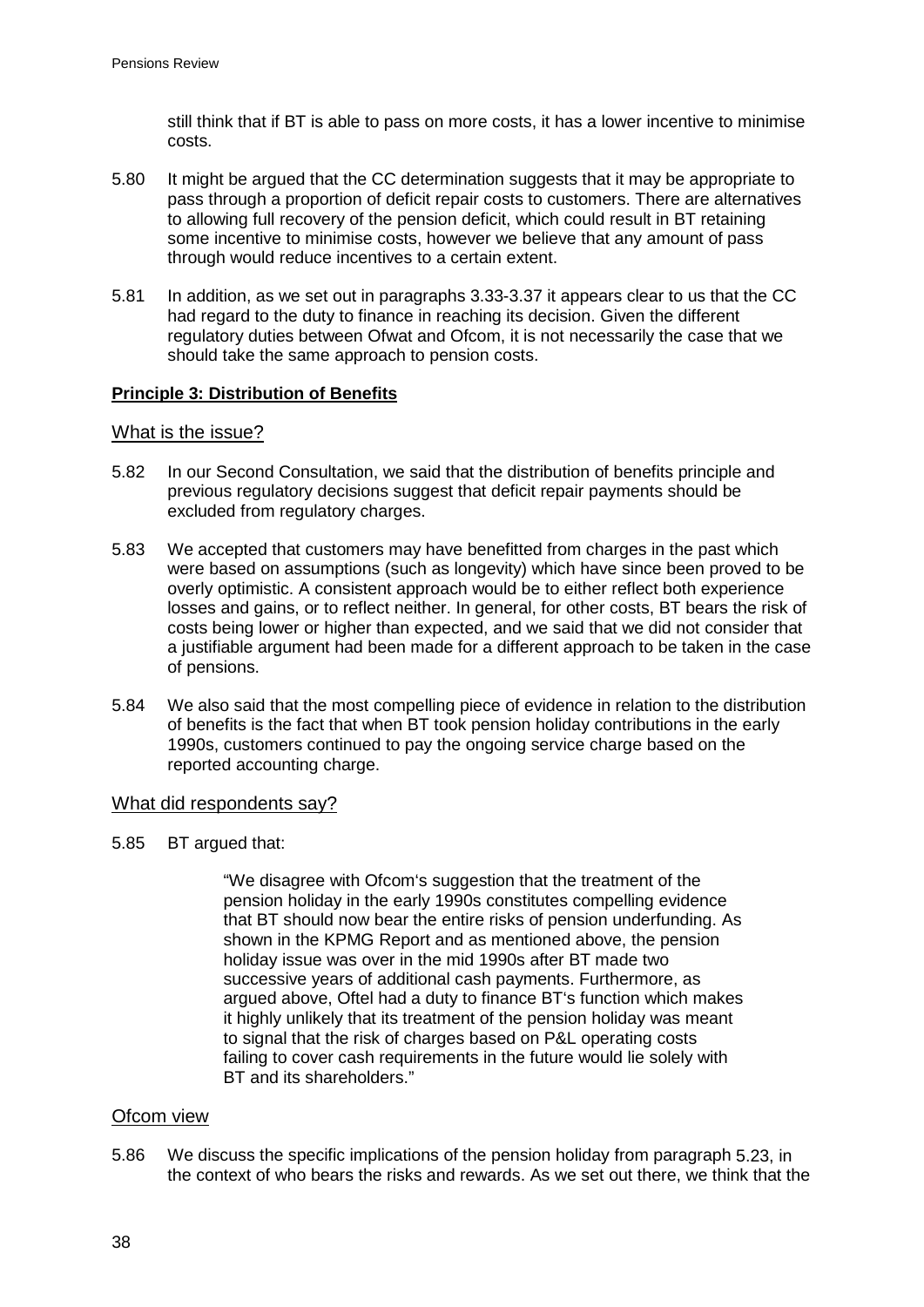evidence is consistent with the conclusion that BT and its shareholders bore the risks and rewards of the pension scheme. We discuss the implications of Oftel's duty to finance in Section [3.](#page-8-0) These discussions both point to the exclusion of deficit repair payments.

#### **Principle 4: Effective Competition**

#### What is the issue?

5.87 In the Second Consultation, we said that we did not think this principle strongly supported either inclusion or exclusion of deficit repair payments. However, to the extent that any increase in charges would weaken competition this could suggest that we exclude deficit repair payments from charges.

#### What did respondents say?

5.88 TTG disagreed with this position, saying that:

"In respect of the wholesale market itself the impact of including pension deficit contribution will be to raise wholesale prices above efficient forward-looking costs. This will (albeit possibly to a limited extent) result in inefficient entry by competitors to BT and/or inefficient expansion in production by BT."

5.89 Further, TTG were concerned about the risk of margin squeeze:

"In respect of downstream markets the primary competition / investment impact will be a possible margin squeeze due to the wholesale price being increased i.e. rises in wholesale prices will not be fully reflected by rises in retail prices (since BT Retail does not responds to Openreach wholesale prices). Ofcom dismissed this concern (§§3.80-3.81) on the basis that equivalence of input (EOI) requirements (which mean that BT buy the same products at the same price) and non-discrimination rules would prevent margin squeeze.

Ofcom is being unrealistic and naïve if it thinks that these measures will ensure that wholesale price rises are fully passed through into retail and so prevent margin squeeze.

First, regarding EOI since there is no cash transaction between separate BT divisions (i.e. BT Retail to Openreach) any internal price is merely a management accounting transaction and does not reflect real cost and so will have little impact on the behaviour of BT Group. Since BT is vertically integrated it has the incentive and ability to margin squeeze – EOI and functional separation does little to stop that.

Second, the non-discrimination rules are unlikely to be effective against a margin squeeze in this case. Detecting and proving a margin squeeze of this magnitude (£3 on MPF / WLR) is both complex and resource intensive meaning that BT will be able to margin squeeze with impunity to some degree"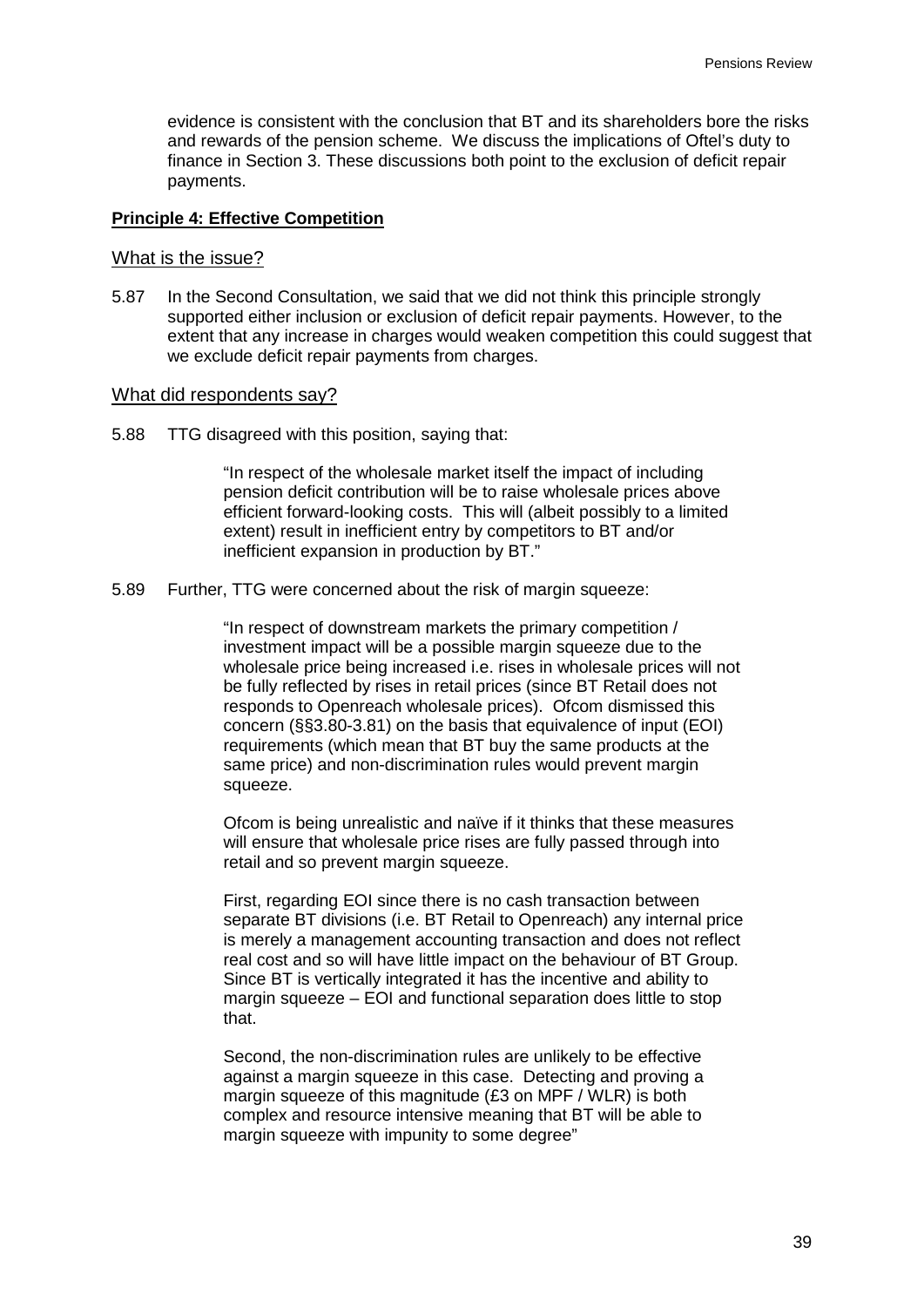5.90 By contrast, BT raised concerns with our analysis of the application of this principle, saying that:

> "Ofcom appears to have adopted a rigid view based on the costs an entirely hypothetical new entrant without an existing defined benefit scheme with deficit funding requirements would face. We do not believe the "efficient operator" should be defined in this way – i.e. as a hypothetical new entrant that is unencumbered from the legally binding obligations faced by the incumbent operator that has to offer the regulated products in question."

5.91 It went on to say that:

"We believe our view is supported by the CC's recent Final Determination in the WLR Appeal proceedings, which upheld Ofcom's approach to looking at the efficient costs BT would face in providing the regulated service. When addressing Carphone Warehouse's allegation that Ofcom should have used NGN technology as the efficient forward-looking technology in setting WLR charges because this is what a new entrant would do the CC stated that: "We consider that the relevant cost benchmark should be determined by reference to what would be efficient for an operator in BT's position" (emphasis added) (paragraph 3.75 CC Final Determination, CPW vs Ofcom, Case 1149/3/3/09) And even more explicitly: "We do not consider that the appropriate cost benchmark is determined by the costs of a new entrant." (Paragraph 3.78 CC Final Determination, CPW vs Ofcom, Case 1149/3/3/09)"

5.92 BT also said that Ofcom has departed from the application of forward-looking costs that a new entrant would face when it believes that circumstances suggest such a departure would be appropriate, and highlighted the approach taken to valuing the copper network:

> "The clearest example here is again Ofcom's so-called "RAV adjustment" where a hybrid HCA/CCA approach is used to value BT's copper access network when setting regulated charges (as discussed above). It cannot be consistent or appropriate to reduce charges because certain costs would otherwise be over-recovered, but then fail to increase them when other costs would be underrecovered."

5.93 Professor Hughes argued that:

"Repeated reference to forward-looking costs is simply evasion when the regulated entity is threatened with financial disaster, especially when the regulator and its predecessors have been complicit with the decisions that have led to this outcome."

#### Ofcom view

5.94 In relation to TTG's argument on inefficient entry, we think that it is unlikely that this effect will be material in practice. There are a number of other factors relevant to the decision over whether to enter or expand, and pension costs are only part of the regulatory cost stack. In addition, we think greater weight needs to be placed on consistency in risks and rewards and in the charge control framework. However,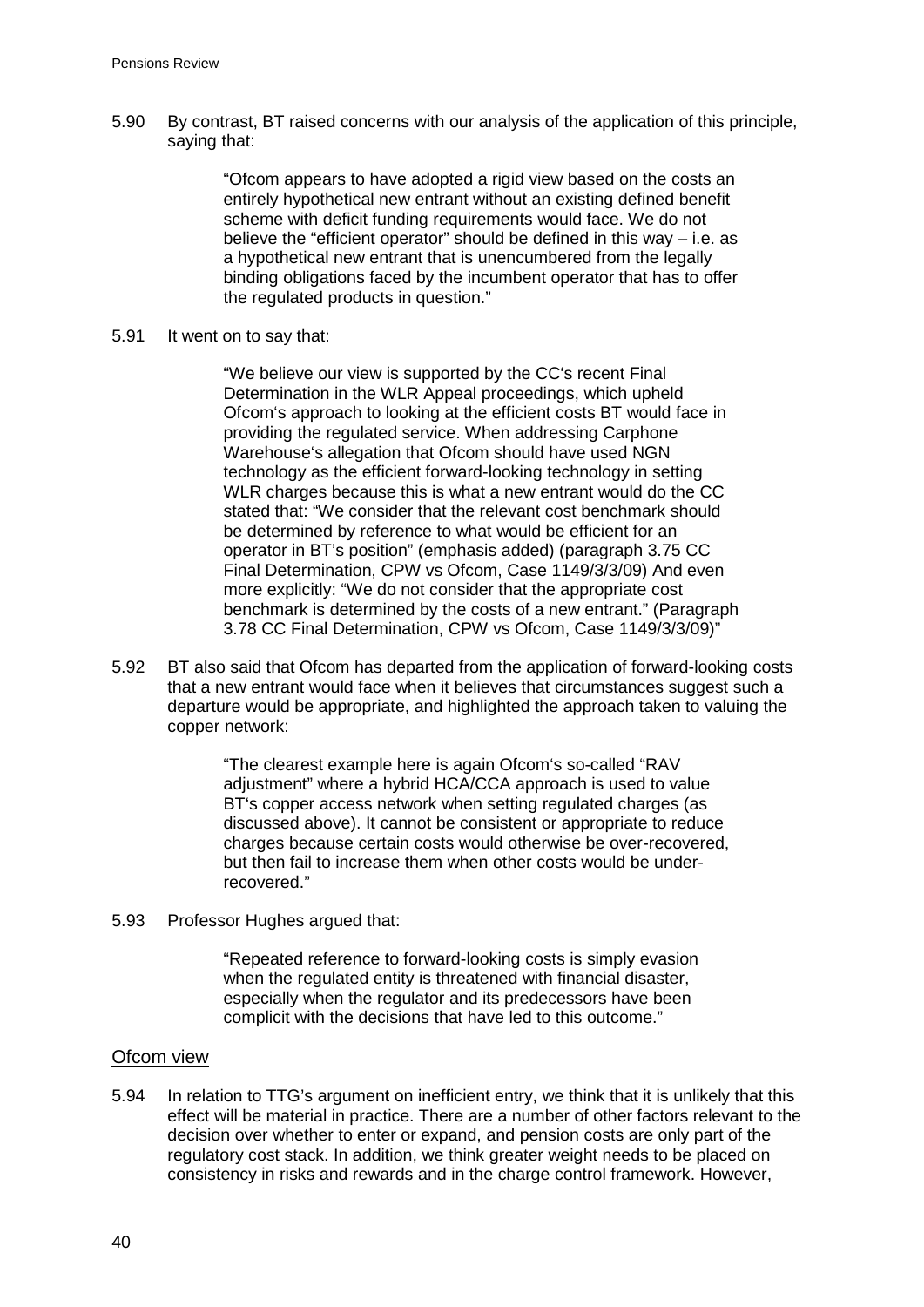even if the effect that TTG described was significant, this would still suggest that we should exclude deficit repair payments.

- 5.95 TTG also raised an issue over margin squeeze. Again, we do not agree that this is a significant issue, but even if it were, this would still suggest that we should exclude deficit repair payments.
- 5.96 On BT's point on the implications of the CC Determination on the WLR appeal for the definition of the "efficient operator", we agree that it is not always appropriate to take a strict view of the "efficient operator" as a hypothetical new entrant. One guiding principle is that an efficient operator should have the expectation of recovering its costs, otherwise efficient investment would be undermined. It is important to look at the context of the decision and consider the importance of consistency in risks and rewards, and in applying charge control principles.
- 5.97 Similarly, for pension costs, it is important to look at the broader context of consistency in risks and rewards, and in applying charge control principles. As we set out in Section [4](#page-17-0) on this basis, we think that deficit repair payments should be excluded.
- 5.98 On BT's point on the "hybrid HCA/CCA approach", we outlined our approach in our Valuing Copper Access document<sup>[16](#page-43-0)</sup>, and we set out a summary of the approach in fromparagraph 5.20 onwards. In line with this, we do not consider it appropriate to take retrospective action to adjust for potential under-recovery in the past.
- 5.99 On Professor Hughes's argument on the relevance of forward looking costs, as set out earlier, in some cases, it may be justified to depart from a strict interpretation of forward-looking costs of an efficient new entrant, and we have considered a number of different arguments in reaching our decision on the treatment of pension costs. In addition, as set out earlier, we do not think that the evidence suggests that BT is "threatened with financial disaster".

#### **Principle 5: Reciprocity**

5.100 As we set out in the Second Consultation, we do not think that this principle has a direct bearing on whether BT's pension costs should be recovered in charges. We did not receive any responses that disagreed with this position.

#### **Principle 6: Practicability**

- 5.101 In our Second Consultation, we said that certain practical difficulties would arise from the inclusion of deficit repair payments. We said that if there were a strong case, on the basis of the other principles for including pension deficit payments in wholesale charges, then some practical difficulty would have to be accepted.
- 5.102 BT agreed with this, saying:

"We agree with Ofcom that any practical difficulties in implementing an approach which allowed the inclusion of deficit repair payments in regulated charges are not insurmountable."

5.103 In contrast, C&W and TTG highlighted the practical difficulties involved, for example, C&W said:

<span id="page-43-0"></span> <sup>16</sup> http://stakeholders.ofcom.org.uk/binaries/consultations/copper/statement/statement.pdf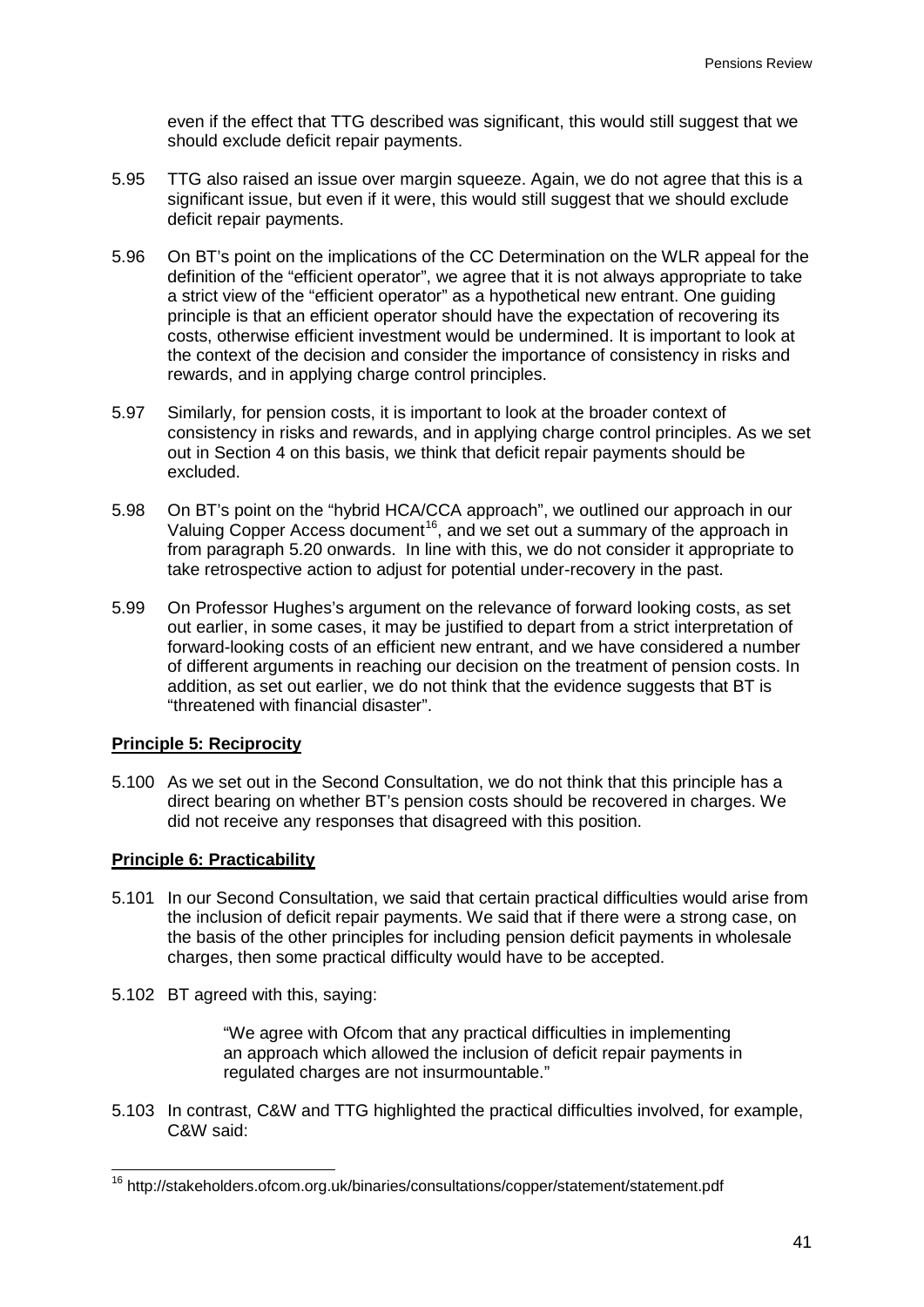"…we continue to believe there are significant practical obstacles to overcome if a surcharge were to be calculated. BT's simplistic view that all its deficit repair payments (which vary from year to year and are the outcome of a closed discussion between the company and the Trustees) can be translated into a surcharge in their entirely is not realistic or justifiable."

5.104 On the issue of whether including deficit payments would result in wholesale prices fluctuating significantly, Prospect argued that:

> "We would reject this over-simplistic view, and for three reasons: firstly, the deficit recovery plan now in place allows for a smooth recovery of the deficit over an extended period which, at this point in the life of the plan, will see the annual payments henceforth increase annually by a fixed 3% (i.e. more or less retaining their current value). Should a subsequent valuation identify an improved funding position and lead to a different recovery plan being required, the Regulator is likely to insist on a shorter period, leading to little interruption in the annual figures. At the same time, any improvement in the funding position will, evidently, lead to an improving position for customers but the picture is not likely to be a volatile one

> secondly, triennial valuations take a long-term view and the snapshot they present is not so different in terms of effect to the length of charge control periods. Change is likely from one period to the next but it is not likely to present 'significant' fluctuations. We would also remind Ofcom at this point that IAS19 is an extremely volatile measure of ongoing service costs which it has, nevertheless, argued is suitable

> thirdly, the mix of investments undertaken reflects decisions about the maturity of the scheme and the changing balance between its need for secure investments and growth. Ofcom accepts that BTPS investments at least match an independent benchmark over time. It therefore seems unlikely that wholesale prices are likely to be any more volatile than the changes in asset prices to which they are already exposed as a result of the use of the IAS19 measure."

#### Ofcom view

- 5.105 As we set out in the Second Consultation, if there is a strong case for including deficit repair payments, some practical difficulty may have to be accepted. We also accept Prospect's point that there may be some factors that mitigate the risk of volatile wholesale prices if deficit repair payments were included in charges.
- 5.106 However, on the basis of our analysis under the assessment framework, we do not think that deficit repair payments should be included. Therefore, in this case, we do not think that issues of the practicability of including deficit repair payments are relevant.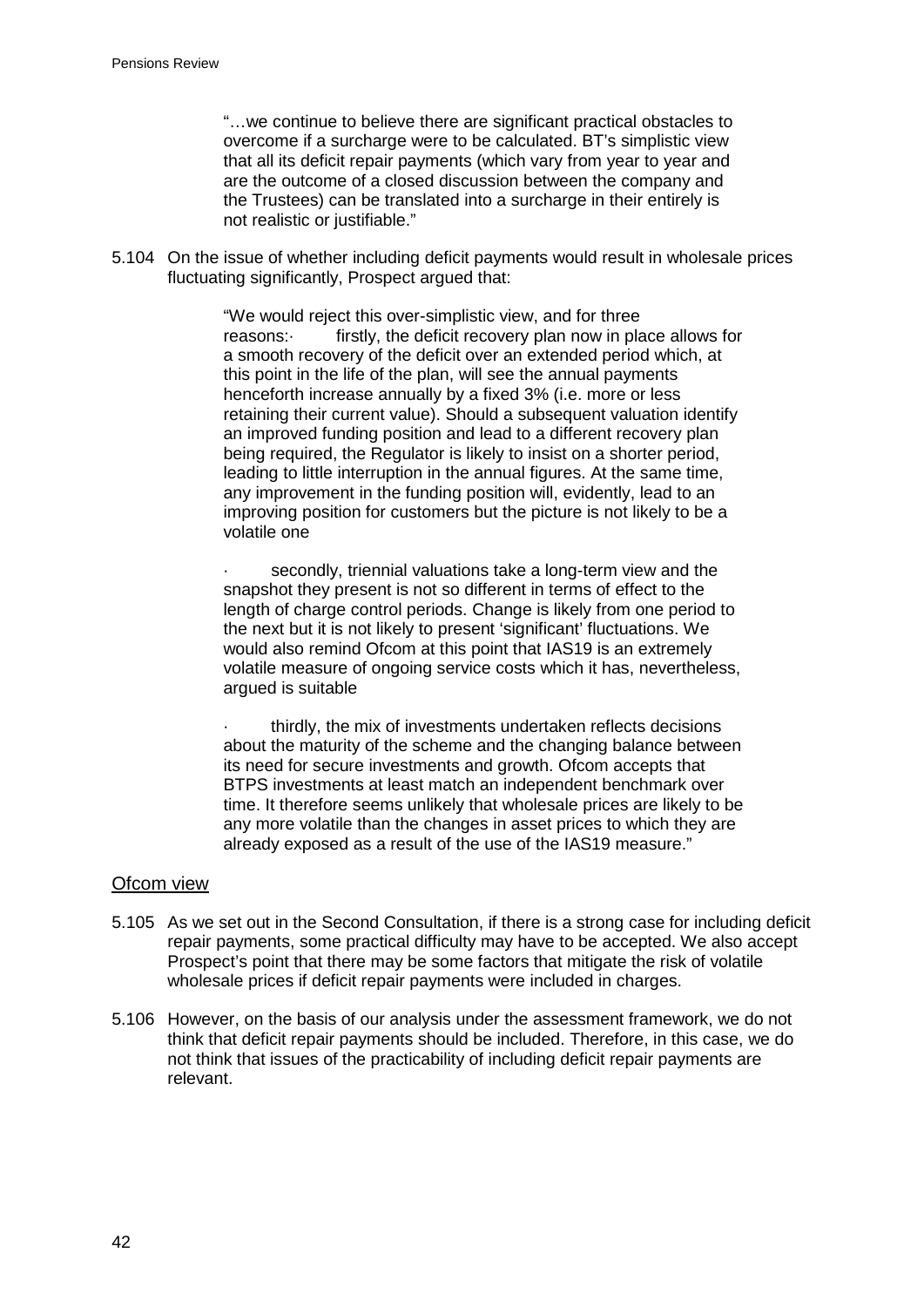# **Conclusion**

- 5.107 Having considered the responses received to the Second Consultation and in light of our assessment framework, we conclude that deficit repair payments should be excluded from regulatory charges.
- 5.108 In particular, we disagree with BT's argument that regulatory consistency in relation to costs should not apply to pension costs as they are sufficiently unique. We continue to believe that consistency is important for the reasons set out in Section [4.](#page-17-0) We believe that deficit repair payments are similar in nature to many other types of costs and are not sufficiently unique to warrant us to move away from a consistent position.
- 5.109 In addition, we have considered the six principles in light of respondents' views. We do not consider there to be compelling support from our analysis of the six principles to suggest they should be included in regulatory cost stacks.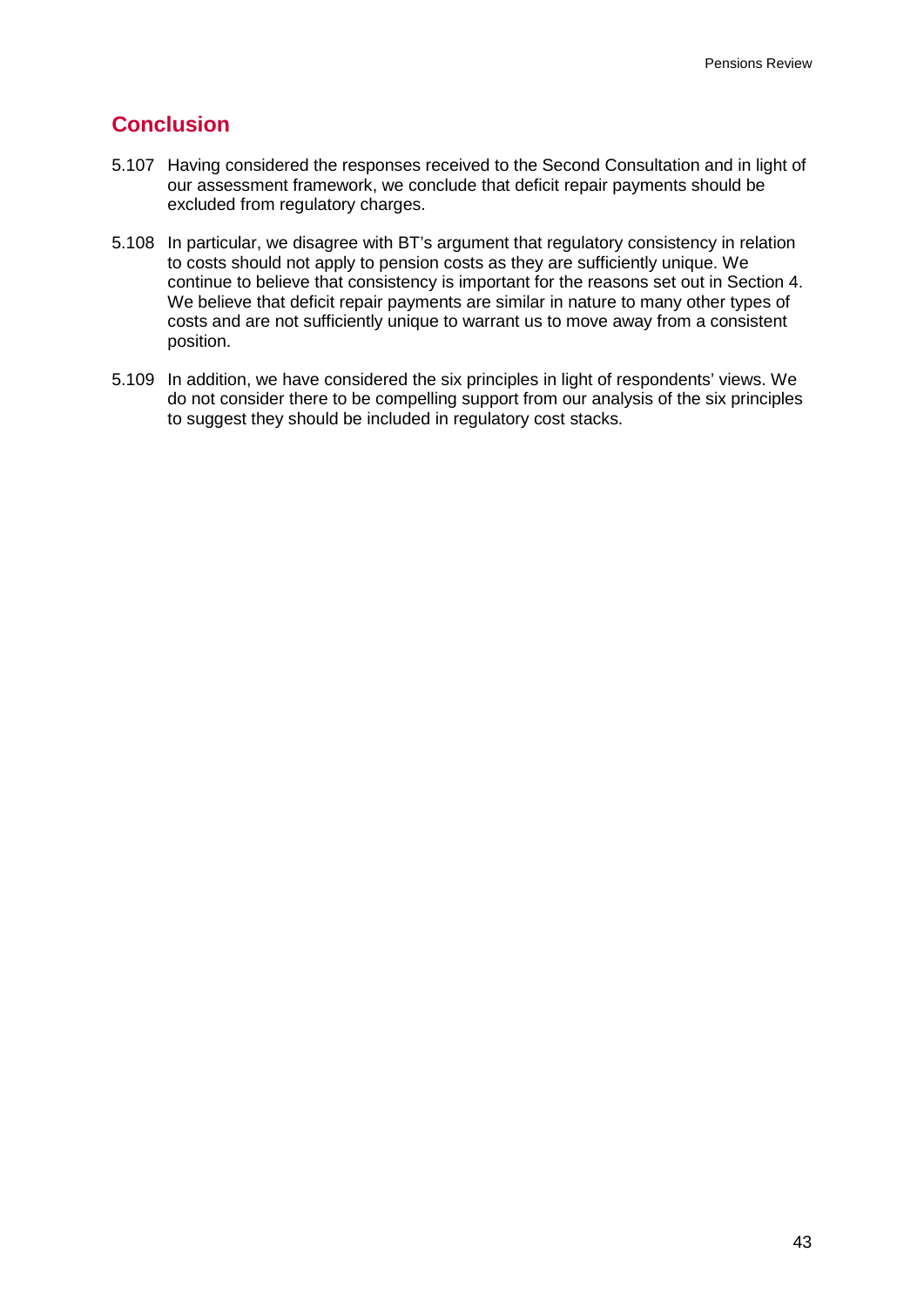## **Section 6**

# <span id="page-46-0"></span>**Ongoing service costs**

## **Introduction**

6.1 The purpose of this Section is to consider responses received to our proposed recommendation for ongoing service costs. We discuss our proposal detailed in the Second Consultation and consider the responses received to this. We then explain our reasons for arriving at our final recommendation.

# **What is the issue?**

- 6.2 The ongoing service cost is the cost of pension benefits earned by employees for the service in the current period. It has no historic element and can be thought of as the pensions cost that would be incurred by a brand new company with only the current employees.
- 6.3 There are different ways to measure the cost of pension benefits earned by employees for service in a given period. We currently allow BT to recover the accounting charge reported in the financial statements (accounting charge); however other regulators allow recovery based on cash payments.
- 6.4 The accounting charge is calculated using a number of assumptions, one of which is the discount rate used. We have previously suggested that we could amend this in order to reflect an accurate ongoing service cost.

# **What did we propose in the Second Consultation?**

- 6.5 We proposed to maintain the status quo and continue to use the accounting charge as a measure of ongoing service costs.
- 6.6 This is because the reported figure is transparent and avoids many of the concerns raised about a cash approach, which may represent the complex bargaining process between Trustees and the sponsoring company.
- 6.7 Use of the reported accounting charge is consistent with our general approach to charge controls, with a focus on reported costs rather than cash flows. A movement to a cash approach would not be consistent with this general approach and may have wider implications beyond the scope of this review. This is because, unlike many other regulators, we do not use a cash based approach when regulating stakeholders<sup>[17](#page-46-1)</sup>.
- 6.8 In addition, we will continue to benchmark pension costs as part of either labour costs or total costs depending on what is appropriate in each individual case. We do not think it is appropriate to benchmark pension costs in isolation as pension costs form part of the total remuneration to employees.

<span id="page-46-1"></span> $17$  This is a function of the duties that Ofcom is bound by and also the circumstances of the industry we regulate.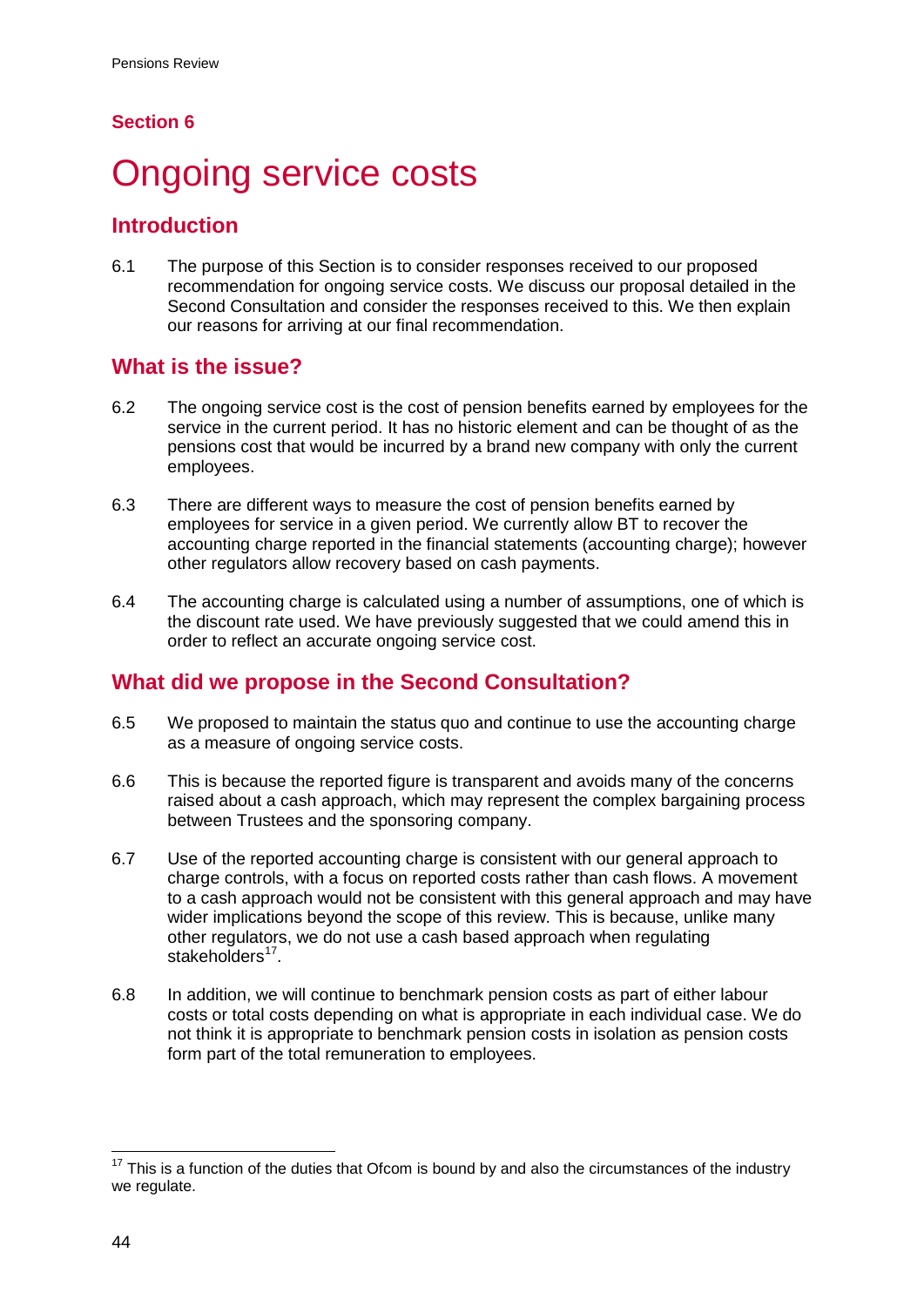6.9 We noted that the IASB are reviewing their approach to accounting for pension costs and we proposed to monitor this in order to identify whether this remains appropriate for the purposes of setting regulated charges.

## **What respondents have said**

#### Cash or accounting charge

- 6.10 The majority of respondents continue to support our proposed recommendation to use the accounting charge as a measure of ongoing service costs.
- 6.11 UKCTA stated that:

"The accounting charge is a relatively transparent and understood value, and is based on real forward-looking costs. A bespoke rate is fraught with difficulties and is less transparent than the accounting rate."

6.12 BT also support our use of the accounting charge, although argue that we also need to address deficit repair payments:

> "The continued inclusion of ongoing service costs based on P&L operating charges is justified but on its own is inadequate to address the funding requirements BT faces moving forward."

- 6.13 We consider the funding requirements of BT and the treatment of deficit repair payments in Section [5.](#page-25-0)
- 6.14 The CWU, Prospect and SSE made similar arguments to the First Consultation, that cash is preferred because it is based on actual payments rather than estimates. SSE argue:

"We believe cash costs would be more transparent than statutory reporting and that the price control setting process for BT's regulated products could be made more transparent by taking a cash-flow approach"

6.15 We refer readers to Paragraph 4.11 and 4.12 of our Second Consultation, which argues that although the cash approach has some merit, it is a result of negotiations between BT and the Trustees. In addition, any use of a cash approach would represent a significant move away from our current approach to undertaking charge controls and may have wider implications beyond the scope of this review.

#### Discount Rate

6.16 In the First Consultation we raised the possibility of adjusting the discount rate to reflect the risk characteristics of the specific liabilities. Professor Gordon Hughes has suggested that this could have a significant effect on the ongoing service cost:

> "BT's accounts for 2009-10 include a sum of £206 million charged as an operating expense for the current service cost of defined benefit pension obligations... This item is also drastically understated. Using an appropriate discount rate the current service cost should have been close to £500 million in 2009-10 and over £1 billion in 2008- 09."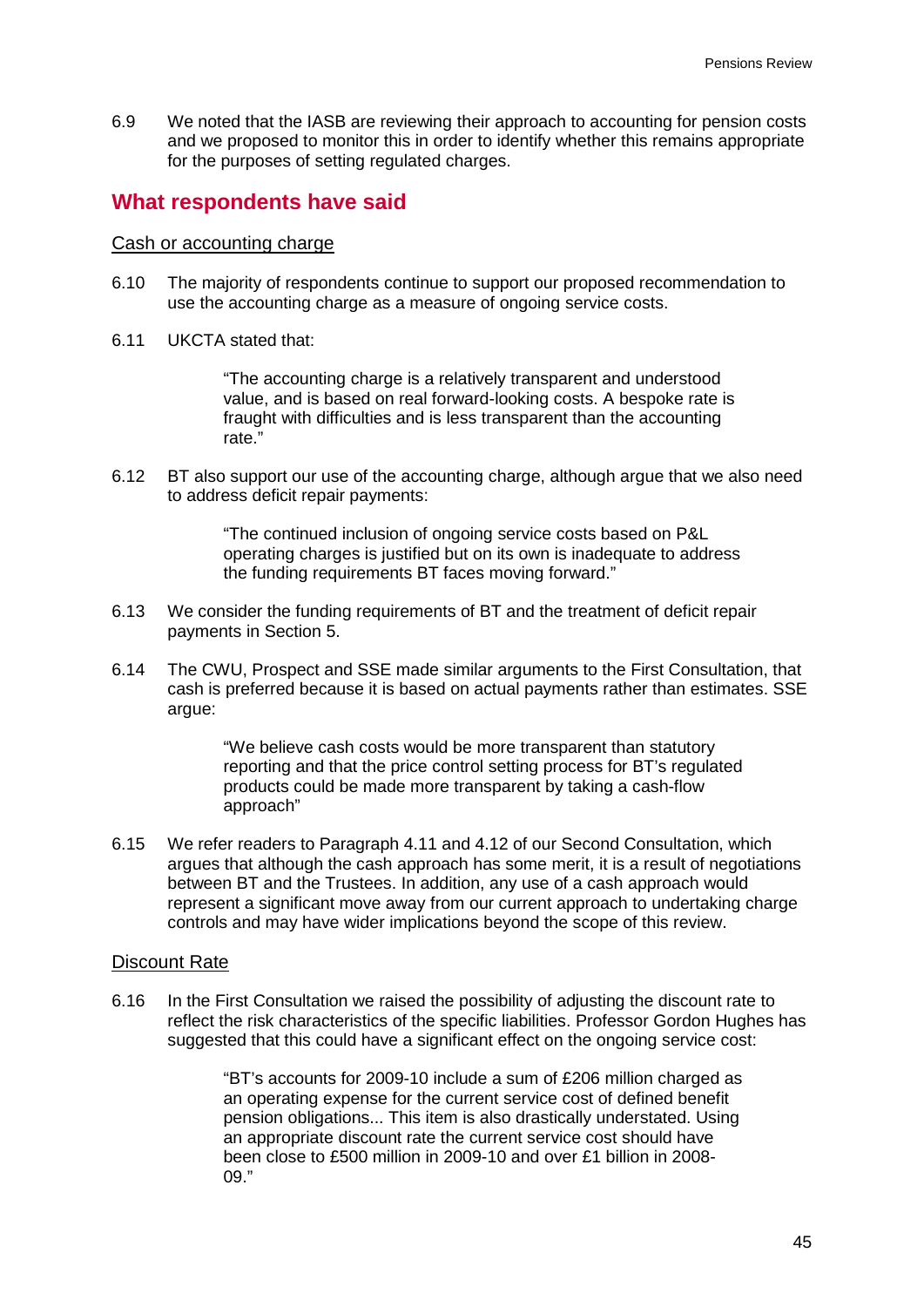6.17 However, other respondents to this point suggested that this could lead to a reduction in transparency and would be overly complicated. Sky argued:

> "Certainly for Ofcom to try and determine some bespoke rate would be overly complicated, require a disproportionate effort on its part and on the part of the industry in reviewing and confirming each decision, and would invariably lead to less transparency."

6.18 We are committed to regulating in a transparent manner, in line with our duties under Section 3 (3) of the Communications Act. We therefore believe that making an adjustment to the discount rate would not be appropriate for ongoing service costs. In addition, there was a lack of stakeholder support for this issue.

#### **Efficiency**

6.19 TTG, Sky, UKCTA and C&W all stated that we should consider efficiency benchmarks for ongoing service costs. In the Second Consultation, we stated that as pension costs form part of total labour costs, we did not consider it was appropriate to benchmark pension costs in isolation. Sky have stated that:

> "The total cost of labour, including pension costs amongst other labour costs, will need to be benchmarked and if necessary adjusted for efficiency."

6.20 Although we accept that there is an argument for benchmarking total labour costs, there are issues with this. For example, defined benefit pension schemes offer wider intangible benefits which a benchmarking exercise would not capture. We will continue to apply efficiency benchmarks when assessing total costs, however the level of aggregation will depend on what is proportionate for each charge control or cost forecasting exercise.

#### Accounting review

6.21 Several respondents have highlighted the fact that IAS19 is under review by the IASB. We considered this in our Second Consultation<sup>[18](#page-48-0)</sup> and stated that we will monitor any proposals set out by the IASB. If significant changes are made to the accounting standard, we will consider these and their impact upon the Pension Guidelines.

## **Conclusion**

- 6.22 Having considered the responses to our Second Consultation, we continue to believe that the accounting charge, as reported in the statutory accounts is an appropriate measure of the ongoing service cost.
- 6.23 We accept that cash payments have merit; however we believe that the IAS 19 measure is both transparent and in line with our current approach to charge controls.
- 6.24 We will continue to monitor the progress of the IASB in revising the current accounting standard for pensions, and identify whether any changes will impact upon our Pension Guidelines.

<span id="page-48-0"></span><sup>&</sup>lt;sup>18</sup> Paragraph A8.9, Annex 8 Pensions Review, Second Consultation. We note that the IASB's current intention is to finalise amendments to IAS19 by the end of the first quarter of 2011.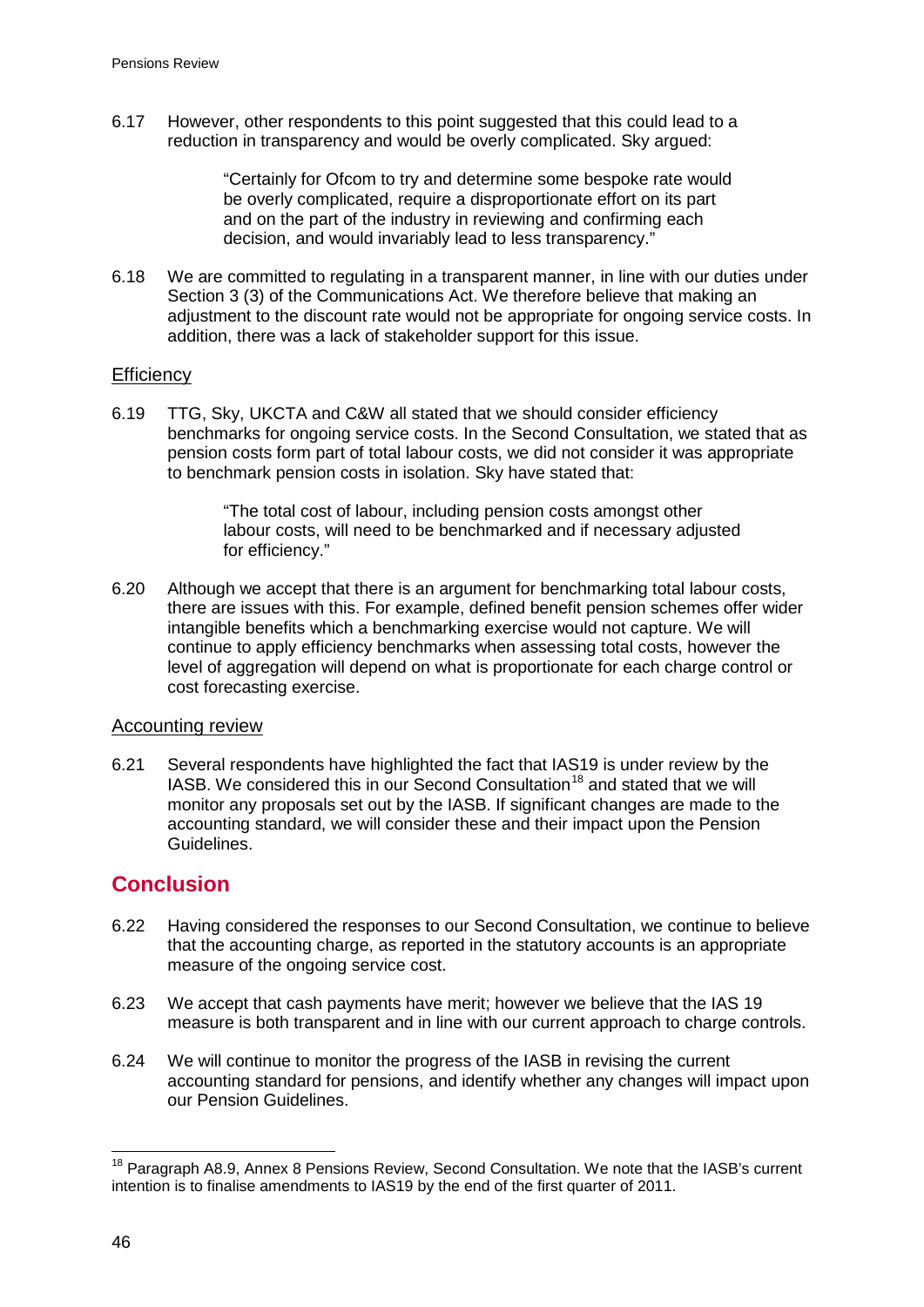## **Section 7**

# <span id="page-49-0"></span>Cost of capital

## **Introduction**

7.1 This Section explains why we are looking at the cost of capital in this review, the proposed recommendation we set out in the Second Consultation, and a discussion of the responses received to this. We also set out our final recommendation on the treatment of the cost of capital in relation to pension schemes.

## **Why do we need cost of capital estimates?**

- 7.2 When we refer to the cost of capital we mean the rate of return required by investors – this represents the returns a firm must generate in order to raise money in the capital markets.
- 7.3 We usually mean a weighted average cost of capital (WACC), which we use as an input for a number of tasks, including charge controls, market reviews and licence valuations.
- 7.4 Companies have two basic ways of obtaining funding, through debt or equity. By knowing the proportion of each type of funding, and estimating the cost of each, we can estimate the WACC.
- 7.5 Debt funding is cheaper than equity, because debt-holders' investment is less risky. In addition, debt funding is also more tax-efficient than equity funding. So a higher gearing tends to lower the cost of capital. But companies need a balance of debt and equity, since if the debt level is too high, the risk of default (insolvency) grows.
- 7.6 When we set charge controls for BT Group, we estimate the return that investors require on their invested capital by estimating the cost of capital and multiplying that figure by the invested capital base (the Regulatory Asset Base, "RAB").
- 7.7 In our previous consultations, we considered how a company's cost of capital may be affected by a defined benefit pension scheme. We typically use the Capital Asset Pricing Model ("CAPM") to estimate a firm's cost of capital<sup>[19](#page-49-1)</sup>.
- 7.8 One of the inputs to the CAPM is an estimate of a company's equity beta. The equity beta is a measure of risk, which allows for investor diversification. It measures the return on a company's equity compared to the return on the market. It can be estimated by looking at the relationship between movements in the company's share price versus movements in the relevant market index (in the case of BT, we use the FTSE Allshare index as a comparator).
- 7.9 An equity beta of 1 implies that the returns to shares in the company tends to move in line with the market, and may suggest that investors believe that if the market rises, then the company's share price would be expected to rise by a similar degree.

<span id="page-49-1"></span><sup>&</sup>lt;sup>19</sup> For more details see Annex 8 to our Statement entitled "A new pricing framework for Openreach", 22 May 2009.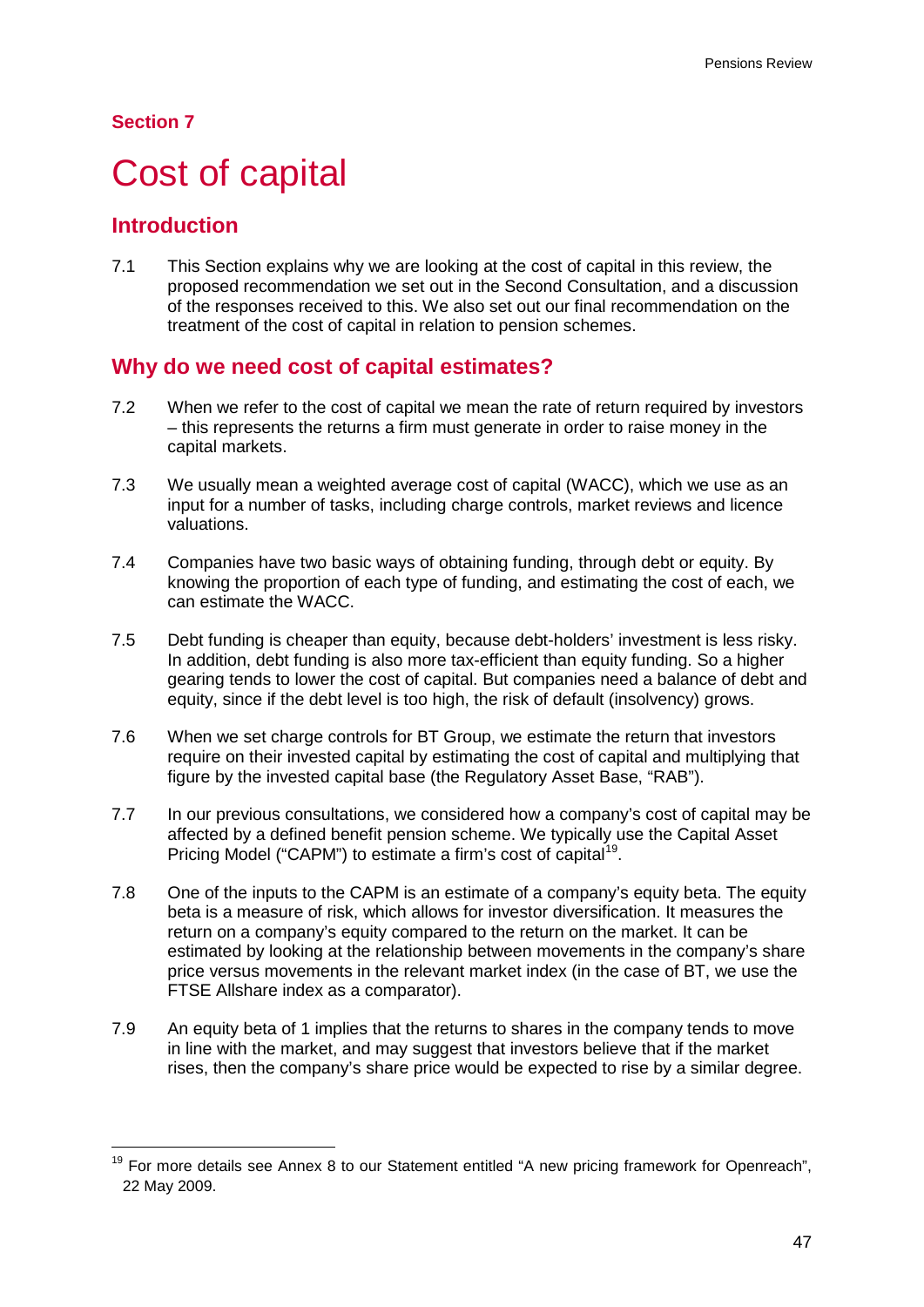7.10 The assumption implicit within the CAPM is that the level of beta can be taken as a relatively robust measure of the expected return on a company's equity compared to the expected return on the market. We therefore use equity betas observed in the market as an input to our calculations of cost of capital.

## **What is the issue?**

- 7.11 A company's cost of capital may be affected by the presence of a Defined Benefit Pension scheme because:
	- 7.11.1 The observed equity beta (an input into the Capital Asset Pricing Model 'CAPM', commonly used to calculate the cost of capital) reflects a combination of the operating assets of the business, the assets and liabilities of the pension scheme, and financial leverage.
	- 7.11.2 The effect of the pension scheme on the observed equity beta is related to both the beta and the size of the pension assets, and the pension liabilities. On the assumption that the beta of the pension scheme's assets is greater than the beta of the liabilities, and recognising the typical relative scale of the assets and liabilities, a relatively large defined benefit scheme may cause an uplift to the observed beta of the company.
	- 7.11.3 Therefore, were we to determine the cost of capital for the operating assets of the business in isolation from the pension scheme, we might need to estimate and remove any effect that the pension scheme assets and liabilities might have on the combined group beta.
	- 7.11.4 A 2005 paper by Jin, Merton and Bodie (JMB) suggests that the effect is material, and becomes greater depending on the size of the pension scheme relative to the size of the company.
- 7.12 Although we acknowledge that there might be an effect of the sort suggested by JMB, the evidence for such an effect is based on a limited amount of work by academics and is difficult to test or prove in practice.

## **What did we propose in the Second Consultation?**

- 7.13 Our proposed recommendation in the Second Consultation was to make no adjustment to the cost of capital to reflect the impact of a defined benefit pension scheme.
- 7.14 Our reasons for this were:
	- 7.14.1 This approach is consistent over time as we believe the risks and rewards of the pension scheme have sat with shareholders in the past, therefore a cost of capital which reflects this risk is consistent.
	- 7.14.2 The lack of a robust methodology for determining the level of any adjustment means that it would be difficult to make an adjustment with any confidence. In any case, any potential adjustment is likely to be small.
	- 7.14.3 Even if there is an impact on the observed equity beta of BT from having a defined benefit pension scheme, it may be that the pension scheme can be seen as an intrinsic part of BT, and to exclude it would not be a consistent approach. This implies that the operating characteristics of the company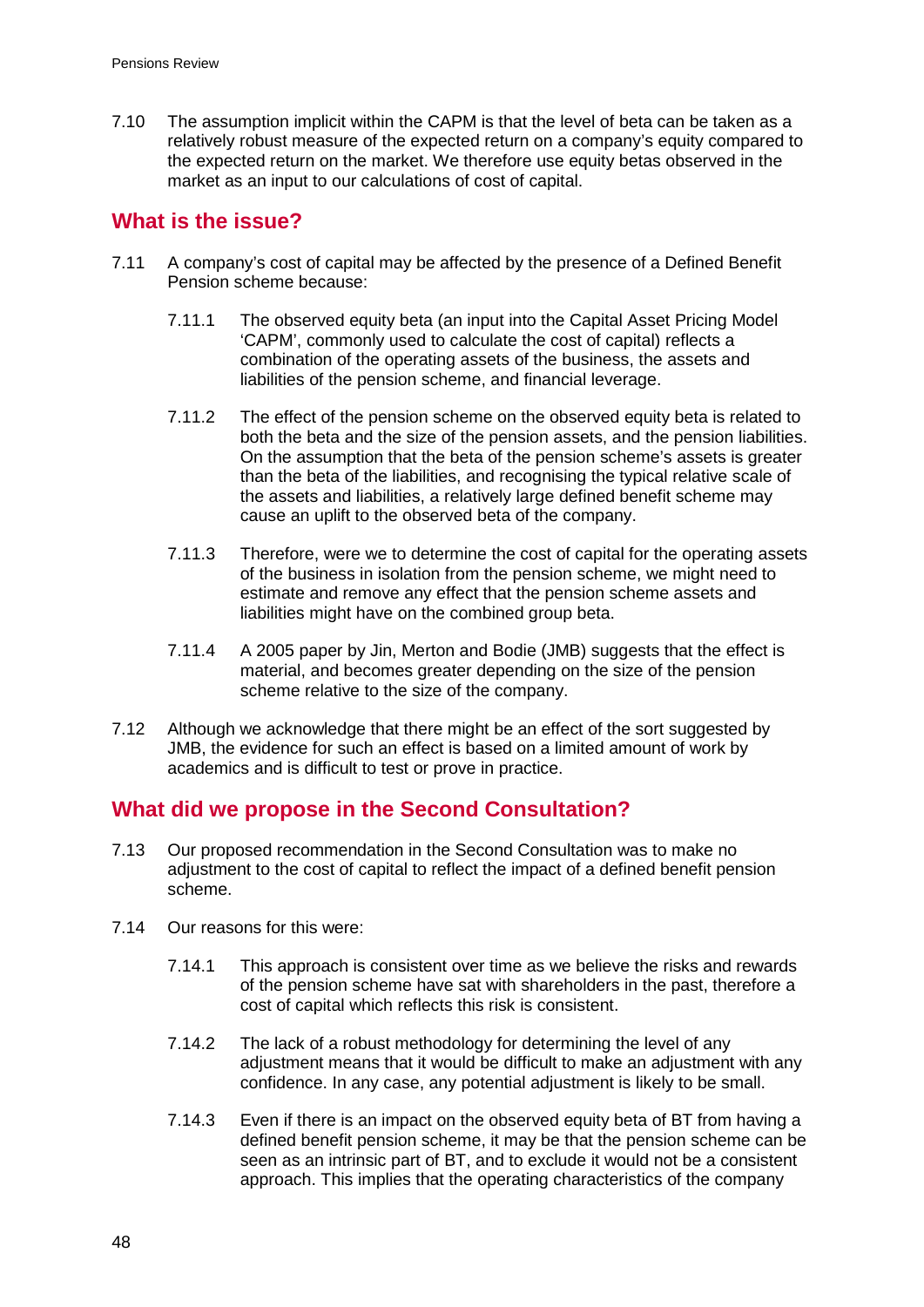are in some way linked to the existence of a defined benefit pension scheme.

- 7.15 We noted that we did not believe that the evidence was clear enough or robust enough to make an adjustment. We stated that if compelling evidence emerged to change the above position, we may review our proposed recommendation and treatment in the future.
- 7.16 Our recommendation was informed by our own analysis and our interpretation of work performed for us by Professor Ian Cooper of London Business School.

## **What respondents have said**

7.17 The responses in this area fell into two broad groups; those who believe that an adjustment to the cost of capital is not appropriate (including BT, CWU, Prospect and SSE), and those who believe it is (including TTG, UKCTA, Sky and C&W).

#### **Some respondents agreed with our proposed approach**

7.18 BT, CWU, Prospect and SSE supported our proposed recommendation not to adjust the cost of capital, in particular highlighting the difficulty of making such an adjustment given the uncertainties. For example, BT said that:

> "Because of the low materiality and significant uncertainty over any required adjustment and as set out in our response to the First Consultation, we do not believe that Ofcom should seek to make any adjustments to the cost of capital to reflect the impact of a defined benefit scheme."

#### **Other respondents disagreed with our proposed approach**

- 7.19 Those respondents who believed an adjustment is appropriate offered a number of arguments to back up their position.
- 7.20 In summary, these arguments were as follows:
	- 7.20.1 Consistency exclusion of the pension risk cost would be consistent with the six principles of cost recovery.
	- 7.20.2 It is possible to robustly estimate the size of any adjustment, and this should be done. TTG, Sky and C&W commissioned PwC to write a report assessing the robustness of any adjustment.
	- 7.20.3 The adjustment would be material and therefore should not be ignored.

#### **Consistency**

#### What is the issue?

- 7.21 We believe that a consistent regulatory approach is important for stakeholders in order to encourage, amongst other things, innovation and investment.
- 7.22 A consistent approach means consistency over time but above all internal consistency between different elements of decisions made at any given time.

#### What have respondents said?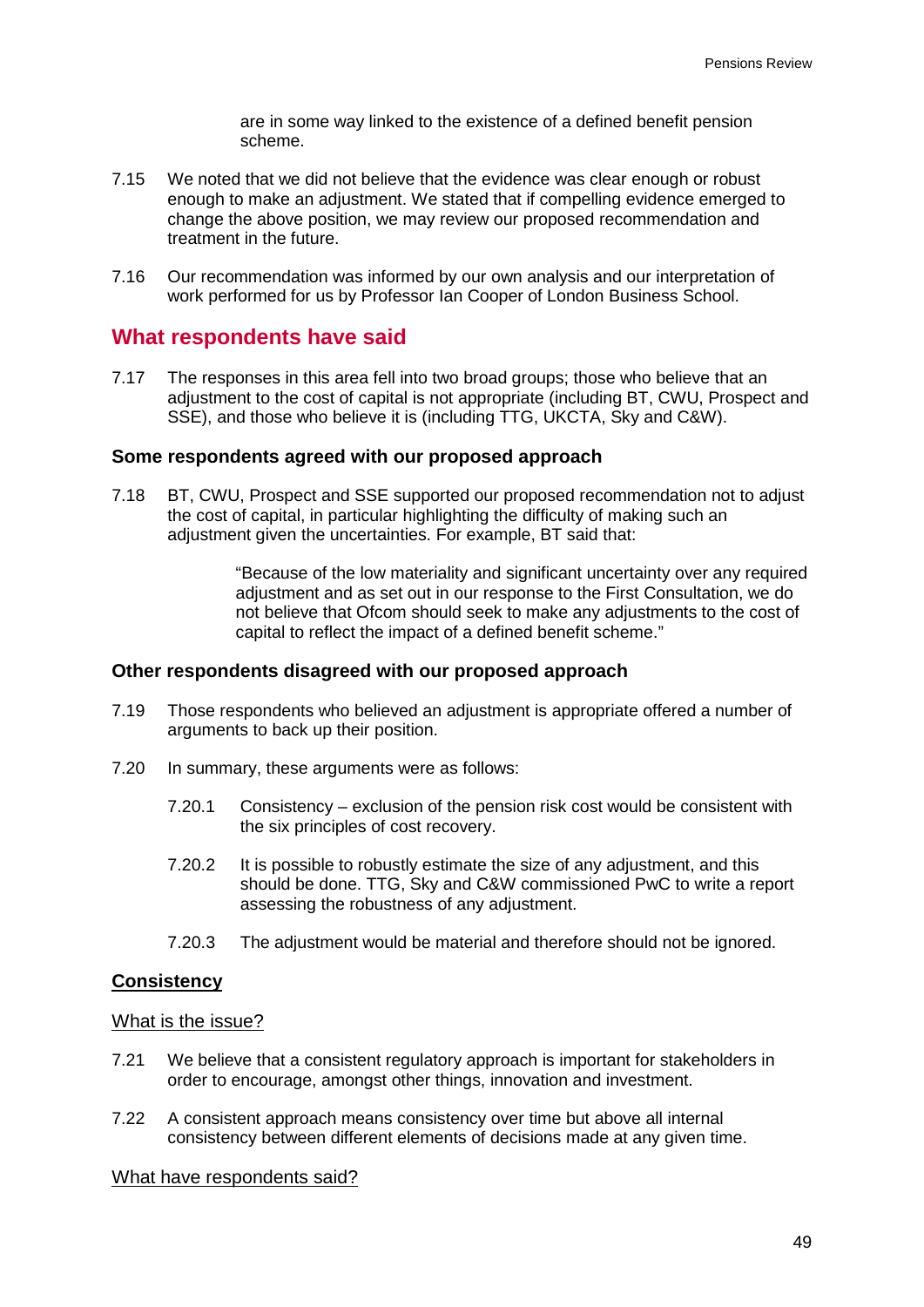7.23 UKCTA, Sky and TTG noted that in some cases, it is justified to depart from the principle of consistency over time. UKCTA said that:

> "UKCTA is supportive of the concept of regulatory consistency; however it is important that Ofcom sticks consistently with the correct outcome, one that is backed up by the evidence. In our view there is no evidence to support continuing with the status quo on Cost of Capital and an adjustment should now be made to keep Ofcom's policy consistent with the facts."

7.24 TTG and Sky went on to address the issue of consistency between our proposals on the cost of capital and our other proposals, and TTG argued that:

> "…we see no valid or legitimate inconsistency between the decision to exclude the pension risk cost and the decisions to exclude the pension deficit contribution and use efficient cost to set annual pension costs."

7.25 In particular, TTG said that:

"In fact to be properly consistent with these other decisions would require exclusion of the pension risk cost since this approach would be consistent with the same underlying principles (efficient forward looking cost, six cost recovery principles) that were used to determine that the pension deficit contribution should be excluded."

7.26 TTG also said that:

"There may be a link between the *size* of the pension risk cost and the discount rate used<sup>[20](#page-52-0)</sup> but there is no link between *whether* the pension risk cost should be included."

7.27 UKCTA made a similar point, arguing that:

"Ofcom should ensure that regulatory charges are based on efficient forward looking costs. These costs should not contain a cost of capital that was inflated as a result of the existence of a large defined benefit scheme."

#### Ofcom view

- 7.28 As we set out in Section [4,](#page-17-0) we believe regulatory consistency provides stakeholders and investors with certainty and allows for efficient decision-making over investment choices.
- <span id="page-52-1"></span>7.29 In Section [5,](#page-25-0) we explained our belief that the risks and rewards of the BT pension scheme sit with BT and its shareholders, which supports the exclusion of deficit repair payments from charge controls. We believe that it would be inconsistent for us to determine that the risks and rewards of the pension scheme sit with shareholders but not to allow the regulatory cost of capital to reflect these risks and rewards also.
- 7.30 The CC made the same point in its determination of the LLU Appeal in August 2010, when it stated that:

<span id="page-52-0"></span> $20$  the amount of pension risk cost would depend on the pension asset beta which might be linked to the discount rate used to calculate the annual service cost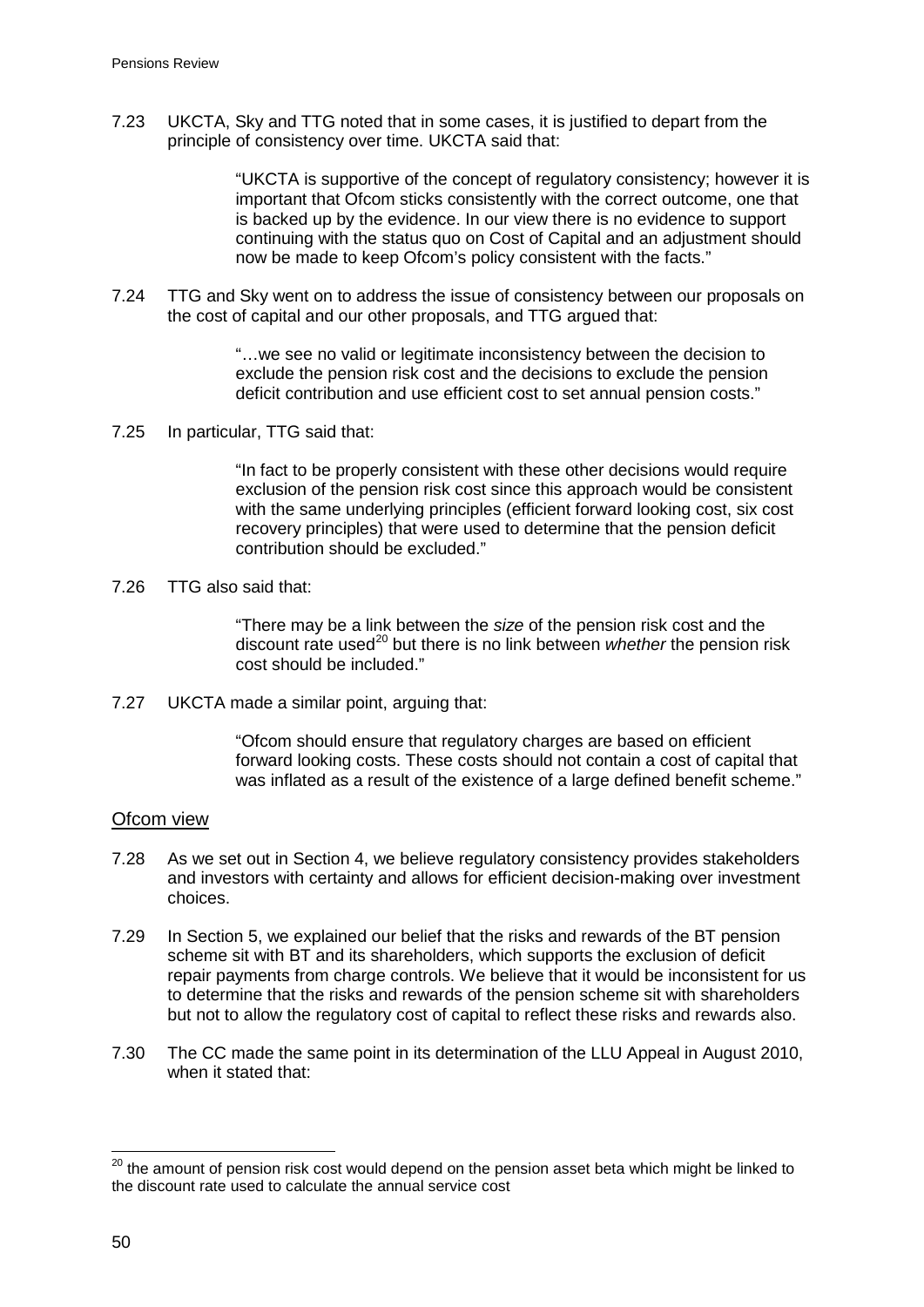"Shareholders are expected to pay for the cost of funding the deficit should a deficit arise and receive a cost of capital based on an unadjusted beta to reflect this risk: this is consistent with Ofcom's past treatment. The cost of capital through the equity beta reflects investors' perceptions of the risk to them of either deficit repair payments or pension scheme surpluses (and possibly associated payment holidays) at a given point in time, and customer charges reflect this.<sup>[21](#page-53-0)</sup>"

- 7.31 This statement suggests to us that the CC supported Ofcom's view that a consistent approach to cost of capital estimation would involve no adjustment in the event that shareholders bear the risks and rewards of a defined benefit pension scheme. We believe this to be the case here.
- 7.32 Therefore we remain of the view that a consistent approach to our treatment of BT's pension costs would be to continue to disallow deficit repair payments, and to leave BT's observed cost of capital unadjusted.

## **Robust adjustment**

#### What is the issue?

- 7.33 In September 2009 Professor Cooper produced a report<sup>[22](#page-53-1)</sup> for us, in which he identified a number of issues with the JMB approach which meant that making a robust assessment of any potential adjustment is not possible. He stated that, although it is likely that BT's pension plan affects its measured cost of capital, there is no robust way of adjusting for the effect because the measurement problems are so severe.
- 7.34 A number of respondents to our First Consultation commented on Professor Cooper's analysis, and in response he produced a second report in May 2010, which reaffirmed his conclusion that there is no robust way of making the adjustment. Even so, he was asked by us to give his best estimate of the size of the adjustment.
- 7.35 He concluded that, based on an empirical approach to the data, the adjustment that could be applied to the BT Group asset beta was -0.05, although he cautioned that this estimate was "highly uncertain" and definitely not robust.
- 7.36 In our Second Consultation, we stated that it would be difficult to make an adjustment with any confidence.

#### What have respondents said?

- 7.37 Sky, TTG, UKCTA and C&W argued that there was evidence pointing towards the direction of the adjustment.
- 7.38 In particular, TTG, Sky and C&W pointed to the PwC report that they commissioned on "Adjusting BT's beta to account for pension risk". The report attempted to estimate a potential adjustment to the cost of capital, and concluded that:

<span id="page-53-0"></span><sup>&</sup>lt;sup>21</sup> See paragraph 2.350 of

<span id="page-53-1"></span>http://www.catribunal.org.uk/files/1.1111\_Carphone\_Warehouse\_CC\_Determination\_310810.pdf <sup>22</sup> "The effect of defined benefit pension plans on measurement of the cost of capital for UK regulated companies".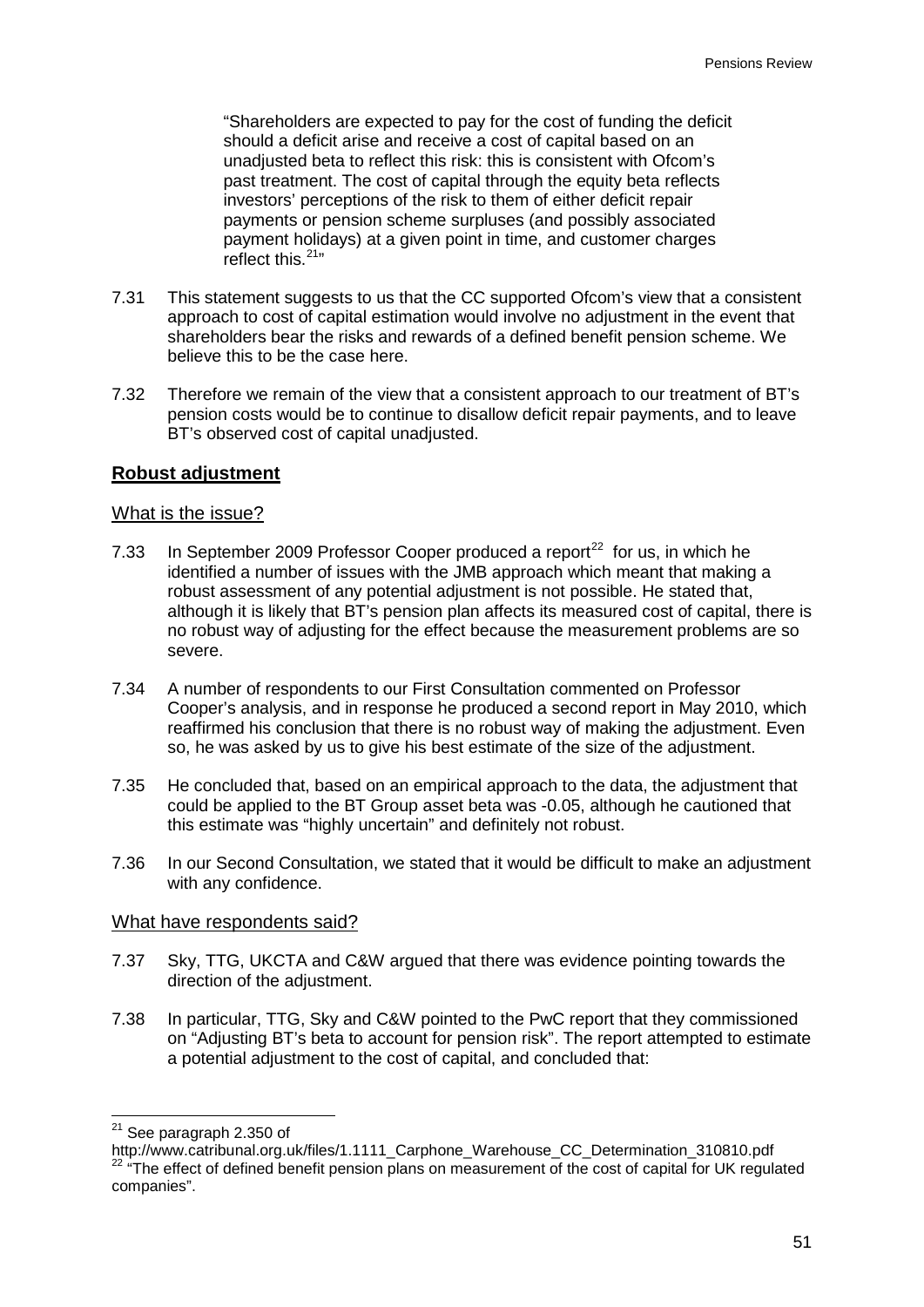"…a best estimate of a refined JMB adjustment that could be applied to BT Group's asset beta to take account of the pension risk can be derived by taking a point estimate slightly below the mid-point of 0.18 (our low estimate under the build up approach) and 0.05 (Professor Cooper's estimate using the empirical approach). This gives a downward adjustment of approximately 0.10."

7.39 Sky, PwC and TTG further argued that uncertainty was not a sufficient reason not to adjust the cost of capital. PwC said that:

> "…making no adjustment would appear to be less robust than applying the best available estimate of the adjustment, however uncertain such an estimate may be."

7.40 On the same issue, Sky said that:

"Ofcom often exercises a high degree of regulatory judgement. It is the function of regulators to do so. To do nothing, in the face of a general agreement as to the correct nature of the action to be taken – namely an adjustment of the regulated cost of capital - is an abrogation of Ofcom's regulatory responsibility."

7.41 On a more specific point, TTG said that:

"Under the current approach Ofcom (claim to) effectively set the Openreach asset beta and cost of capital with respect to utility company benchmarks. Cooper rightly highlights that if an adjustment were to be made (i.e. on the basis that the pension risk cost should be excluded) then the current benchmark data would be inappropriate since the utility benchmarks include the impact of pension risk on the cost of capitals and asset betas. We agree that the benchmark data would need to be modified. However, this provides no reason as to why the pension risk cost should be included."

### Ofcom view

7.42 Professor Cooper has produced a further report<sup>[23](#page-54-0)</sup>, in which he addresses specifically the points raised by PwC. He concludes that:

> "The additional PwC analysis has not changed my opinion regarding either my best guess of the adjustment or the high degree of uncertainty about it."

- 7.43 He lists four issues which he believes PwC's conclusions do not take into account:
	- 7.43.1 Uncertainty and measurement problems concerning betas of the assets and liabilities of the pension plan;
	- 7.43.2 Evidence that the link between fundamental determinants of risk and measured stock market betas is not the one that PwC's formulas assume;
	- 7.43.3 Evidence that the financial state of a company affects wage bargaining;

<span id="page-54-0"></span><sup>&</sup>lt;sup>23</sup> See Annex 3: "Comment on second round responses received by Ofcom to the report: The effect of defined benefit pension plans on measurement of the cost of capital for UK regulated companies"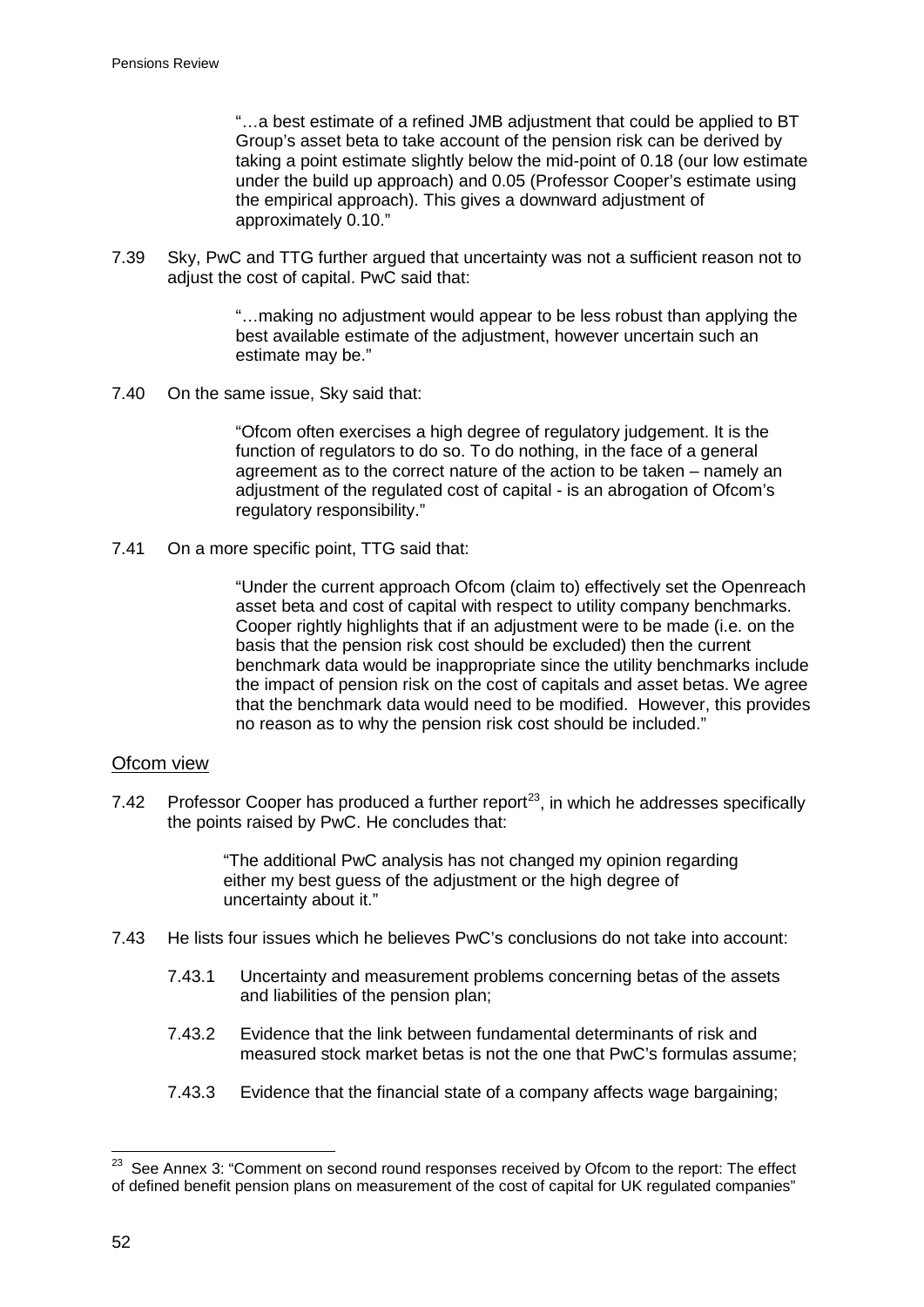7.43.4 Uncertainty about the correct way to deal with default risk.

- 7.44 We agree with Professor Cooper's arguments and are not convinced that the PwC analysis provides further evidence about the robustness of any potential adjustment.
- 7.45 Sky and PwC assert that we have to make regulatory judgements all the time, and this should be no different. However, in the specific case of our cost of capital estimates for Openreach and the Rest of BT, we are already required to use our regulatory judgement. This is because these estimates are derived from a BT Group estimate, which in itself requires a degree of judgement.
- 7.46 We are one of the few regulators that disaggregates the regulatory cost of capital. Our approach has been scrutinised and accepted as reasonable by the  $CC<sup>24</sup>$  $CC<sup>24</sup>$  $CC<sup>24</sup>$ . Making a further adjustment because of a defined benefit pension scheme, particularly when we do not believe the appropriate size of the adjustment can be estimated accurately, would be speculative at best.
- 7.47 TTG also note that we would need to adjust the asset betas of utilities when using these companies to compare to the Openreach asset beta. This would be true if we believed an adjustment was merited, which we do not.
- 7.48 Furthermore, as set out by the CC and in paragraph [7.29](#page-52-1) above, there is a linkage between the perceived risks and rewards of a defined benefit pension scheme and the cost of capital. In the case of UK network utilities, which tend to have some element of pass-through of pension deficit repair payments, shareholders bear little or no risk of the pension scheme, and therefore the cost of capital is unlikely to be affected.

#### **Materiality**

#### What is the issue?

7.49 In the Second Consultation we said that, based on Professor Cooper's analysis, any potential adjustment to the asset beta was highly uncertain, but also was unlikely to be very big.

#### What have respondents said?

7.50 Sky, PwC and UKCTA argued that any potential adjustment would be material. Sky said that:

> "…it can be shown that the proposed small adjustment to BT Group's beta, to account for pension risk, translates into a very significant reduction of the prices of regulated wholesale products, delivering a material improvement in consumer welfare."

7.51 PwC made some quantification, saying that:

"We do not consider an adjustment of this size to be immaterial, as it could have a 0.6 percentage point impact on the regulated cost of capital or a 2% impact on regulated prices."

<span id="page-55-0"></span> <sup>24</sup> See p2-52 to 2-95 of

http://www.catribunal.org.uk/files/1.1111\_Carphone\_Warehouse\_CC\_Determination\_310810.pdf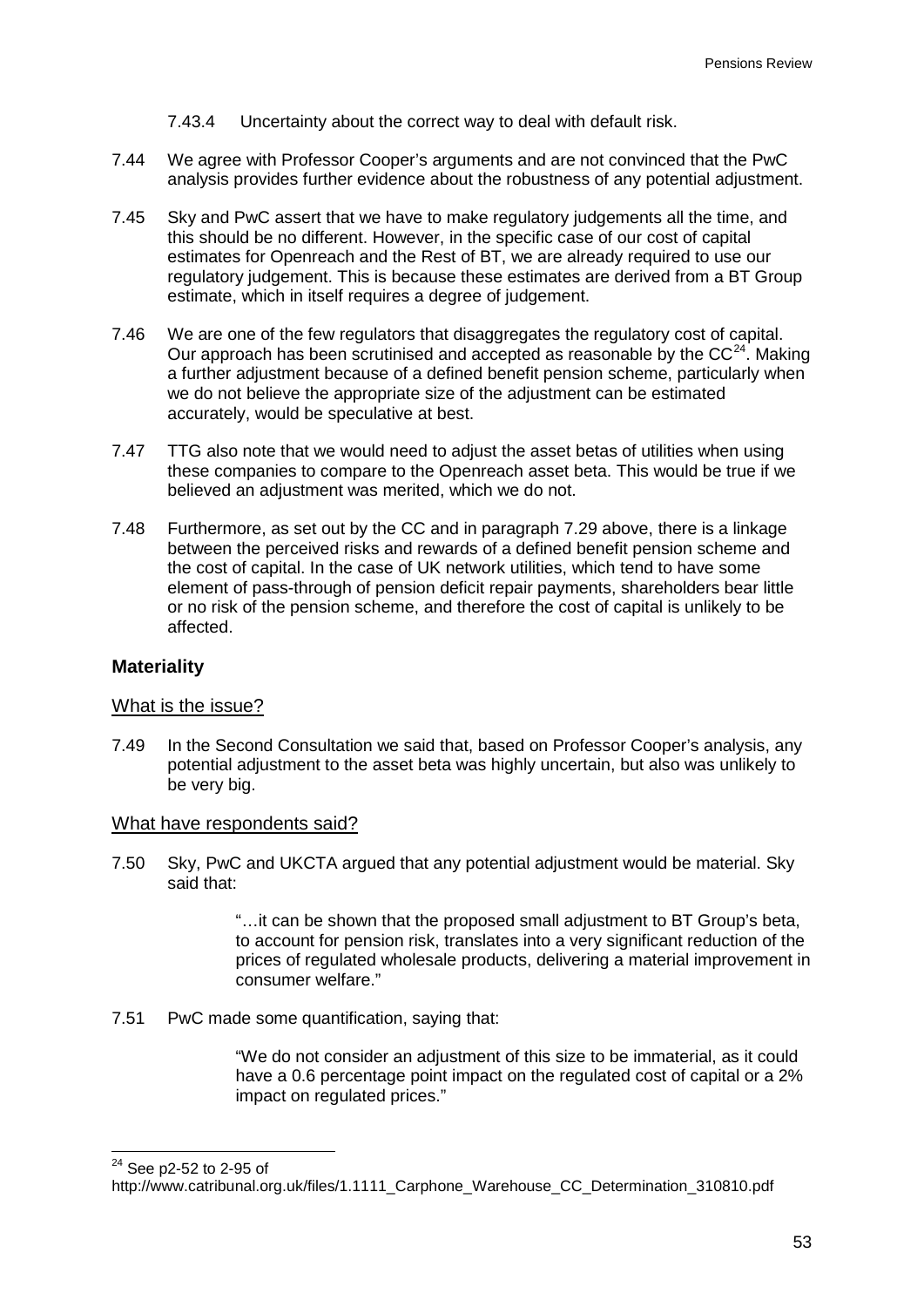7.52 Sky and TTG went on to estimate the size of the impact, with Sky saying that:

"One view of the impact of such an adjustment, would be to consider a 0.6% reduction on mean capital employed (MCE) by Openreach. For 2010/11, Openreach's MCE in the provision of core services, was £7.534 billion, as stated in Ofcom's Statement, *A new pricing framework for Openreach*15*.* A 0.6% downwards adjustment to the estimated cost of this capital, amounts to a £45 million reduction per year of input costs to providers of regulated services, and their customers."

7.53 By contrast, BT argued that:

"…because of the low materiality and significant uncertainty over any required adjustment, we do not believe that it would be a good use of Ofcom's resources to consider this matter again when next reviewing the cost of capital, especially as Ofcom will be doing so before the end of 2010 in considering a number of charge controls to be set from April 2011."

- 7.54 Professor Cooper's latest report reiterates his view that the size of any adjustment would be small. But this is not a reason not to make the adjustment.
- 7.55 Our reasoning for not making an adjustment is predicated on the appropriateness and the robustness of the adjustment, not the size of it. In addition, in our opinion, as we set out in the First and Second Consultations, it may be that the appropriate adjustment could actually be zero.
- 7.56 In this context, we also note the CC's comments in the LLU Appeal determination, where it said that:

"we consider Ofcom's view, that there may be no effect at all on equity beta, not to be implausible. On the evidence presented, it is not clear that we could go as far as CPW to say that the effect of the pension scheme on beta, if not adjusted for, is likely to overstate the operating asset beta."

#### **Further points raised by respondents – our approach to cost of capital**

7.57 Gordon Hughes raised concerns with the estimation of the cost of capital more generally, saying that:

> "The implication of looking at BT's capital structure in the light of its pension deficit is that the cost of capital cannot be calculated using Ofcom's conventional approach...The issue is entirely different when dealing with a company that is already technically insolvent and has limited prospects of recovery, unless there are clear mechanisms for segregating the existing capital structure from the provision of new capital. None of this has been analysed or quantified in the course of Ofcom's review."

7.58 As we set out in Section 4, we (and the capital markets) disagree with Professor Hughes' assertion that BT is technically insolvent.

## **Conclusion**

7.59 We have considered the arguments made by respondents to our Second Consultation, along with the evidence presented to us by Professor Cooper.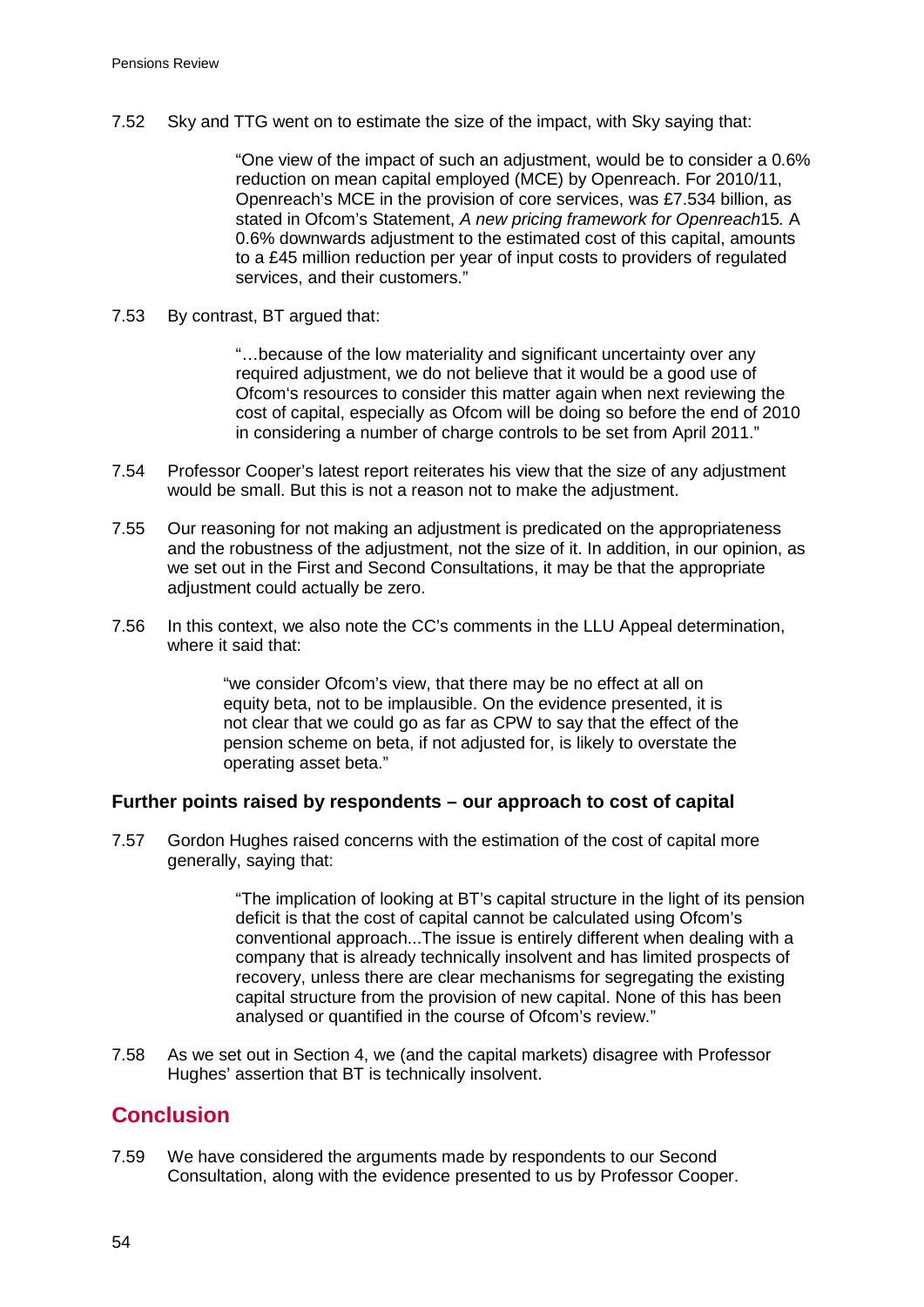- 7.60 In addition we have taken account of the comments made by the CC in its recent determination of the LLU Appeal. The CC noted that we were in the process of conducting this review, but suggested that they saw our existing treatment of deficit repair payments and cost of capital as being a consistent approach.
- 7.61 The CC suggests that if we disallow deficit repair payments in charge controls, we implicitly accept that shareholders bear the risks and rewards of the pension scheme. In this context it would be inconsistent to exclude the attendant risks of the scheme from the asset beta and the cost of capital.
- 7.62 We agree with that view, and believe that takes us to a similar conclusion to that in the Second Consultation.
- 7.63 Therefore, we do not believe an adjustment to the BT Group asset beta, to reflect the BT Pension Scheme, is appropriate. As a result none of the cost of capital estimates used by Ofcom in setting BT's regulatory charges will be adjusted.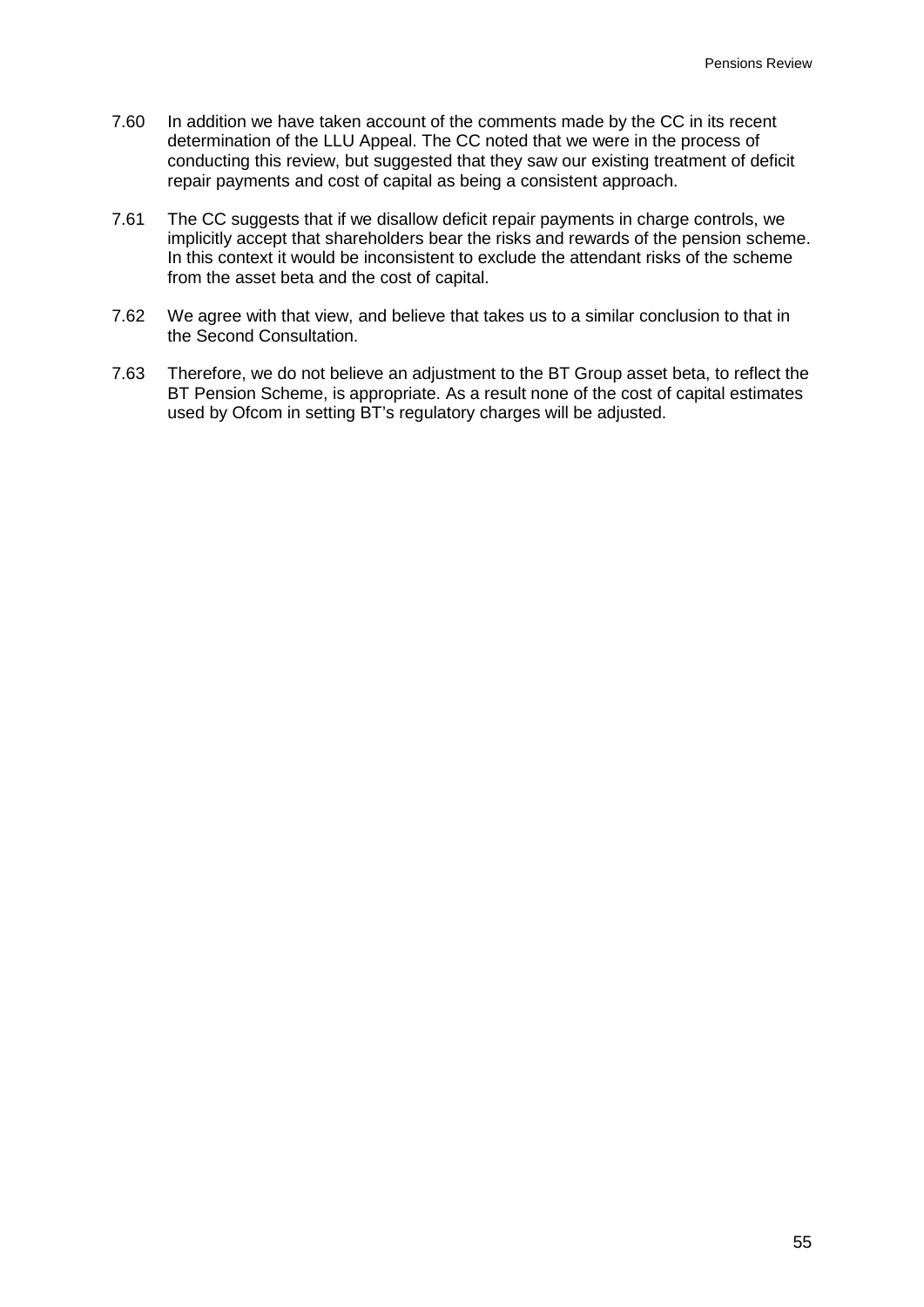## **Section 8**

# <span id="page-58-0"></span>**Conclusions**

## **Introduction**

- 8.1 The purpose of this Section is to summarise the Pension Guidelines we propose to apply in respect of BT's pension costs and the basis for these. In particular, we discuss how we have applied our assessment framework, explained in Section [4,](#page-17-0) to the pension costs.
- 8.2 We summarise how these Guidelines will enable us to fulfil our statutory duties, however for a more detailed discussion of our duties and Guidelines, we refer readers to Sections [3](#page-8-0)[-7](#page-49-0) of this Statement.

# **Pension Guidelines**

- **1. Deficit repair payments remain disallowed (and any pension holidays should be ignored).**
- 8.3 We recommend that deficit repair payments are disallowed when considering BT's regulated charges.
- 8.4 We considered whether there was a consistent regulatory approach which stakeholders had come to expect. We believe that a consistent approach enables us to further our duties as it can create conditions which support competition and encourage efficient investment. We discuss the importance of consistency further in Section [4.](#page-17-0)
- 8.5 We concluded that:
	- 8.5.1 As with other costs, we use forecasts to estimate the ongoing service cost in a given year. BT experiences gains or losses where the actual cost differs from the forecast. BT bears the risks and takes the rewards of the forecast being lower or higher than the cost.
	- 8.5.2 BT's shareholders took the benefits of assets appreciating in the pension scheme when BT took pension holidays. This supports the conclusion that BT took the risks and rewards of the pension scheme.
- 8.6 We therefore consider that a consistent approach would be to disallow deficit repair payments as these reflect experience losses over and above the ongoing service cost. We explain the reasons for this in more detail in Section [5.](#page-25-0)
- 8.7 We also assessed the treatment of deficit repair payments against our six principles. As discussed from paragraph [4.40,](#page-22-0) we believe the six principles allow us to ensure that our recommendation is consistent with our duties.
- 8.8 The six principles do not suggest that our current, consistent approach is incorrect.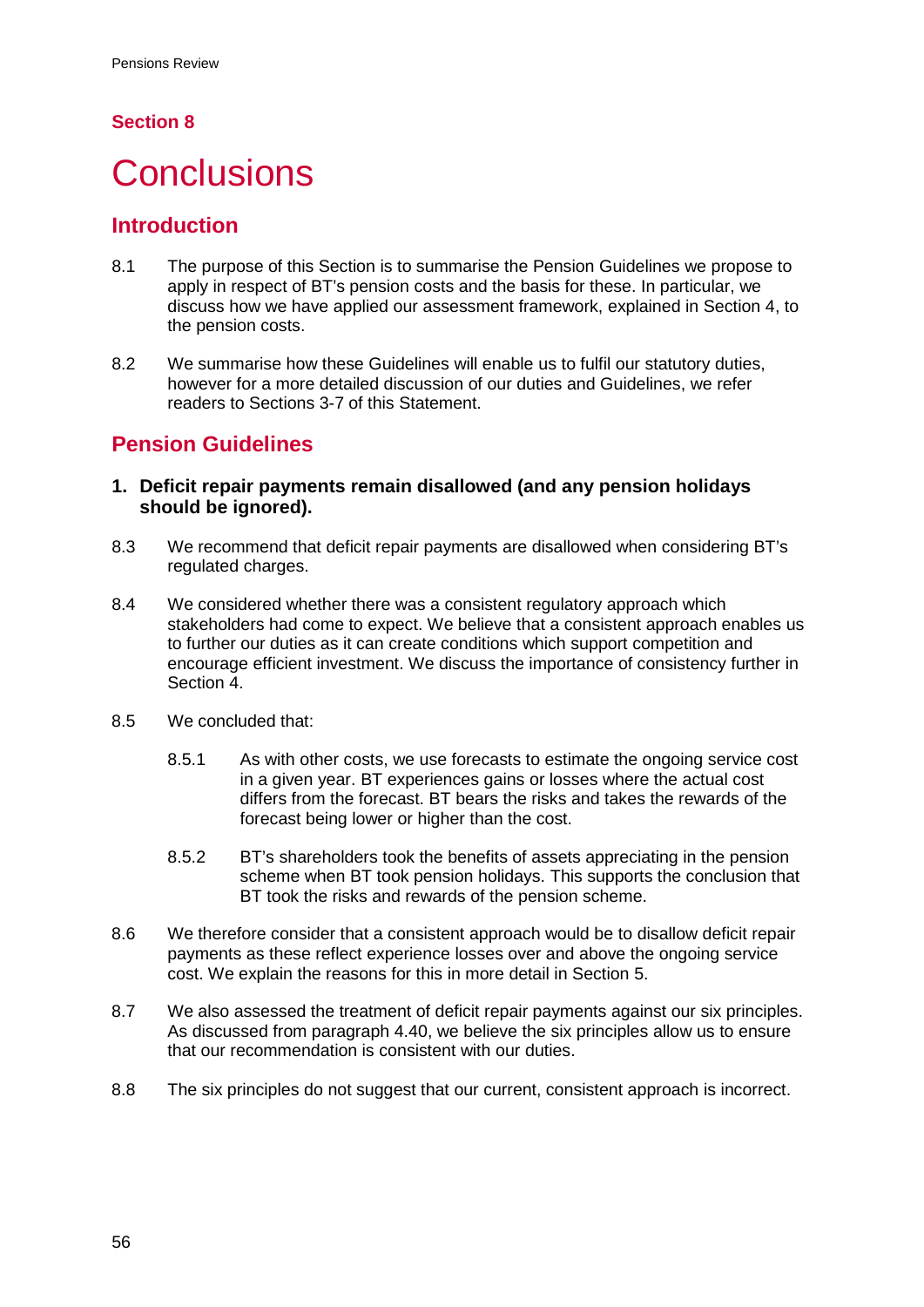### **2. Use statutory reported accounting costs as a measure of ongoing service costs.**

- 8.9 We recommend that the accounting charge should be used as a measure of the ongoing service cost. This is consistent with our current approach, and is consistent with our approach to charge controls. We discuss the reasons for this recommendation in more detail in Section [6.](#page-46-0)
- 8.10 In general, stakeholders agreed with our recommendation as it represents a transparent and consistent approach. Both of which are important in the fulfilment of our duties.

### **3. No adjustment to the cost of capital to reflect the existence of a defined benefit pension scheme.**

- 8.11 We recommend that no adjustment is made to our estimate of the cost of capital to reflect the pension scheme.
- 8.12 We have considered the issue in light of our assessment framework, and believe that it would be inconsistent to state that the risks and rewards of the pension scheme sit with shareholders, but not to allow our estimate of the cost of capital to reflect this. This is in line with the CC's decision on the LLU appeal. We discuss this in more detail in Section [7.](#page-49-0)

## **Implementation**

- 8.13 We intend to apply the Pension Guidelines on a case-by-case basis wherever we consider the treatment of BT's pension costs, in light of the circumstances of the particular case and in light of our statutory duties and requirements. For this reason, we have summarised our general approach in Annex 1, which we will refer to in future decisions.
- 8.14 Where appropriate, we will apply the assessment framework underlying these guidelines to other stakeholders on a case-by-case basis, taking into account the relevant facts and any new evidence. We will consult separately in such cases, applying the relevant legal framework and acting consistently with our statutory duties in each instance.
- 8.15 Should we depart from these Guidelines, we will explain our reasons for doing so.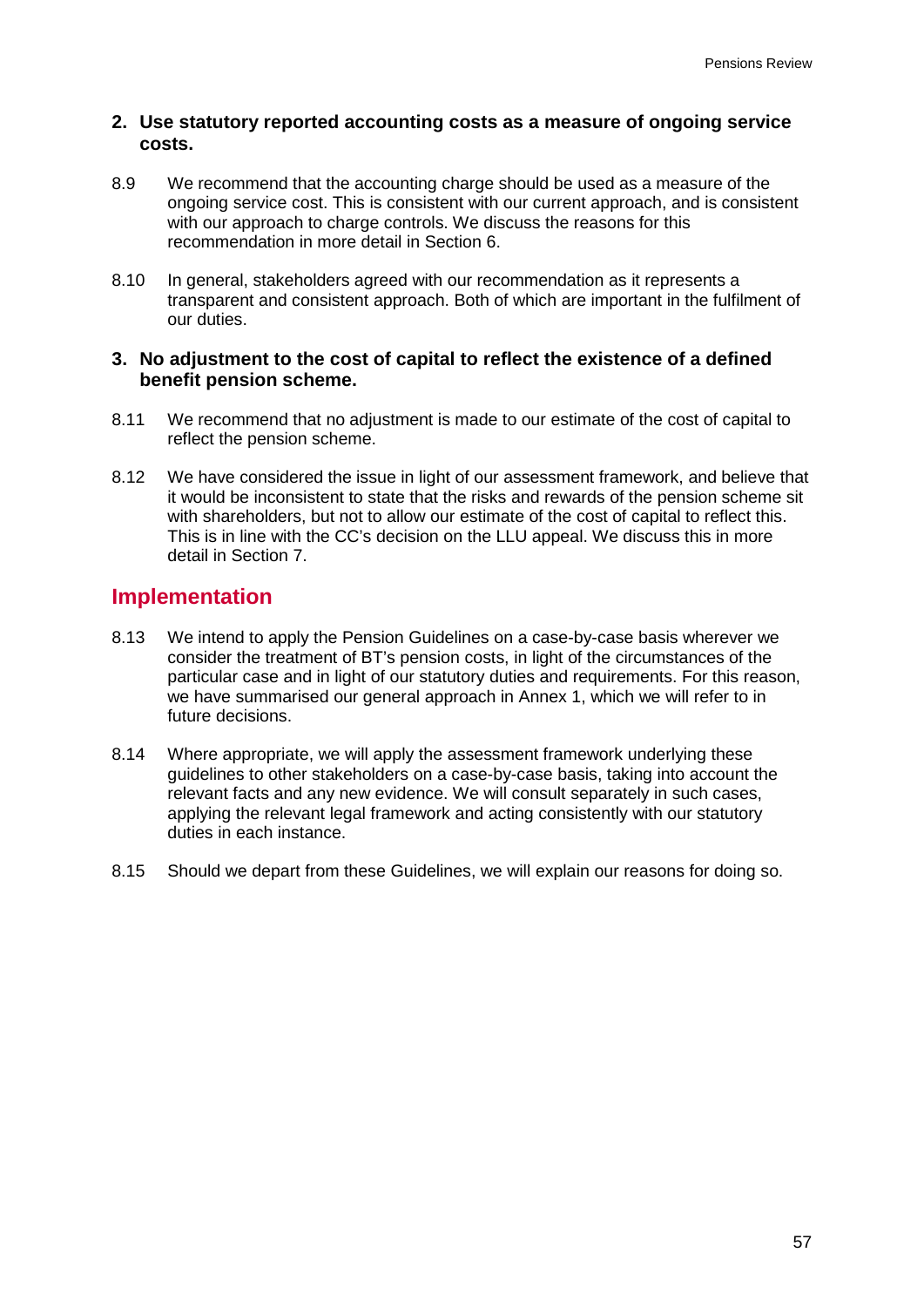## <span id="page-60-1"></span>**Annex 1**

# <span id="page-60-0"></span>**Pension Cost Guidelines**

## **Introduction**

- <span id="page-60-2"></span>A1.1 These Guidelines set out Ofcom's general policy as to the approach we normally expect to take in relation to the treatment of BT's pension costs when assessing the efficiently incurred costs of providing relevant regulated products or services. We have decided to give these Guidelines following a year-long consultation, which commenced in December 2009.
- A1.2 The aim of the Guidelines is to establish as much as is possible transparency and legal certainty about our general policy position on the issues covered by them. By improving such transparency and understanding, we believe they will have the benefit of contributing to effective regulation, including investment decisions taken by stakeholders going forward.
- A1.3 In these Guidelines, we attach the following broad meanings to concepts used (unless the context suggest otherwise):
	- **Act**: The Communications Act 2003.
	- **BT**: British Telecommunications plc (including, without limitation, Openreach).
	- **Pension costs**: costs which are ascribed to the provision of pension benefits.

## **Application**

- A1.4 We intend to apply these Guidelines in the circumstances referred to in paragraph [A1.1](#page-60-2) above where relevant to the carrying out of our functions under Part 2 of the Act.
- A1.5 While we expect the Guidelines to form an important consideration in relevant cases, they will not be the only consideration we will take into account. We intend to apply the Guidelines on a case-by-case basis and we will always act consistently with our statutory duties and applicable legal tests under the Act, which matters will take priority in the case in question.

## **Status**

- A1.6 The issue as to how (if at all) a particular matter is to be regulated will usually turn on the specific facts in each case. We cannot therefore fetter our discretion as to any future decision. Accordingly, although these Guidelines set out the approach Ofcom would normally expect to take, they will not be binding upon us in the future and each case will be considered on its own merits, in light of applicable statutory duties and requirements (see above). If we decide to depart from these Guidelines in a particular case, we will set out our reasons for doing so.
- A1.7 That said, unless we consider that there has been a material change in the circumstances and background considered as part of our review, we are not expecting to reconsider those general issues in a specific case.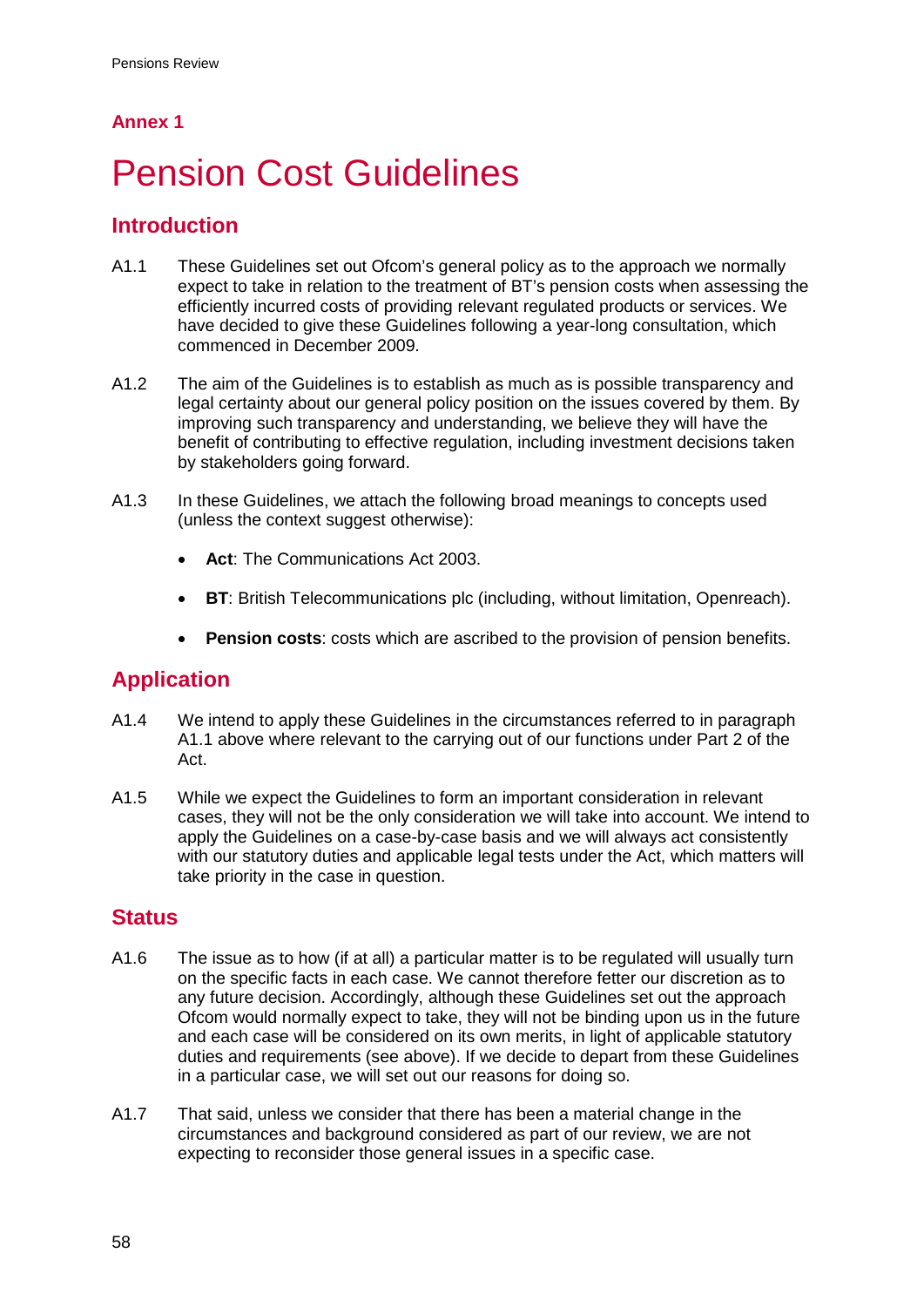A1.8 These Guidelines may, however, be subject to further review and revision from time to time.

## **The Guidelines**

A1.9 We give the following Guidelines:

### **Guideline 1 – Deficit repair payments**

- A1.10 We intend to disallow any deficit repair payments when setting regulated charges and therefore ignore any impact of any pension holidays BT may choose to take.
- A1.11 By "pension deficit payments" we mean the cash amounts, agreed with the pension scheme trustees, which the company will pay over time, intended to eliminate a pension deficit.
- <span id="page-61-0"></span>A1.12 "Pension holidays" refers to periods where employers reduce their cash contributions into the pension scheme, typically to nil.
- A1.13 For the avoidance of doubt, the above reference to "setting regulated charges" is a reference to a requirement imposed on BT under Part 2 of the Act in relation to its charges to other providers, such as price controls directed by Ofcom or other rules we may make about the recovery of costs and cost orientation. As this approach follows the approach taken previously in disallowing pension deficit payments, this Guideline is expected to apply to similar requirements already imposed on BT.

## **Guideline 2 – Ongoing service costs**

- A1.14 We intend to use statutory reported accounting costs as a measure of ongoing service costs when assessing pension costs as part of regulated charges.
- A1.15 By "statutory reported accounting costs" we mean the amount charged to the profit and loss account, representing the ongoing service cost for a given year.
- A1.16 "Ongoing service costs" refers to the estimated cost of the pension benefits earned by employees for service in the current period.

## **Guideline 3 – Cost of capital**

- A1.17 We intend to make no adjustment to the cost of capital to account for a defined benefit pension scheme when setting regulated charges (see paragraph [A1.12](#page-61-0) above as to the meaning of this phrase).
- A1.18 By "cost of capital" we mean the estimated return required by investors in a company. Sometimes, in the course of making decisions, we need to estimate the cost of capital for stakeholders.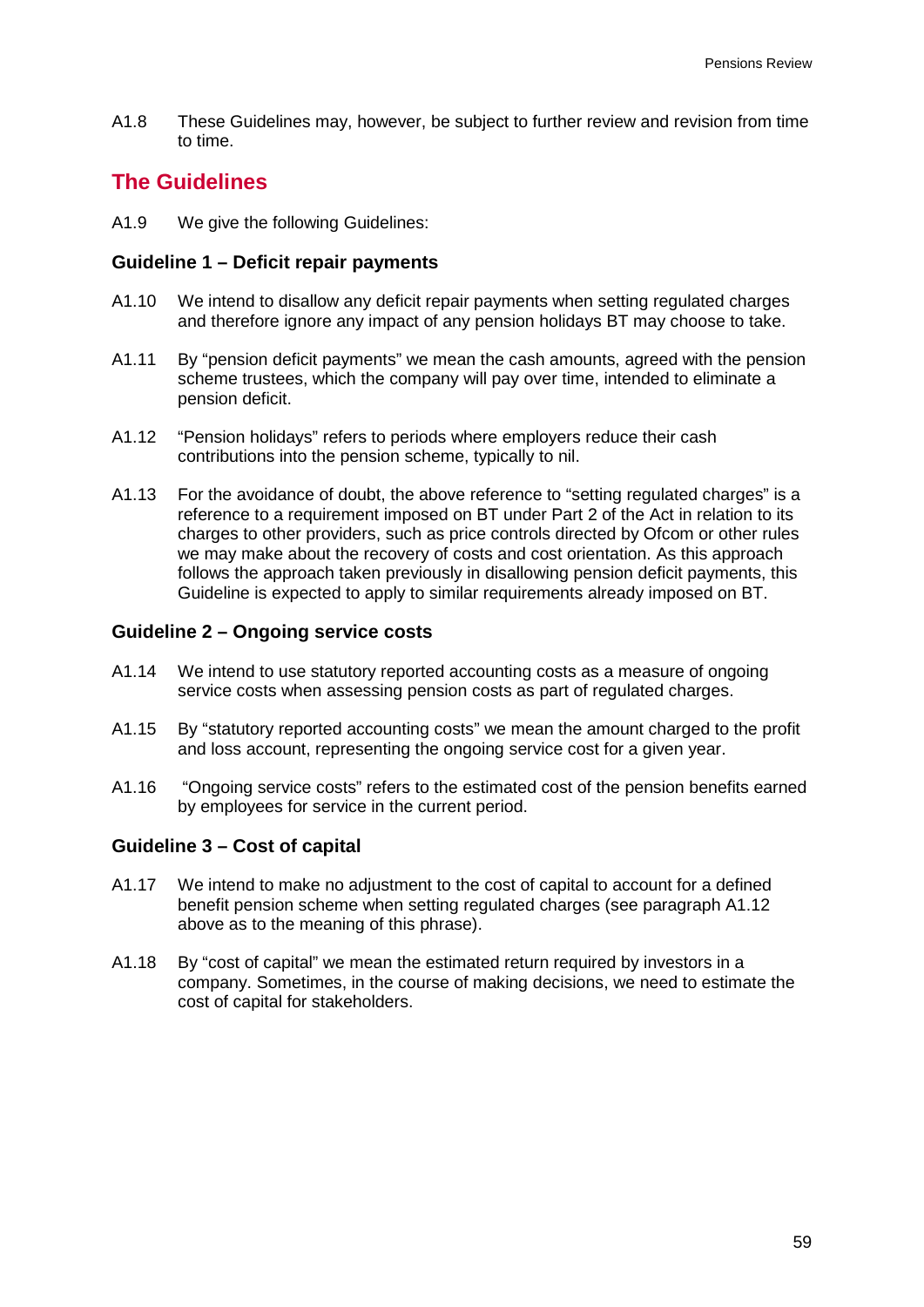## **Annex 2**

# <span id="page-62-0"></span>**Recent developments**

## **Introduction**

- A2.1 This Annex provides summary background information on pension costs in general and BT's pension scheme in particular. We refer readers to our First Consultation for a more detailed discussion of this.
- A2.2 We briefly discuss recent developments which are relevant to BT's pension scheme. We consider these developments to be of interest, but not influential in considering the appropriate treatment of pension costs.

# **What we said in the First Consultation**

- A2.3 In the First Consultation, we set out background information on the UK pension system. We considered the factors which have impacted defined benefit pension schemes in general and then looked more specifically at how BT's defined benefit pensions scheme has been affected by these and other factors.
- A2.4 Several factors have contributed to the current funding of deficits of defined benefit pension schemes in the UK. Most notably:
	- changes in legislation which have increased the cost of the benefits;
	- demographic factors which have extended the duration of the benefits;
	- financial factors which have reduced the returns earned on scheme assets.
- A2.5 Having a pension deficit does not make BT unique, since as many as 80% of defined benefit schemes in the UK were in deficit at the time of our First Consultation. However, BT had one of the biggest pension schemes in the UK, with IAS19 accounting liabilities of over £40bn and a (pre-tax) deficit of over £9bn at 30 September 2009. This is partly a result of the above factors which affect pension schemes in general, and factors which have affected BT in particular, such as:
	- The current BT pension scheme reflects the historically large number of former employees in the business, compared to current employee numbers, which has led to a smaller proportion of members contributing to the scheme, and a significantly higher proportion of current pensioners than the UK average;
	- Like many companies, BT took pension holidays in the 1990s, whilst pension liabilities continued to accrue;
	- BT's pension scheme historically held a high proportion of equities, which as a result of the poor performance of the stock market, earned lower returns than expected; and
	- BT's defined benefit scheme was closed to new entrants on 31 March 2001. In 2009 BT announced steps to reduce its defined benefit pension exposure, moving to a career average basis and increasing both the retirement age and the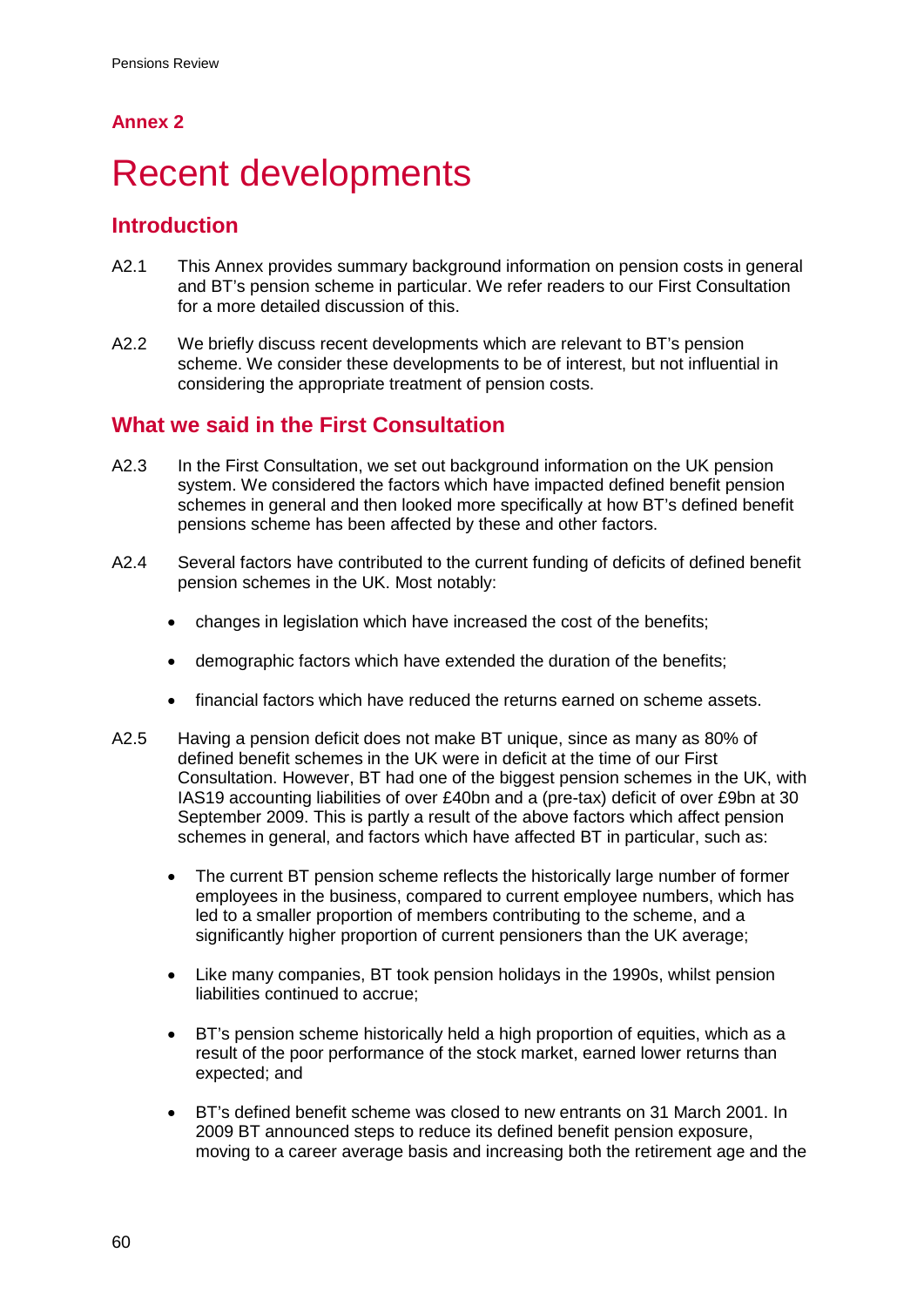employee contribution rate for future services. These changes are expected to materially reduce BT's ongoing service costs.

- A2.6 In the First Consultation we provided some background information on BT's current pension scheme position, previous contributions to the scheme, investment decisions and assumptions that have been made over time.
- A2.7 We concluded that BT's current deficit appeared to be due to a range of factors, some of which impact pension schemes in general and some which are more specific to BT.

## **What did we say in the Second Consultation?**

#### **Agreement with trustees on the valuation and recovery plan**

- A2.8 Agreement was reached between BT and the Trustees of the BTPS<sub>23</sub> on the triennial funding valuation of the scheme as at 31 December 2008.
- A2.9 BT and the Trustees of the BTPS announced their agreement on the triennial actuarial valuation of BTPS as at 31 December 2008, with details of a new recovery plan, and other agreements giving additional security for members.
- A2.10 The results of the actuarial valuation agreed with BT show that the Scheme's liabilities amounted to £40bn as at 31 December 2008, which when measured against the Scheme's assets of £31bn give an actuarial deficit of £9bn. At the date of the previous triennial valuation in December 2005, the actuarial deficit was £3.4bn.
- A2.11 Under the recovery plan, agreed between BT and the Trustees, BT will make deficit repair payments of £525m for the first three years, of which the first payment was made in December 2009. In 2012, the annual deficit repair payment will increase to £583m, and will then increase each year by 3% per annum.

#### **BT published results for the year to 31 March 2010**

- A2.12 BT announced the results for the  $4<sub>th</sub>$  quarter and year to 31 March 2010. This shows the BTPS pension deficit under IAS 19 was £7.7bn gross of tax; this has increased from the year to 31 March 2009 deficit of £3.8bn gross of tax.
- A2.13 We noted that BT's reported Free Cash Flow in the year to 31 March 2010 was £1.9bn having made capital expenditure of £2.5bn. From this Free Cash Flow, BT made deficit repair payments of £0.5bn, paid dividends of £0.3bn and reduced net debt by £1.1bn.

#### **Situation with the Pensions Regulator**

A2.14 We noted that the valuation and recovery plan were under review by the Pensions Regulator. BT and the Trustees were in discussion with the Pensions Regulator to help them complete their detailed review.

## **What has happened since?**

### **BT announces impact of move from RPI to CPI**